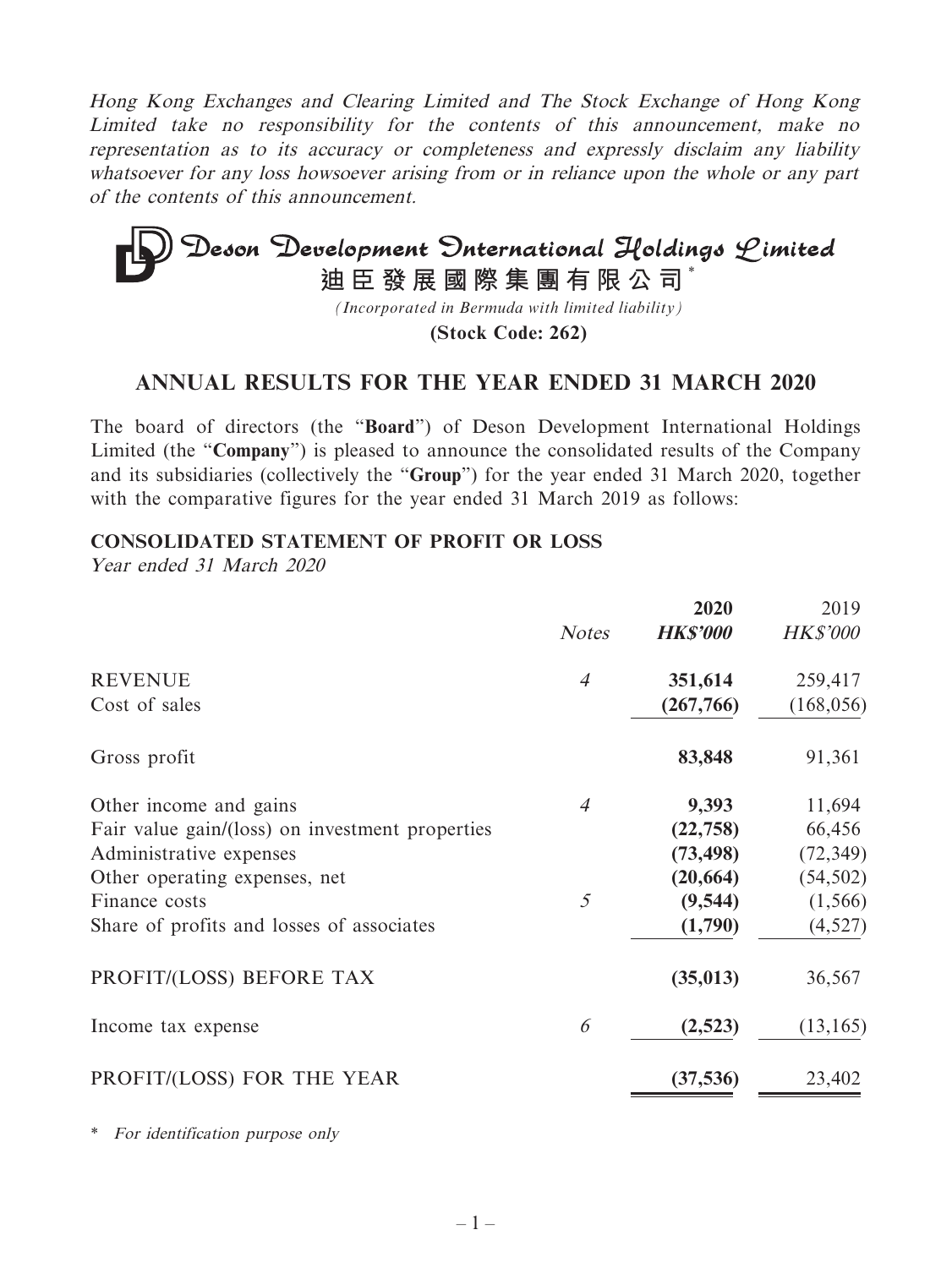## **CONSOLIDATED STATEMENT OF PROFIT OR LOSS (continued)**

Year ended 31 March 2020

|                                |             | 2020            | 2019            |
|--------------------------------|-------------|-----------------|-----------------|
|                                | <b>Note</b> | <b>HK\$'000</b> | <b>HK\$'000</b> |
| Attributable to:               |             |                 |                 |
| Owners of the Company          |             | (35,296)        | 27,486          |
| Non-controlling interests      |             | (2,240)         | (4,084)         |
|                                |             | (37, 536)       | 23,402          |
| <b>DIDITION/LOOK BED SILDE</b> |             |                 |                 |

## EARNINGS/(LOSS) PER SHARE ATTRIBUTABLE TO ORDINARY EQUITY HOLDERS OF THE COMPANY

Basic and diluted 8 **HK(3.61) cents** HK2.81 cents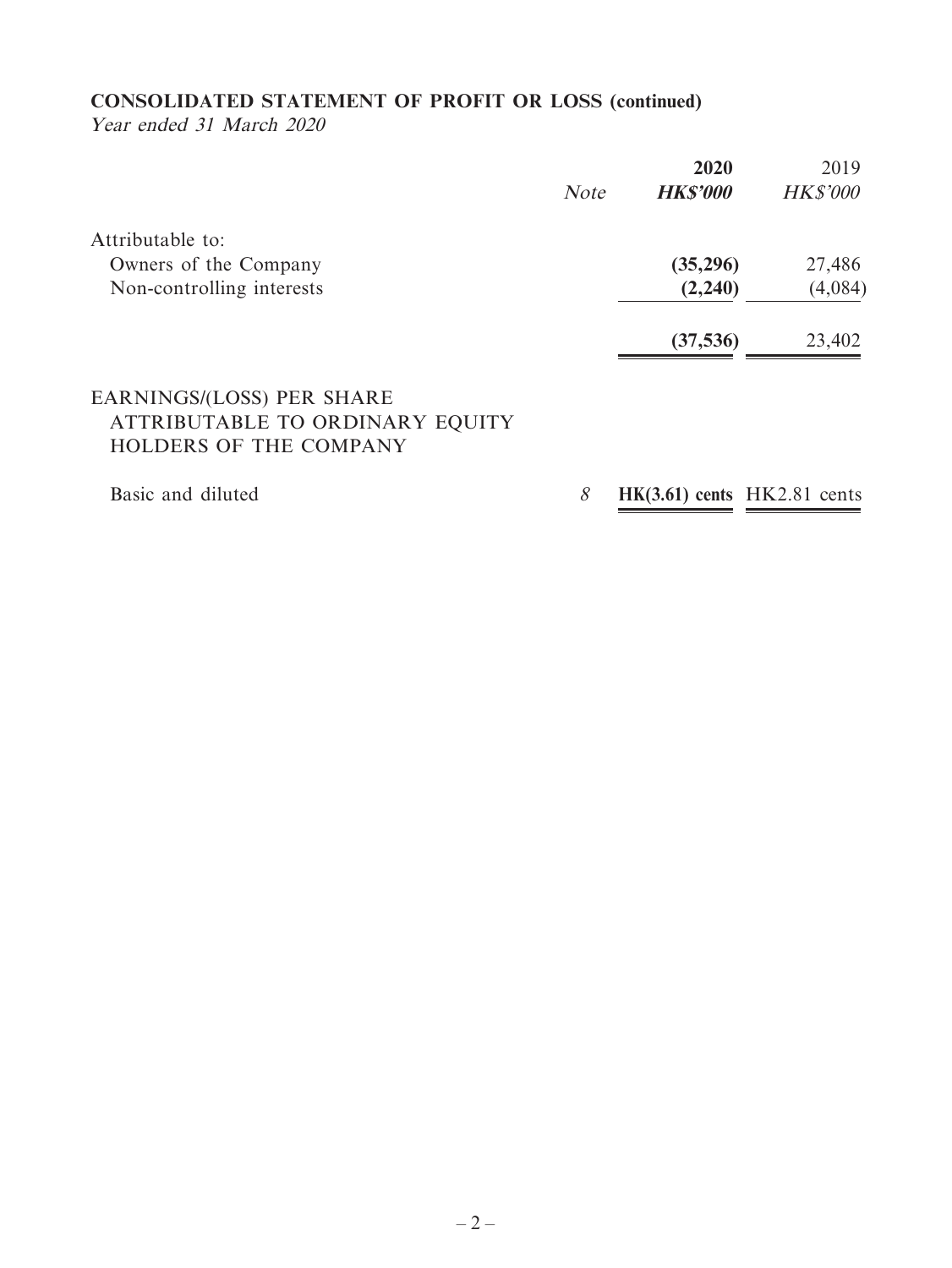## **CONSOLIDATED STATEMENT OF COMPREHENSIVE INCOME**

Year ended 31 March 2020

|                                                                                                                                                                                                  | 2020<br><b>HK\$'000</b> | 2019<br><b>HK\$'000</b> |
|--------------------------------------------------------------------------------------------------------------------------------------------------------------------------------------------------|-------------------------|-------------------------|
| PROFIT/(LOSS) FOR THE YEAR                                                                                                                                                                       | (37, 536)               | 23,402                  |
| OTHER COMPREHENSIVE INCOME/(LOSS)                                                                                                                                                                |                         |                         |
| Other comprehensive loss that may be reclassified to profit<br>or loss in subsequent periods:<br>Exchange differences:                                                                           |                         |                         |
| Exchange differences on translation of foreign operations<br>Share of other comprehensive loss of associates<br>Reclassification adjustment of exchange differences of                           | (82,060)<br>(2,763)     | (83, 352)<br>(1,608)    |
| associates disposed of during the year<br>Reclassification adjustment of exchange differences of a                                                                                               | (726)                   |                         |
| subsidiary dissolved during the year                                                                                                                                                             | (1, 184)                |                         |
| Net other comprehensive loss that may be reclassified to<br>profit or loss in subsequent periods                                                                                                 | (86, 733)               | (84,960)                |
| Other comprehensive income/(loss) that will not be<br>reclassified to profit or loss in subsequent periods:<br>Equity investment designated at fair value through other<br>comprehensive income: |                         |                         |
| Changes in fair value                                                                                                                                                                            | 7,550                   | (8,400)                 |
| Income tax effect<br>Leasehold land and buildings:                                                                                                                                               | (537)                   | 622                     |
| Surplus/(deficit) on revaluation                                                                                                                                                                 | (7,218)                 | 14,422                  |
| Income tax effect<br>Share of other comprehensive income of associates                                                                                                                           | 1,446                   | (2,663)<br>715          |
|                                                                                                                                                                                                  |                         |                         |
| Net other comprehensive income that will not be<br>reclassified to profit or loss in subsequent periods                                                                                          | 1,241                   | 4,696                   |
| OTHER COMPREHENSIVE LOSS FOR THE YEAR,                                                                                                                                                           |                         |                         |
| <b>NET OF TAX</b>                                                                                                                                                                                | (85, 492)               | (80, 264)               |
| TOTAL COMPREHENSIVE LOSS FOR<br><b>THE YEAR</b>                                                                                                                                                  | (123, 028)              | (56, 862)               |
| Attributable to:                                                                                                                                                                                 |                         |                         |
| Owners of the Company<br>Non-controlling interests                                                                                                                                               | (120, 788)<br>(2,240)   | (52,790)<br>(4,072)     |
|                                                                                                                                                                                                  | (123, 028)              | (56, 862)               |
|                                                                                                                                                                                                  |                         |                         |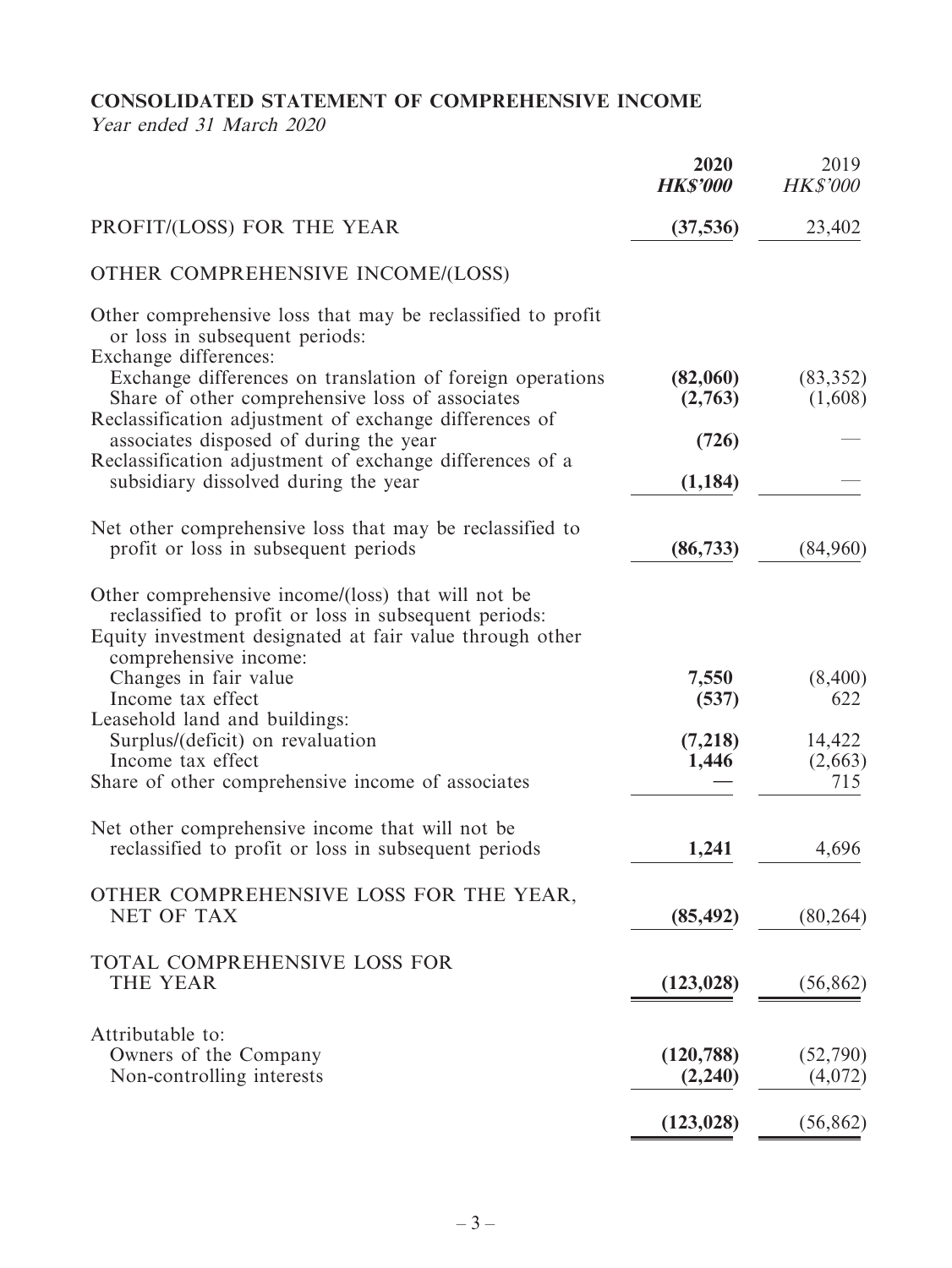## **CONSOLIDATED STATEMENT OF FINANCIAL POSITION**

31 March 2020

|                                                                                  | <b>Notes</b> | 2020<br><b>HK\$'000</b> | 2019<br><b>HK\$'000</b> |
|----------------------------------------------------------------------------------|--------------|-------------------------|-------------------------|
|                                                                                  |              |                         |                         |
| NON-CURRENT ASSETS                                                               |              |                         |                         |
| Property, plant and equipment                                                    |              | 352,089                 | 228,562                 |
| Investment properties                                                            |              | 947,100                 | 1,031,589               |
| Investments in associates                                                        |              | 22,476                  | 27,109                  |
| Equity investment designated at fair value through<br>other comprehensive income |              |                         | 9,400                   |
| Equity investments at fair value through                                         |              |                         |                         |
| profit or loss                                                                   |              | 124,931                 | 105,380                 |
|                                                                                  |              |                         |                         |
| Total non-current assets                                                         |              | 1,446,596               | 1,402,040               |
|                                                                                  |              |                         |                         |
| <b>CURRENT ASSETS</b>                                                            |              |                         |                         |
| Due from associates                                                              |              | 5,242                   | 4,515                   |
| Due from related companies                                                       |              | 1,291                   | 4,237                   |
| Properties held for sale under development                                       |              |                         |                         |
| and properties held for sale                                                     |              | 638,191                 | 973,913                 |
| Inventories                                                                      |              | 12,729                  | 11,505                  |
| Accounts receivable                                                              | 9            | 34,442                  | 20,655                  |
| Prepayments, deposits and other receivables                                      |              | 43,030                  | 46,789                  |
| Tax recoverable                                                                  |              | 22,108                  | 27,234                  |
| Pledged deposits                                                                 |              | 3,500                   | 3,000                   |
| Cash and cash equivalents                                                        |              | 20,099                  | 29,487                  |
|                                                                                  |              | 780,632                 | 1,121,335               |
| Non-current asset classified as held for sale                                    |              |                         | 68,589                  |
|                                                                                  |              |                         |                         |
| Total current assets                                                             |              | 780,632                 | 1,189,924               |
| <b>CURRENT LIABILITIES</b>                                                       |              |                         |                         |
| Accounts payable                                                                 | 10           | 8,160                   | 6,655                   |
| Other payables and accruals                                                      |              | 71,260                  | 299,480                 |
| Due to associates                                                                |              | 8,280                   | 5,177                   |
| Tax payable                                                                      |              | 19,715                  | 22,499                  |
| Interest-bearing bank and other borrowings                                       |              | 191,423                 | 226,632                 |
|                                                                                  |              |                         |                         |
| Total current liabilities                                                        |              | 298,838                 | 560,443                 |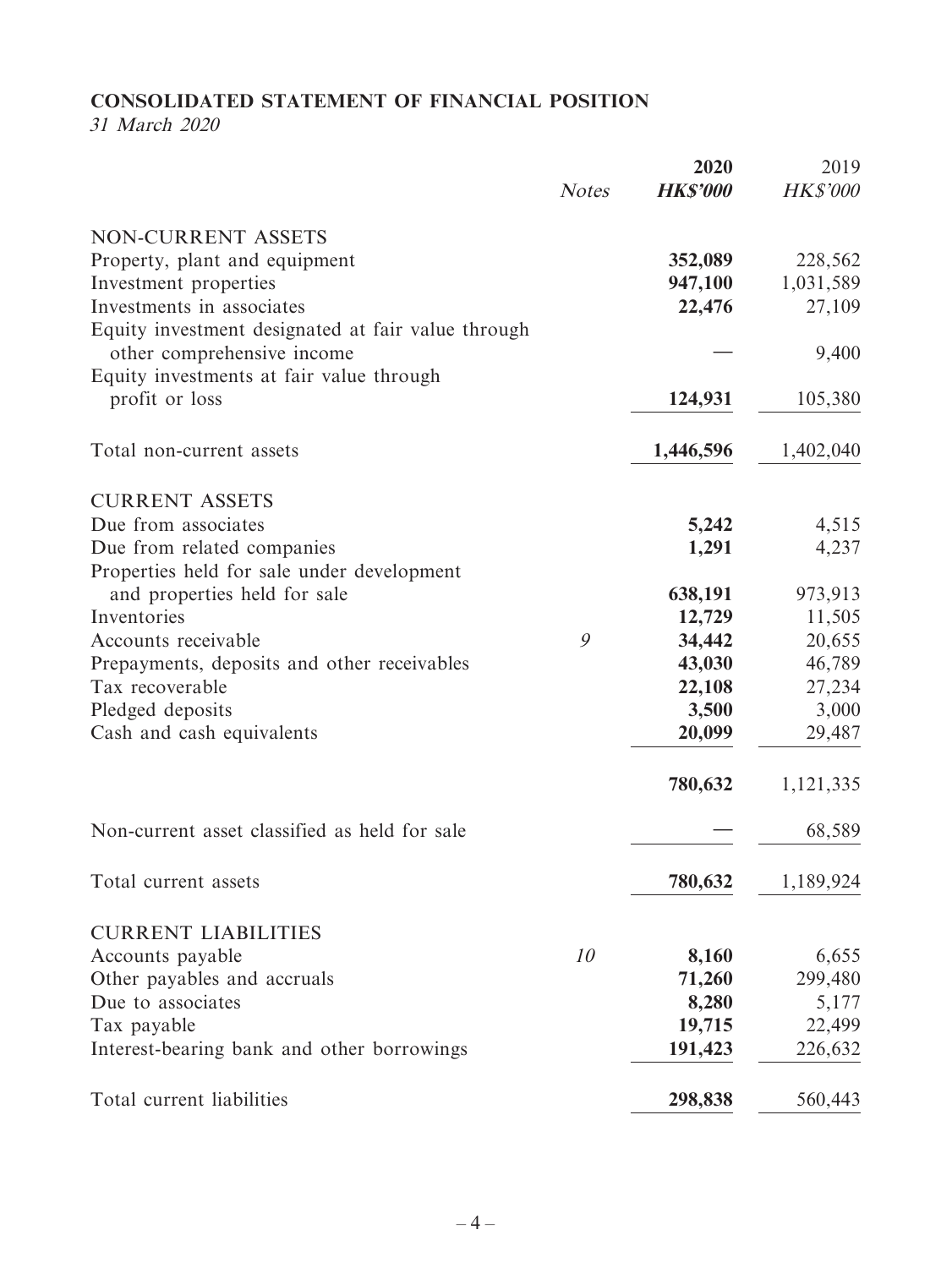## **CONSOLIDATED STATEMENT OF FINANCIAL POSITION (continued)** 31 March 2020

|                                                                                                   | <b>Note</b> | 2020<br><b>HK\$'000</b> | 2019<br><b>HK\$'000</b> |
|---------------------------------------------------------------------------------------------------|-------------|-------------------------|-------------------------|
| NET CURRENT ASSETS                                                                                |             | 481,794                 | 629,481                 |
| TOTAL ASSETS LESS CURRENT LIABILITIES                                                             |             | 1,928,390               | 2,031,521               |
| NON-CURRENT LIABILITIES<br>Interest-bearing bank and other borrowings<br>Deferred tax liabilities |             | 231,550<br>181,164      | 192,642<br>191,538      |
| Total non-current liabilities                                                                     |             | 412,714                 | 384,180                 |
| Net assets                                                                                        |             | 1,515,676               | 1,647,341               |
| <b>EQUITY</b><br>Equity attributable to owners of the Company<br>Issued capital<br>Reserves       | 11          | 97,788<br>1,422,917     | 97,788<br>1,553,485     |
|                                                                                                   |             | 1,520,705               | 1,651,273               |
| <b>Non-controlling interests</b>                                                                  |             | (5,029)                 | (3,932)                 |
| Total equity                                                                                      |             | 1,515,676               | 1,647,341               |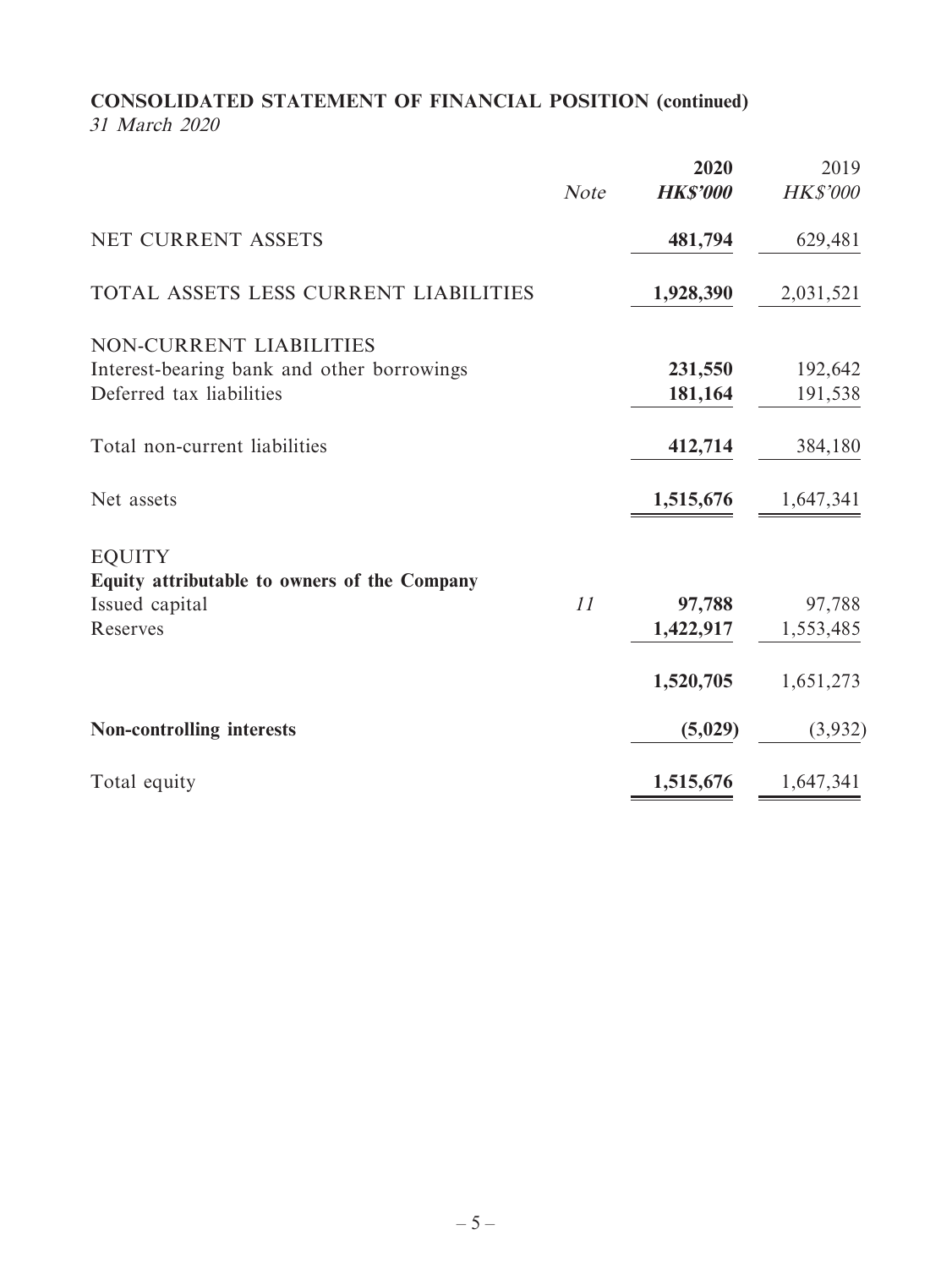#### **NOTES TO FINANCIAL STATEMENTS**

#### **1. CORPORATE AND GROUP INFORMATION**

Deson Development International Holdings Limited (the "**Company**") is a limited liability company incorporated in Bermuda. The principal place of business of the Company is located at 11th Floor, Nanyang Plaza, 57 Hung To Road, Kwun Tong, Kowloon, Hong Kong.

During the year, the Group was involved in the following principal activities:

- property development and investment; and
- trading of medical equipment and home security and automation products.

#### **2.1 BASIS OF PREPARATION**

These financial statements have been prepared in accordance with Hong Kong Financial Reporting Standards ("**HKFRSs**") (which include all Hong Kong Financial Reporting Standards, Hong Kong Accounting Standards ("**HKASs**") and Interpretations) issued by the Hong Kong Institute of Certified Public Accountants ("**HKICPA**"), accounting principles generally accepted in Hong Kong and the disclosure requirements of the Hong Kong Companies Ordinance. They have been prepared under the historical cost convention, except for leasehold land and buildings classified as property, plant and equipment, investment properties and equity investments which have been measured at fair value. These financial statements are presented in Hong Kong dollars ("**HK\$**") and all values are rounded to the nearest thousand (HK\$'000) except when otherwise indicated.

#### **Basis of consolidation**

The consolidated financial statements include the financial statements of the Company and its subsidiaries (collectively referred to as the "**Group**") for the year ended 31 March 2020. A subsidiary is an entity (including a structured entity), directly or indirectly, controlled by the Company. Control is achieved when the Group is exposed, or has rights, to variable returns from its involvement with the investee and has the ability to affect those returns through its power over the investee (i.e., existing rights that give the Group the current ability to direct the relevant activities of the investee).

When the Company has, directly or indirectly, less than a majority of the voting or similar rights of an investee, the Group considers all relevant facts and circumstances in assessing whether it has power over an investee, including:

- (a) the contractual arrangement with the other vote holders of the investee;
- (b) rights arising from other contractual arrangements; and
- (c) the Group's voting rights and potential voting rights.

The financial statements of the subsidiaries are prepared for the same reporting period as the Company, using consistent accounting policies. The results of subsidiaries are consolidated from the date on which the Group obtains control, and continue to be consolidated until the date that such control ceases.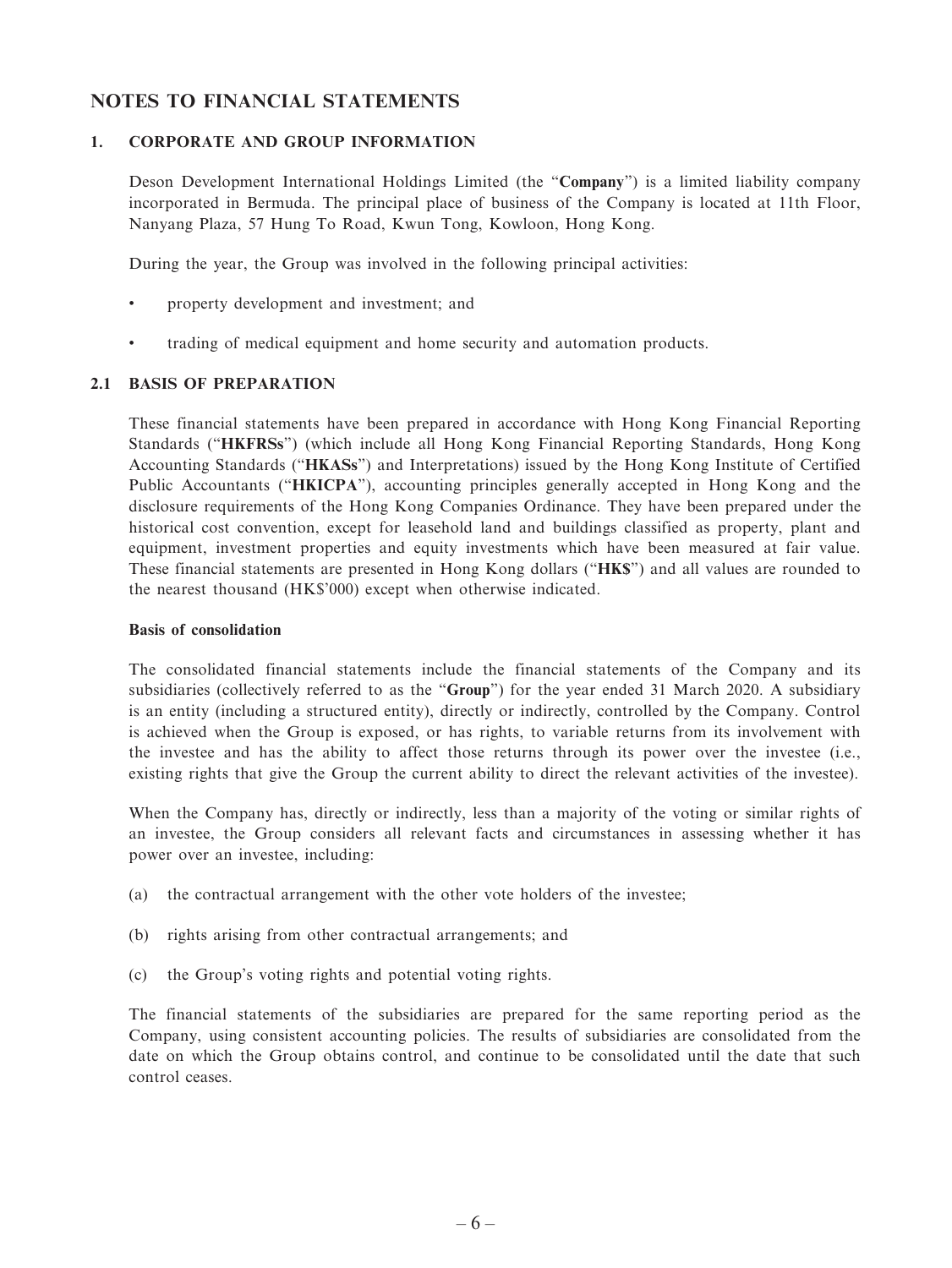#### **2.1 BASIS OF PREPARATION (continued)**

#### **Basis of consolidation (continued)**

Profit or loss and each component of other comprehensive income are attributed to the owners of the Company and to the non-controlling interests, even if this results in the non-controlling interests having a deficit balance. All intra-group assets and liabilities, equity, income, expenses and cash flows relating to transactions between members of the Group are eliminated in full on consolidation.

The Group reassesses whether or not it controls an investee if facts and circumstances indicate that there are changes to one or more of the three elements of control described above. A change in the ownership interest of a subsidiary, without a loss of control, is accounted for as an equity transaction.

If the Group loses control over a subsidiary, it derecognises (i) the assets (including goodwill) and liabilities of the subsidiary, (ii) the carrying amount of any non-controlling interest and (iii) the cumulative translation differences recorded in equity; and recognises (i) the fair value of the consideration received, (ii) the fair value of any investment retained and (iii) any resulting surplus or deficit in profit or loss. The Group's share of components previously recognised in other comprehensive income is reclassified to profit or loss or retained profits, as appropriate, on the same basis as would be required if the Group had directly disposed of the related assets or liabilities.

#### **2.2 CHANGES IN ACCOUNTING POLICIES AND DISCLOSURES**

The Group has adopted the following new and revised HKFRSs for the first time for the current year's financial statements.

Amendments to HKFRS 9 Prepayment Features with Negative Compensation HKFRS 16 Leases Amendments to HKAS 19 Plan Amendment, Curtailment or Settlement Amendments to HKAS 28 Long-term Interests in Associates and Joint Ventures HK(IFRIC)-Int 23 Uncertainty over Income Tax Treatments Annual Improvements to HKFRSs 2015–2017 Cycle Amendments to HKFRS 3, HKFRS 11, HKAS 12 and HKAS 23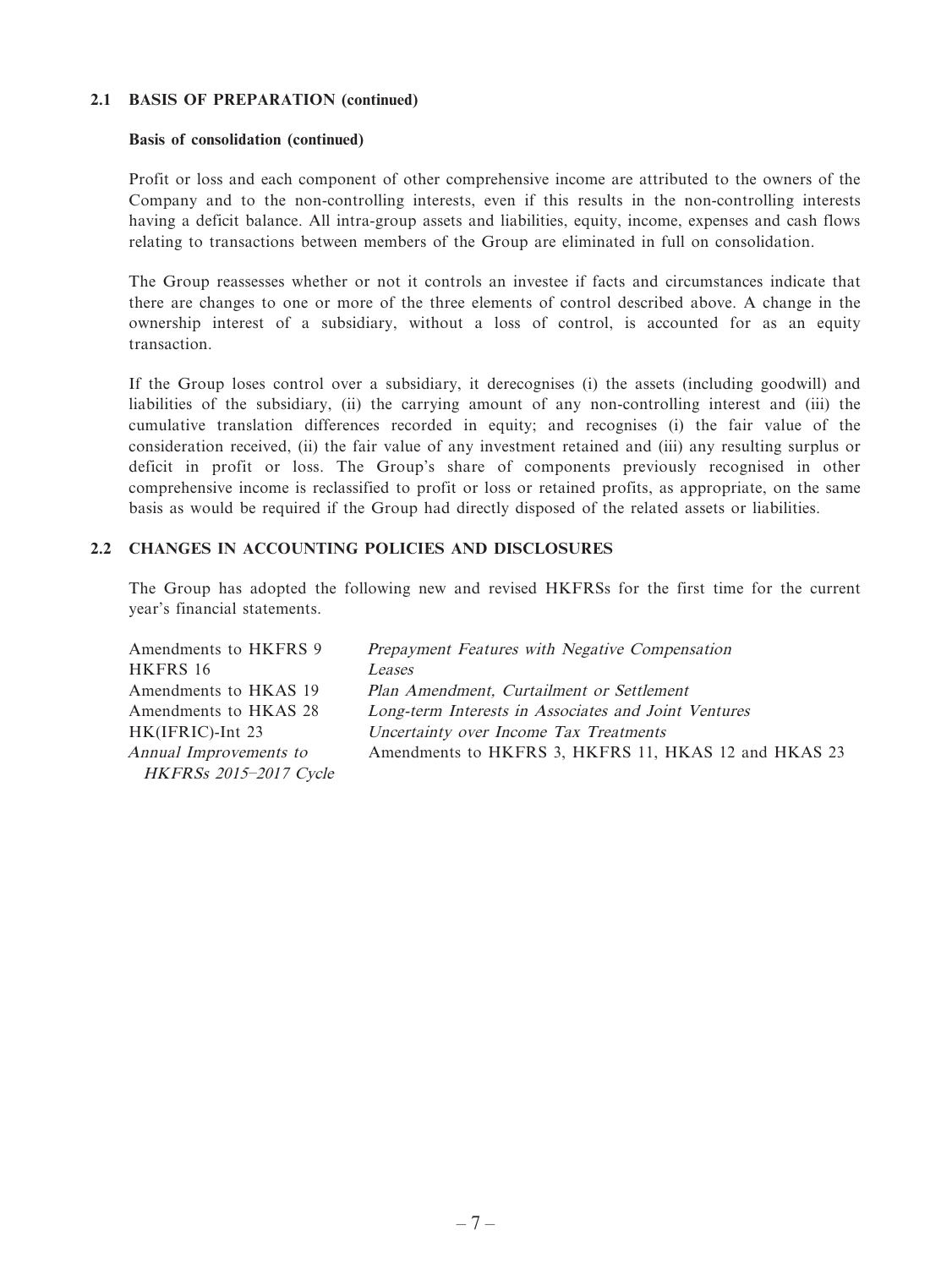#### **2.2 CHANGES IN ACCOUNTING POLICIES AND DISCLOSURES (continued)**

Except for the amendments to HKFRS 9 and HKAS 19, and Annual Improvements to HKFRSs 2015–2017 Cycle, which are not relevant to the preparation of the Group's financial statements, the nature and the impact of the new and revised HKFRSs, are described below:

 **(a)** HKFRS 16 replaces HKAS 17 Leases, HK(IFRIC)-Int 4 Determining whether an Arrangement contains a Lease, HK(SIC)-Int 15 Operating Leases – Incentives and HK(SIC)-Int 27 Evaluating the Substance of Transactions Involving the Legal Form of a Lease. The standard sets out the principles for the recognition, measurement, presentation and disclosure of leases and requires lessees to account for all leases under a single on-balance sheet model to recognise and measure right-of-use assets and lease liabilities, except for certain recognition exemptions. Lessor accounting under HKFRS 16 is substantially unchanged from HKAS 17. Lessors will continue to classify leases as either operating or finance leases using similar principles as in HKAS 17. HKFRS 16 did not have any significant impact on leases where the Group is the lessor.

The Group has adopted HKFRS 16 using the modified retrospective method with the date of initial application of 1 April 2019. Under this method, the comparative information for 2019 was not restated and continued to be reported under HKAS 17 and related interpretations.

#### **New definition of a lease**

Under HKFRS 16, a contract is, or contains, a lease if the contract conveys a right to control the use of an identified asset for a period of time in exchange for consideration. Control is conveyed where the customer has both the right to obtain substantially all of the economic benefits from use of the identified asset and the right to direct the use of the identified asset. The Group elected to use the transition practical expedient allowing the standard to be applied only to contracts that were previously identified as leases applying HKAS 17 and HK(IFRIC)- Int 4 at the date of initial application. Contracts that were not identified as leases under HKAS 17 and HK(IFRIC)-Int 4 were not reassessed. Therefore, the definition of a lease under HKFRS 16 has been applied only to contracts entered into or changed on or after 1 April 2019.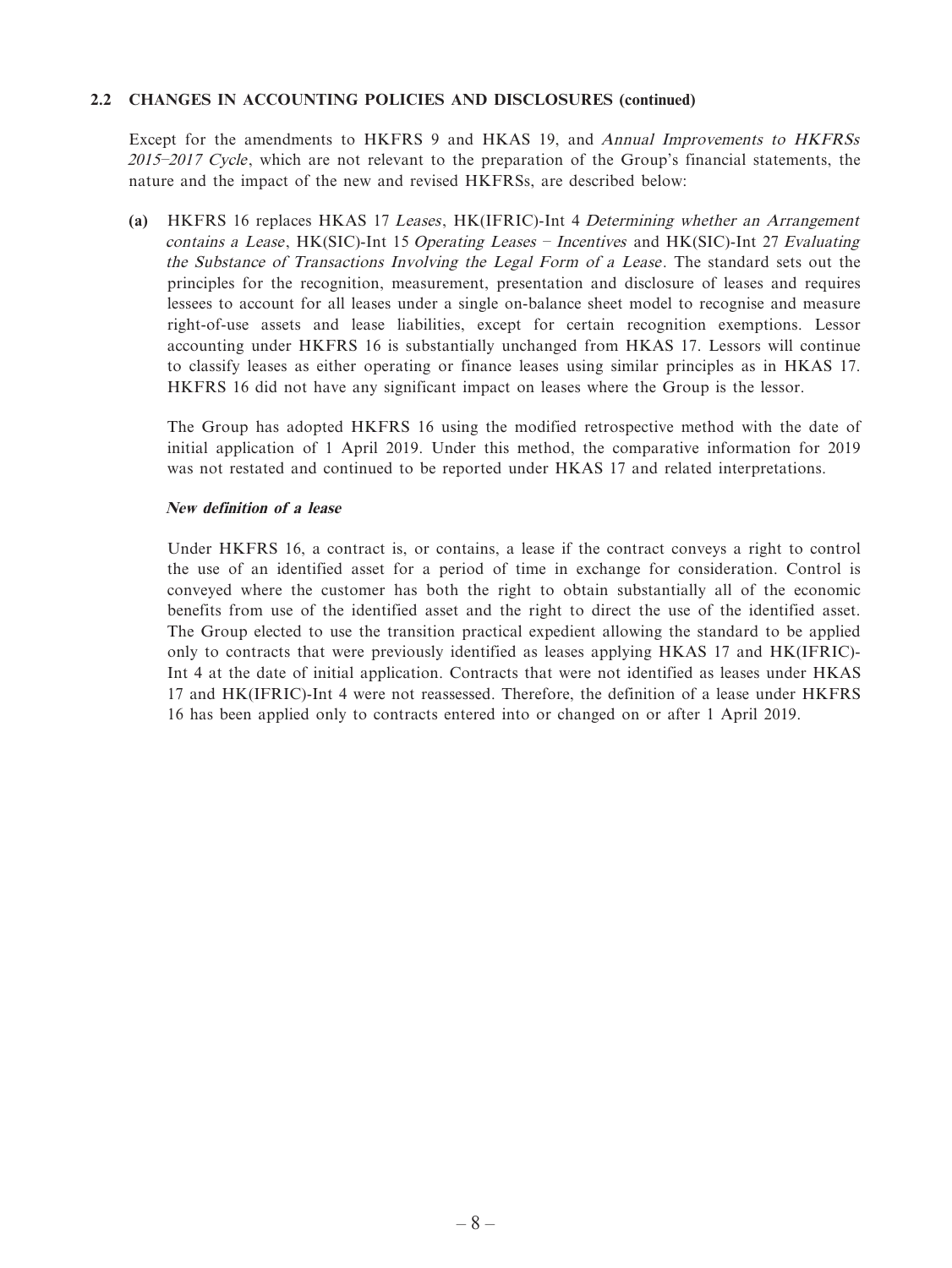#### **2.2 CHANGES IN ACCOUNTING POLICIES AND DISCLOSURES (continued)**

#### **(a) (continued)**

#### **As a lessee — Leases previously classified as operating leases**

#### Nature of the effect of adoption of HKFRS 16

The Group has lease contracts for various items of properties. As a lessee, the Group previously classified leases as either finance leases or operating leases based on the assessment of whether the lease transferred substantially all the rewards and risks of ownership of assets to the Group. Under HKFRS 16, the Group applies a single approach to recognise and measure right-of-use assets and lease liabilities for all leases, except for two elective exemptions for leases of lowvalue assets (elected on a lease-by-lease basis) and leases with a lease term of 12 months or less ("short-term leases") (elected by class of underlying asset). Instead of recognising rental expenses under operating leases on a straight-line basis over the lease term commencing from 1 April 2019, the Group recognises depreciation (and impairment, if any) of the right-of-use assets and interest accrued on the outstanding lease liabilities (as finance costs).

#### Impact on transition

Lease liabilities at 1 April 2019 were quantified and assessed by management based on the present value of the remaining lease payments, discounted using the incremental borrowing rate at 1 April 2019. The right-of-use assets were measured at the amount of the lease liability, adjusted by the amount of any prepaid or accrued lease payments relating to the lease recognised in the statement of financial position immediately before 1 April 2019.

All the right-of-use assets were assessed for any impairment based on HKAS 36 on that date. The Group elected to present the right-of-use assets in the balance of property, plant and equipment in the statement of financial position.

For the leasehold land and buildings (that were held to earn rental income and/or for capital appreciation) previously included in investment properties and measured at fair value, the Group has continued to include them as investment properties at 1 April 2019. They continue to be measured at fair value applying HKAS 40.

The Group has used the following elective practical expedients when applying HKFRS 16 at 1 April 2019:

- Applying the short-term lease exemptions to leases with a lease term that ends within 12 months from the date of initial application;
- Using hindsight in determining the lease term where the contract contains options to extend/ terminate the lease; and
- Applying a single discount rate to a portfolio of leases with reasonably similar characteristics when measuring the lease liabilities at 1 April 2019.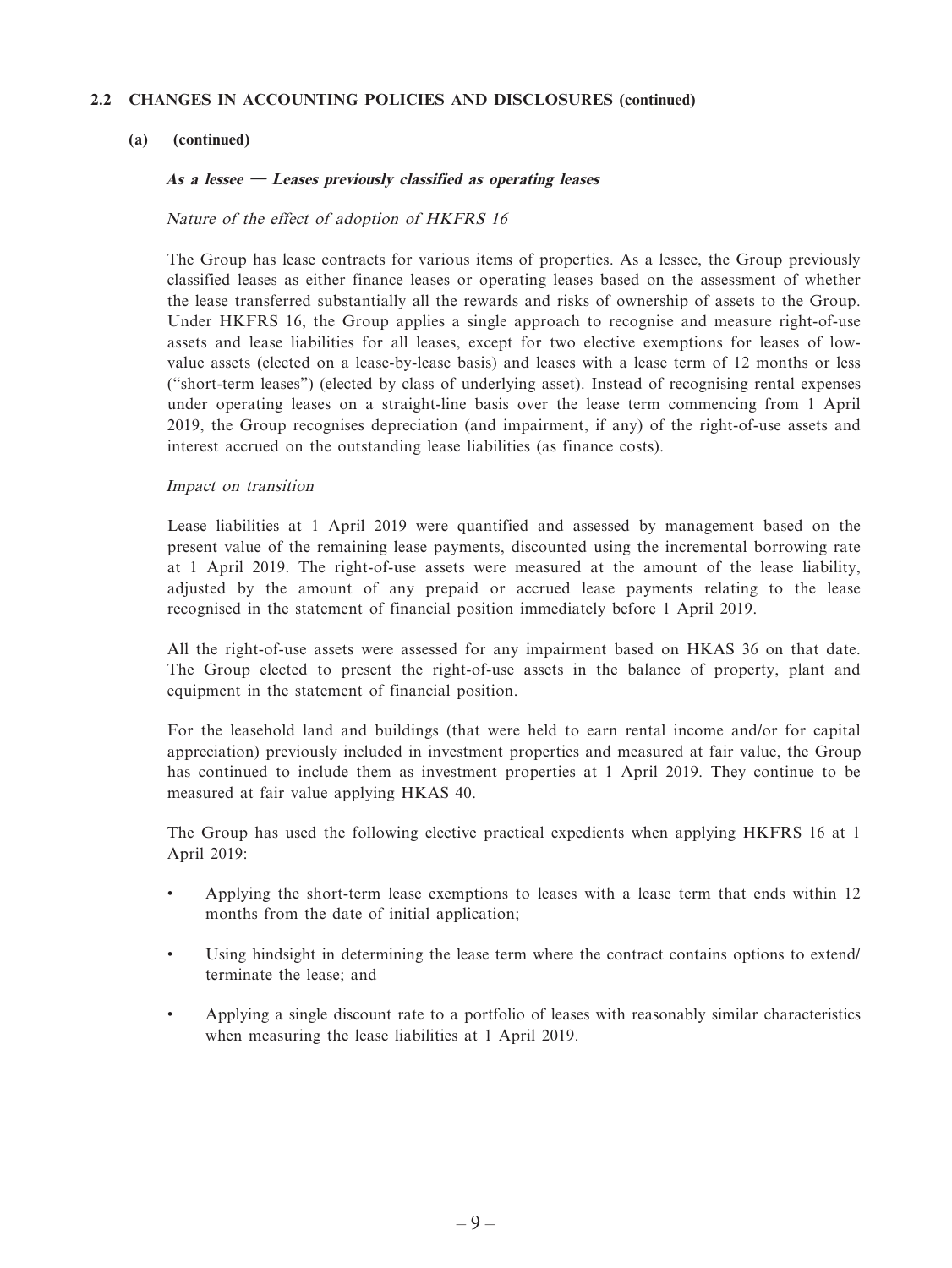#### **2.2 CHANGES IN ACCOUNTING POLICIES AND DISCLOSURES (continued)**

#### **(a) (continued)**

#### **Financial impact at 1 April 2019**

The adoption of HKFRS 16 on 1 April 2019 by the Group did not give rise to any additional lease liabilities at 1 April 2019, as the Group considered that the financial impact of the initial adoption of HKFRS 16 to be immaterial to the Group on 1 April 2019. Moreover, the Group's leasehold land previously included in property, plant and equipment of HK\$135,456,000 was reclassified to right-of-use assets included in property, plant and equipment upon initial adoption of HKFRS 16 on 1 April 2019. There were no changes to different line item of assets and liabilities in the consolidated statement of financial position. The adoption has had no impact on the Group's equity as at 1 April 2019.

There is no significant difference between the amount of operating lease commitments at 31 March 2019 disclosed applying the previous standards, discounted using the incremental borrowing rate at 1 April 2019 and the amount of lease liabilities at 1 April 2019 as quantified and assessed by management.

- **(b)** Amendments to HKAS 28 clarify that the scope exclusion of HKFRS 9 only includes interests in an associate or joint venture to which the equity method is applied and does not include longterm interests that in substance form part of the net investment in the associate or joint venture, to which the equity method has not been applied. Therefore, an entity applies HKFRS 9, rather than HKAS 28, including the impairment requirements under HKFRS 9, in accounting for such long-term interests. HKAS 28 is then applied to the net investment, which includes the longterm interests, only in the context of recognising losses of an associate or joint venture and impairment of the net investment in the associate or joint venture. The Group assessed its business model for its long-term interests in associates and joint ventures upon adoption of the amendments on 1 April 2019 and concluded that the long-term interests in associates and joint ventures continued to be measured at amortised cost in accordance with HKFRS 9. Accordingly, the amendments did not have any impact on the financial position or performance of the Group.
- **(c)** HK(IFRIC)-Int 23 addresses the accounting for income taxes (current and deferred) when tax treatments involve uncertainty that affects the application of HKAS 12 (often referred to as "**uncertain tax positions**"). The interpretation does not apply to taxes or levies outside the scope of HKAS 12, nor does it specifically include requirements relating to interest and penalties associated with uncertain tax treatments. The interpretation specifically addresses (i) whether an entity considers uncertain tax treatments separately; (ii) the assumptions an entity makes about the examination of tax treatments by taxation authorities; (iii) how an entity determines taxable profits or tax losses, tax bases, unused tax losses, unused tax credits and tax rates; and (iv) how an entity considers changes in facts and circumstances. The Group considered that the interpretation did not have any impact on the financial position or performance of the Group.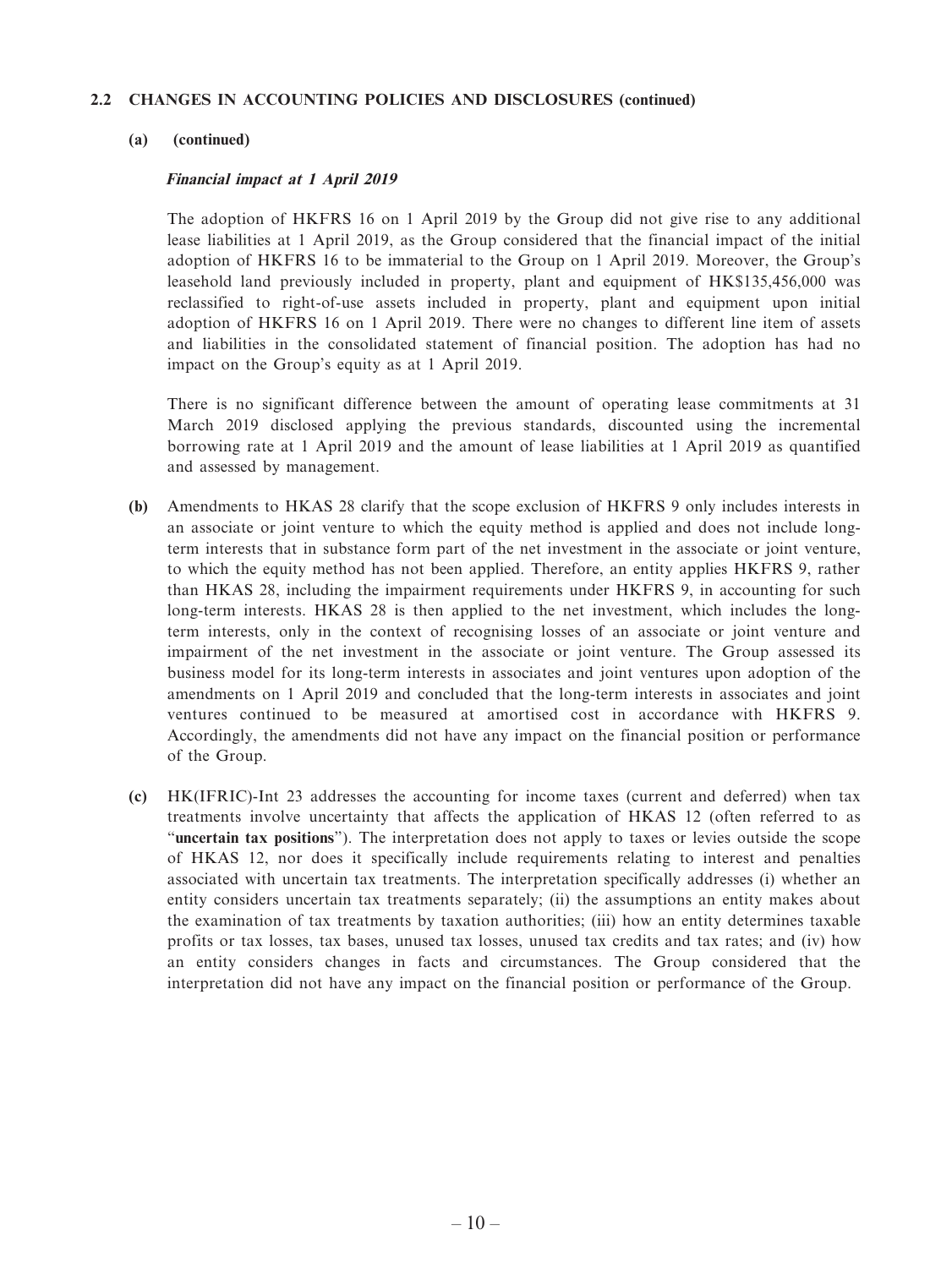#### **3. OPERATING SEGMENT INFORMATION**

For management purposes, the Group is organised into business units based on their products and services and has two reportable operating segments as follows:

- (a) the property development and investment business segment is engaged in property development of residential and commercial properties and the holding of investment properties; and
- (b) the "others" segment comprises, principally, the trading of medical equipment and home security and automation products.

Management monitors the results of the Group's operating segments separately for the purpose of making decisions about resources allocation and performance assessment. Segment performance is evaluated based on reportable segment profit/loss, which is a measure of profit/loss before tax. The profit/loss before tax is measured consistently with the Group's profit/loss before tax that interest and dividend income, certain fair value changes on equity investments at fair value through profit or loss, unallocated expenses, finance costs, share of profits and losses of associates, impairment of investment in an associate, loss on disposal of associates as well as head office and corporate expenses are excluded from such measurement.

Segment assets exclude investments in associates, non-current asset classified as held for sale and other unallocated head office and corporate assets as these assets are managed on a group basis.

Segment liabilities exclude other unallocated head office and corporate liabilities as these liabilities are managed on a group basis.

Intersegment sales and transfers are transacted with reference to the selling prices used for sales made to third parties at the then prevailing market prices.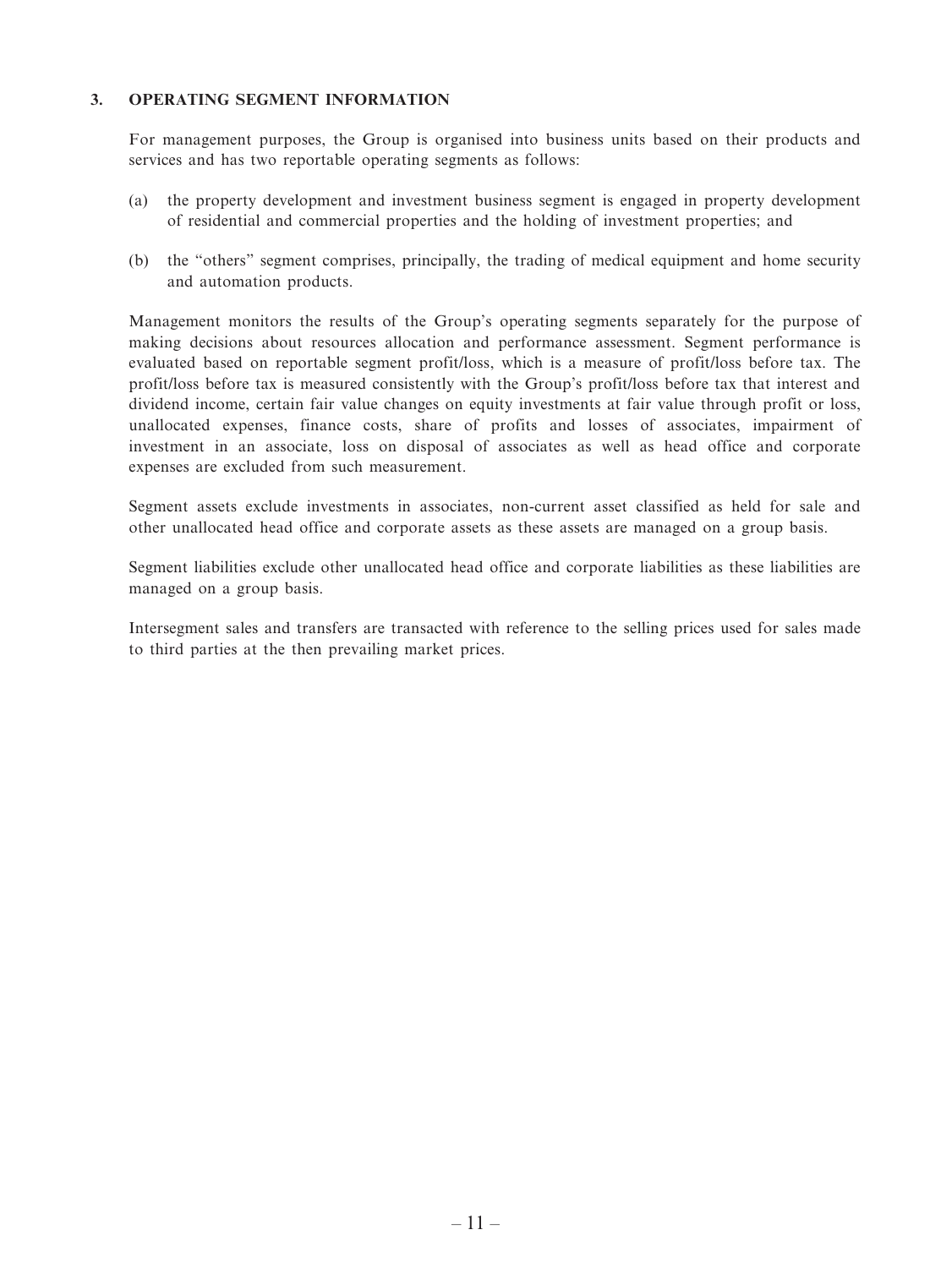Year ended 31 March 2020

|                                                                                                                                  | <b>Property</b><br>development<br>and investment<br><b>business</b><br><b>HK\$'000</b> | <b>Others</b><br><b>HKS'000</b> | <b>Total</b><br><b>HKS'000</b> |
|----------------------------------------------------------------------------------------------------------------------------------|----------------------------------------------------------------------------------------|---------------------------------|--------------------------------|
| Segment revenue (note 4)                                                                                                         |                                                                                        |                                 |                                |
| Sales to external customers                                                                                                      | 302,170                                                                                | 49,444                          | 351,614                        |
| Other income and gains                                                                                                           | 6,474                                                                                  | 889                             | 7,363                          |
|                                                                                                                                  | 308,644                                                                                | 50,333                          | 358,977                        |
| <b>Segment results</b>                                                                                                           |                                                                                        |                                 |                                |
| Operating profit                                                                                                                 | 5,069                                                                                  | 723                             | 5,792                          |
| Reconciliation:                                                                                                                  |                                                                                        |                                 |                                |
| Bank interest income                                                                                                             |                                                                                        |                                 | 130                            |
| Dividend income from equity investments at fair<br>value through profit or loss<br>Fair value loss on equity investments at fair |                                                                                        |                                 | 1,900                          |
| value through profit or loss                                                                                                     |                                                                                        |                                 | (14, 806)                      |
| Unallocated expenses                                                                                                             |                                                                                        |                                 | (16,202)                       |
| Finance costs                                                                                                                    |                                                                                        |                                 | (9, 544)                       |
| Share of profits and losses of associates                                                                                        |                                                                                        |                                 | (1,790)                        |
| Loss on disposal of associates                                                                                                   |                                                                                        |                                 | (493)                          |
| Loss before tax                                                                                                                  |                                                                                        |                                 | (35, 013)                      |
| <b>Segment</b> assets                                                                                                            | 1,844,120                                                                              | 149,708                         | 1,993,828                      |
| Reconciliation:                                                                                                                  |                                                                                        |                                 |                                |
| Investments in associates                                                                                                        |                                                                                        |                                 | 22,476                         |
| Corporate and other unallocated assets                                                                                           |                                                                                        |                                 | 210,924                        |
| Total assets                                                                                                                     |                                                                                        |                                 | 2,227,228                      |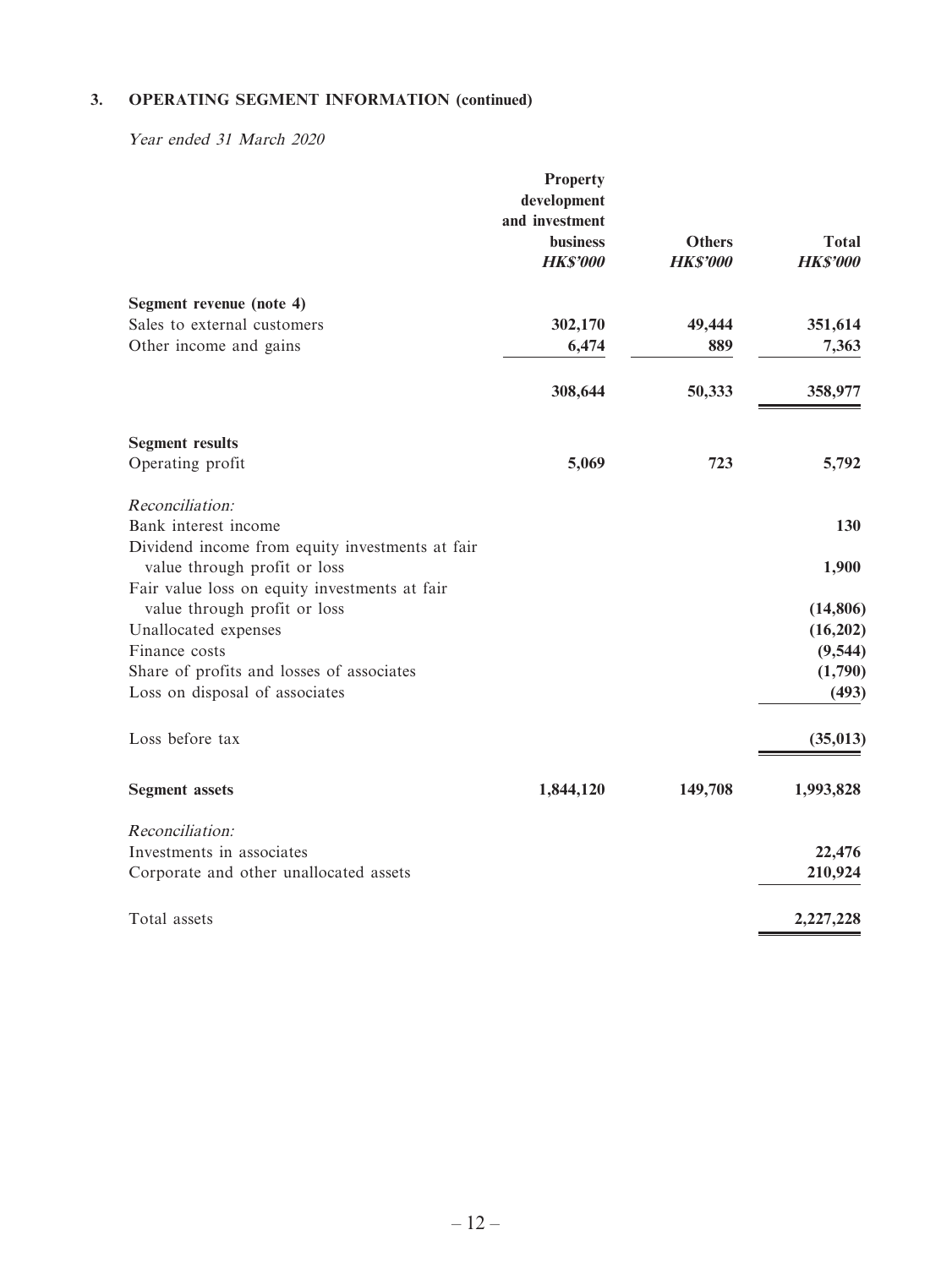Year ended 31 March 2020 (continued)

|                                                  | <b>Property</b><br>development<br>and investment |                                 |                                 |
|--------------------------------------------------|--------------------------------------------------|---------------------------------|---------------------------------|
|                                                  | <b>business</b><br><b>HK\$'000</b>               | <b>Others</b><br><b>HKS'000</b> | <b>Total</b><br><b>HK\$'000</b> |
| <b>Segment liabilities</b>                       | 403,456                                          | 12,122                          | 415,578                         |
| Reconciliation:                                  |                                                  |                                 |                                 |
| Corporate and other unallocated liabilities      |                                                  |                                 | 295,974                         |
| Total liabilities                                |                                                  |                                 | 711,552                         |
| Other segment information:                       |                                                  |                                 |                                 |
| Fair value loss on investment properties         | 22,758                                           |                                 | 22,758                          |
| Loss on disposal of items of property, plant and |                                                  |                                 |                                 |
| equipment                                        | 131                                              |                                 | 131                             |
| Reversal of impairment of accounts receivable    | (81)                                             |                                 | (81)                            |
| Impairment of other receivables                  |                                                  | 142                             | 142                             |
| Reversal of provision for inventories            |                                                  | (360)                           | (360)                           |
| Provision for net realisable value               |                                                  |                                 |                                 |
| of properties held for sale                      | 4,430                                            |                                 | 4,430                           |
| Depreciation of property, plant and equipment    | 8,665                                            | 266                             | 8,931                           |
| Capital expenditure*                             | 6                                                | 1,350                           | 1,356                           |

\* Capital expenditure represents additions of property, plant and equipment.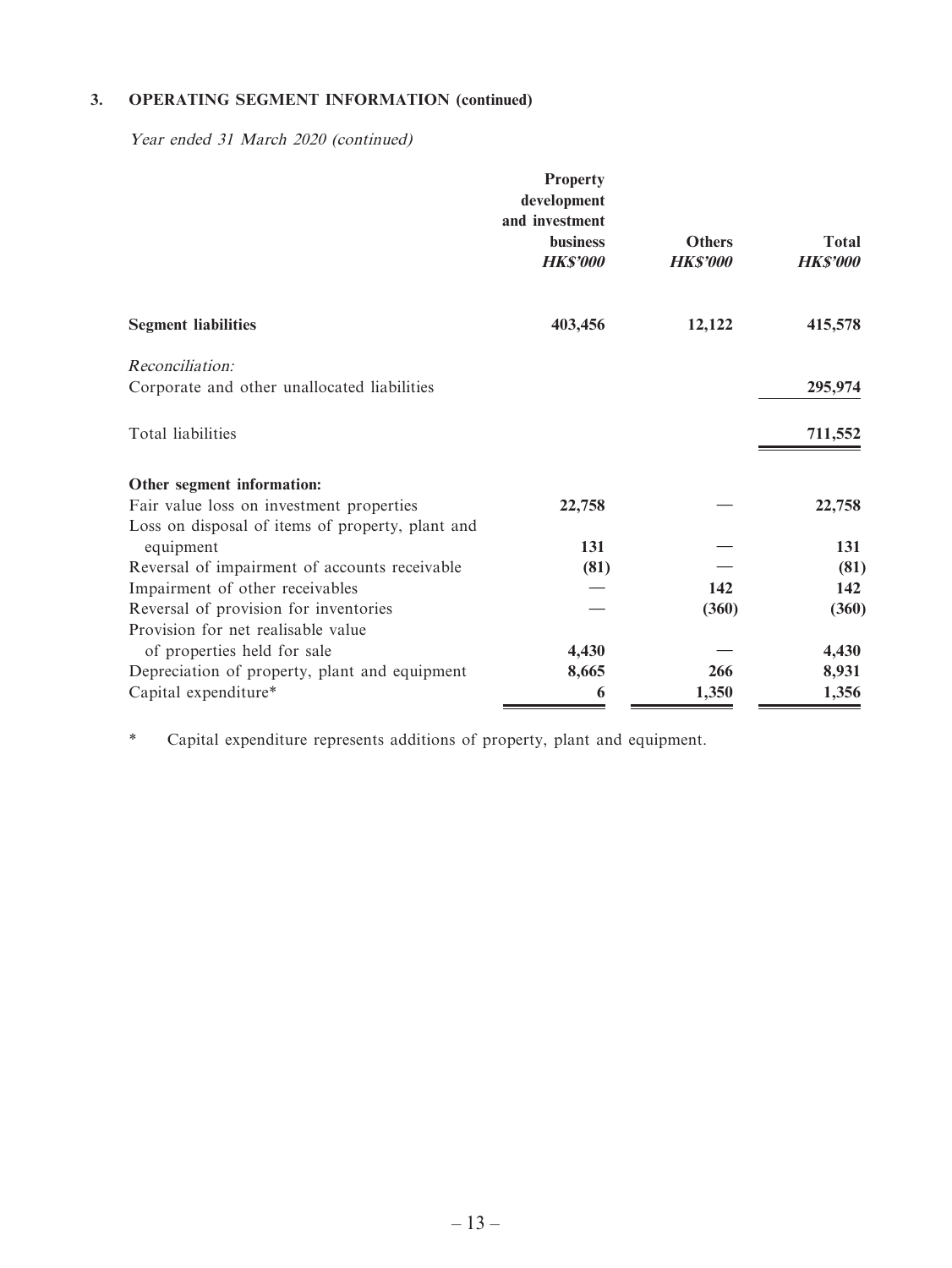Year ended 31 March 2019

|                                                                                       | Property<br>development<br>and investment<br>business<br>HK\$'000 | Others<br>HK\$'000 | Total<br>HK\$'000    |
|---------------------------------------------------------------------------------------|-------------------------------------------------------------------|--------------------|----------------------|
| Segment revenue (note 4)                                                              |                                                                   |                    |                      |
| Sales to external customers<br>Other income and gains                                 | 217,365                                                           | 42,052<br>388      | 259,417              |
|                                                                                       | 9,334                                                             |                    | 9,722                |
|                                                                                       | 226,699                                                           | 42,440             | 269,139              |
| <b>Segment results</b>                                                                |                                                                   |                    |                      |
| Operating profit                                                                      | 104,084                                                           | 8,289              | 112,373              |
| Reconciliation:                                                                       |                                                                   |                    |                      |
| Bank interest income                                                                  |                                                                   |                    | 1,084                |
| Dividend income from equity investments at fair<br>value through profit or loss       |                                                                   |                    | 722                  |
| Dividend income from a financial asset at fair                                        |                                                                   |                    |                      |
| value through profit or loss                                                          |                                                                   |                    | 48                   |
| Fair value gain on financial assets at fair value<br>through profit or loss           |                                                                   |                    | 118                  |
| Fair value loss on equity investments at fair                                         |                                                                   |                    |                      |
| value through profit or loss                                                          |                                                                   |                    | (35,984)             |
| Unallocated expenses                                                                  |                                                                   |                    | (8,511)              |
| Finance costs                                                                         |                                                                   |                    | (1, 566)             |
| Share of profits and losses of associates<br>Impairment of investment in an associate |                                                                   |                    | (4,527)<br>(27, 190) |
|                                                                                       |                                                                   |                    |                      |
| Profit before tax                                                                     |                                                                   |                    | 36,567               |
| <b>Segment</b> assets                                                                 | 2,248,101                                                         | 29,672             | 2,277,773            |
| Reconciliation:                                                                       |                                                                   |                    |                      |
| Investments in associates                                                             |                                                                   |                    | 27,109               |
| Non-current asset classified as held for sale                                         |                                                                   |                    | 68,589               |
| Corporate and other unallocated assets                                                |                                                                   |                    | 218,493              |
| Total assets                                                                          |                                                                   |                    | 2,591,964            |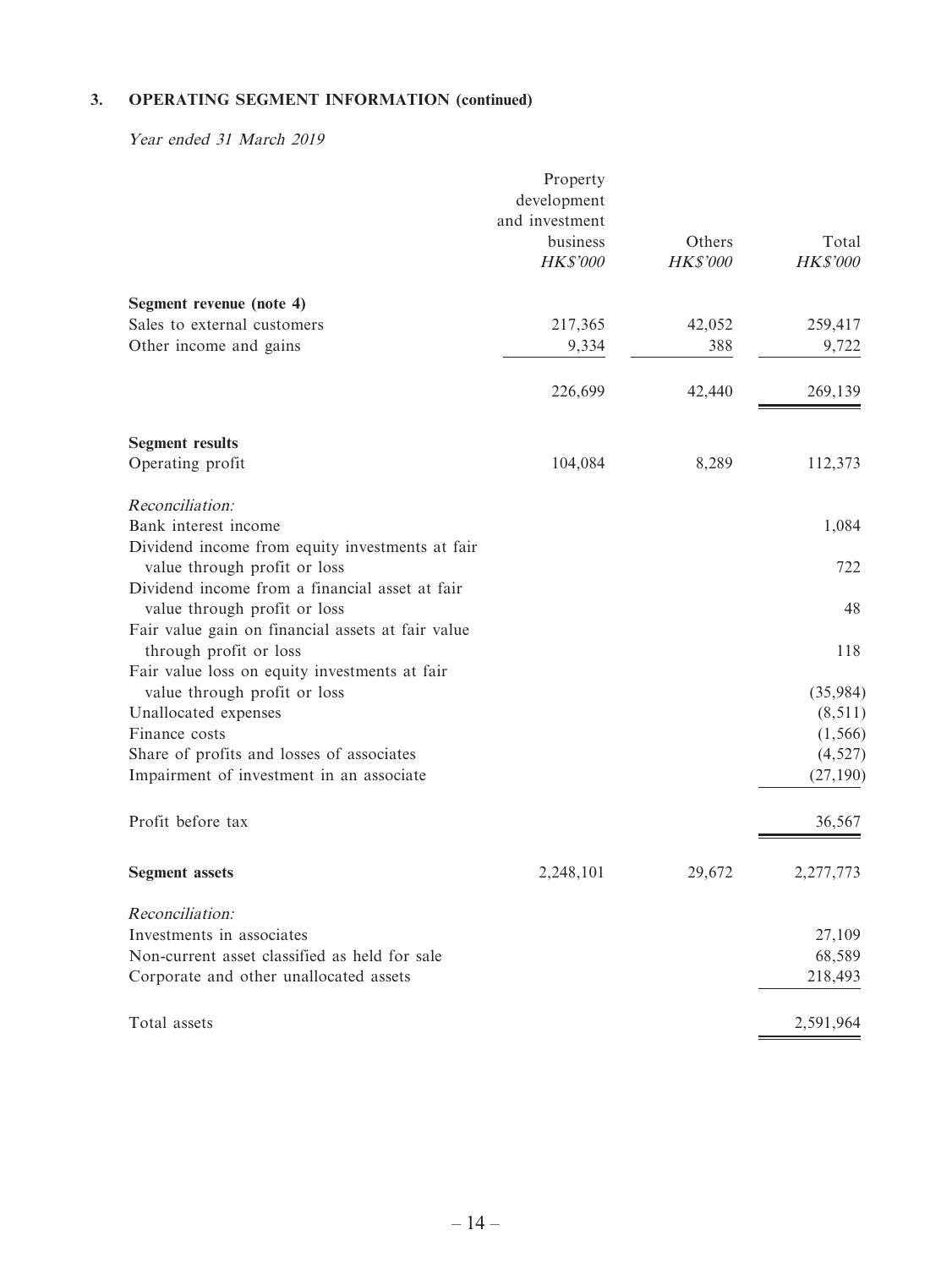Year ended 31 March 2019 (continued)

|                                                   | Property        |                 |                 |
|---------------------------------------------------|-----------------|-----------------|-----------------|
|                                                   | development     |                 |                 |
|                                                   | and investment  |                 |                 |
|                                                   | business        | Others          | Total           |
|                                                   | <b>HK\$'000</b> | <b>HK\$'000</b> | <b>HK\$'000</b> |
| <b>Segment liabilities</b>                        | 657,771         | 13,832          | 671,603         |
| Reconciliation:                                   |                 |                 |                 |
| Corporate and other unallocated liabilities       |                 |                 | 273,020         |
| Total liabilities                                 |                 |                 | 944,623         |
|                                                   |                 |                 |                 |
| Other segment information:                        |                 |                 |                 |
| Fair value gain on investment properties          | (66, 456)       |                 | (66, 456)       |
| Loss on disposal of items of property, plant and  |                 |                 |                 |
| equipment                                         | 16              | 80              | 96              |
| Impairment of accounts receivable                 |                 | 728             | 728             |
| Impairment of other receivables                   | 1,902           |                 | 1,902           |
| Provision for inventories                         |                 | 836             | 836             |
| Reversal of provision for net realisable value of |                 |                 |                 |
| properties held for sale                          | (12, 870)       |                 | (12, 870)       |
| Depreciation of property, plant and equipment     | 8,330           | 105             | 8,435           |
| Capital expenditure*                              | 9               | 35              | 44              |

\* Capital expenditure represents additions of property, plant and equipment.

#### **Geographical information**

#### **(a) Revenue from external customers**

|                             |                       | <b>Hong Kong</b> |                                              | <b>Mainland China</b> |         | <b>Consolidated</b> |
|-----------------------------|-----------------------|------------------|----------------------------------------------|-----------------------|---------|---------------------|
|                             | 2020                  | 2019             | 2020                                         | 2019                  | 2020    | 2019                |
|                             | <i><b>HKS'000</b></i> |                  | HK\$'000 HK\$'000 HK\$'000 HK\$'000 HK\$'000 |                       |         |                     |
| Segment revenue:            |                       |                  |                                              |                       |         |                     |
| Sales to external customers | 30,428                | 20,949           | 321,186                                      | 238,468               | 351,614 | 259,417             |
|                             |                       |                  |                                              |                       |         |                     |

The revenue information above is based on locations of the operations.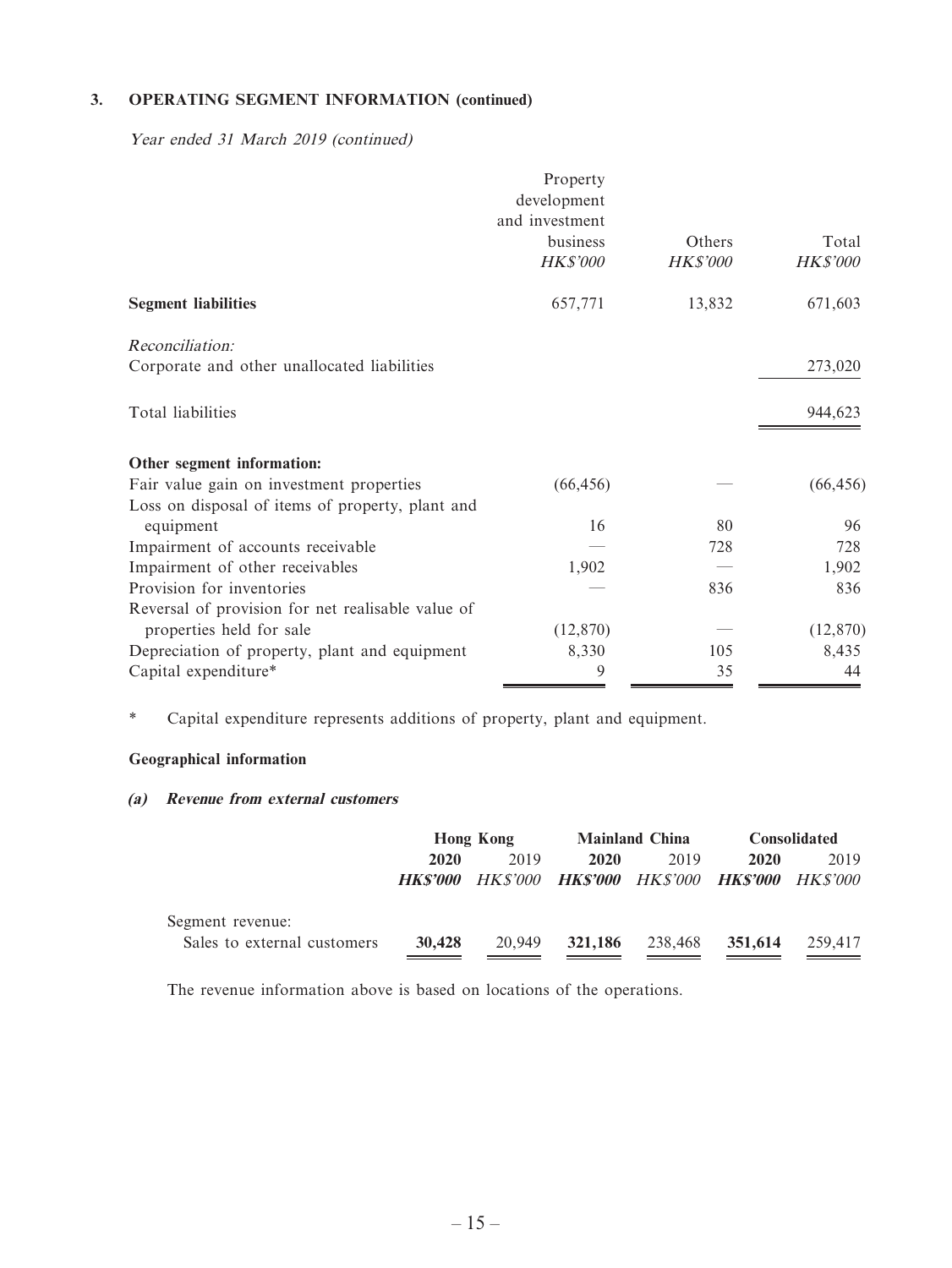#### **Geographical information (continued)**

#### **(b) Non-current assets**

|                             | 2020<br><b>HK\$'000</b> | 2019<br><b>HK\$'000</b> |
|-----------------------------|-------------------------|-------------------------|
| Hong Kong<br>Mainland China | 139,342<br>1,159,847    | 149,737<br>1,110,414    |
|                             | 1,299,189               | 1,260,151               |

The non-current assets information above is based on the locations of the assets and excludes investments in associates, equity investments at fair value through profit or loss and equity investment designated at fair value through other comprehensive income.

#### **Information about a major customer**

Revenue of approximately HK\$170,667,000 was derived from sales by the property development and investment business segment to a single customer. There was no single external customer with revenue greater than 10% or more of the Gorup's revenue for the year ended 31 March 2019.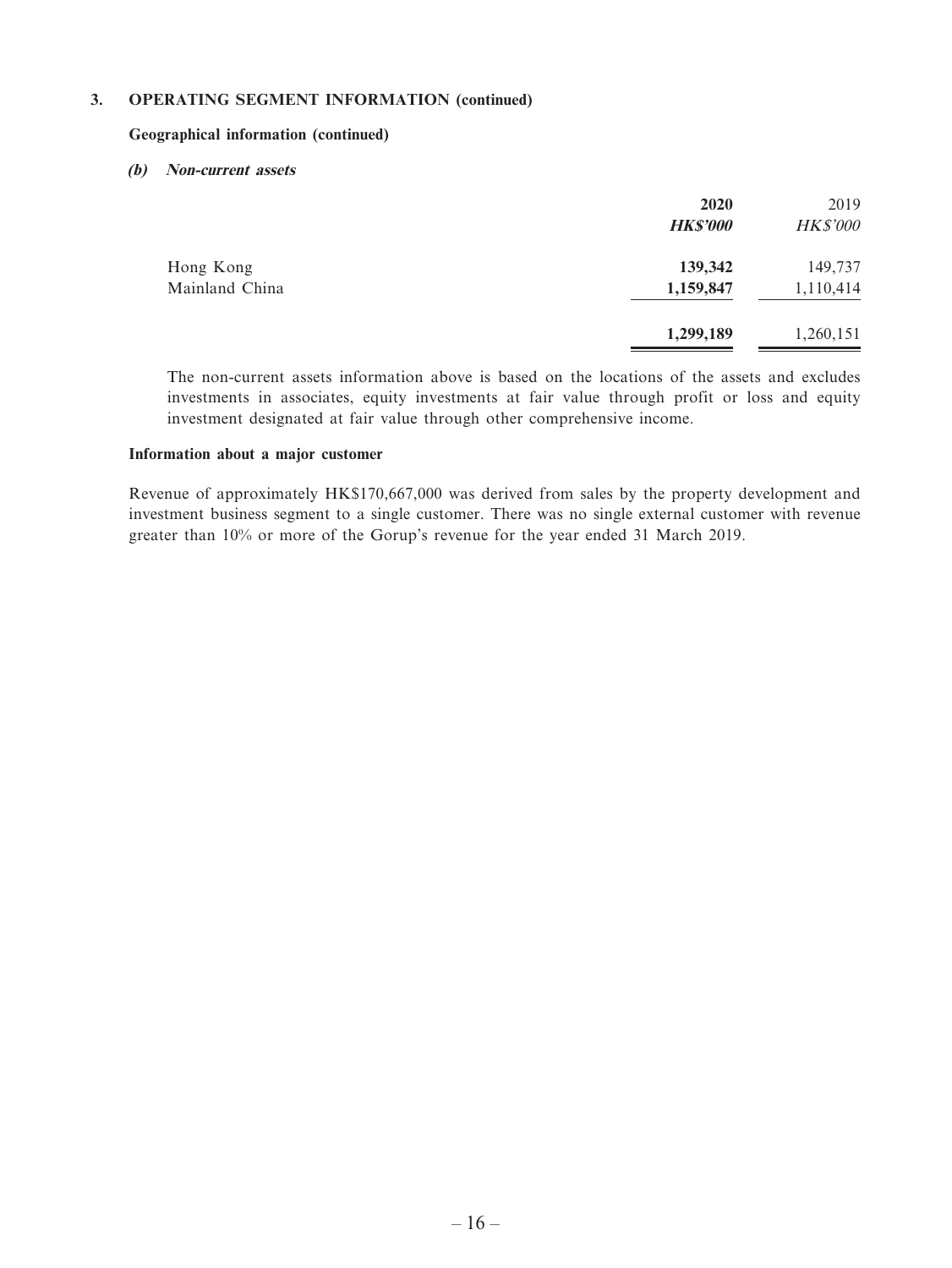#### **4. REVENUE, OTHER INCOME AND GAINS**

An analysis of revenue is as follows:

|                                                                | 2020           | 2019            |
|----------------------------------------------------------------|----------------|-----------------|
|                                                                | <b>HKS'000</b> | <b>HK\$'000</b> |
| Revenue from contracts with customers:                         |                |                 |
| Income from property development and investment business       | 282,301        | 195,605         |
| Income from trading of medical equipment and home security and |                |                 |
| automation products                                            | 49,444         | 42,052          |
| Revenue from other sources:                                    |                |                 |
| Gross rental income                                            | 19,869         | 21,760          |
|                                                                | 351,614        | 259,417         |

#### **(i) Disaggregated revenue information**

For the year ended 31 March 2020

|                                                                              | <b>Property</b><br>development and<br>investment<br><b>business</b><br><b>HKS'000</b> | <b>Others</b><br><b>HKS'000</b> | <b>Total</b><br><b>HK\$'000</b> |
|------------------------------------------------------------------------------|---------------------------------------------------------------------------------------|---------------------------------|---------------------------------|
| <b>Geographical markets:</b>                                                 |                                                                                       |                                 |                                 |
| Hong Kong                                                                    |                                                                                       | 30,428                          | 30,428                          |
| Mainland China                                                               | 282,301                                                                               | 19,016                          | 301,317                         |
| Total revenue from contracts with<br>customers recognised at a point in time | 282,301                                                                               | 49,444                          | 331,745                         |
| For the year ended 31 March 2019                                             |                                                                                       |                                 |                                 |
|                                                                              | Property<br>development<br>and investment<br>business                                 | Others                          | Total                           |
|                                                                              | <b>HK\$'000</b>                                                                       | <b>HK\$'000</b>                 | <b>HK\$'000</b>                 |
| <b>Geographical markets:</b>                                                 |                                                                                       |                                 |                                 |
| Hong Kong                                                                    |                                                                                       | 20,949                          | 20,949                          |
| Mainland China                                                               | 195,605                                                                               | 21,103                          | 216,708                         |
| Total revenue from contracts with                                            |                                                                                       |                                 |                                 |
| customers recognised at a point in time                                      | 195,605                                                                               | 42,052                          | 237,657                         |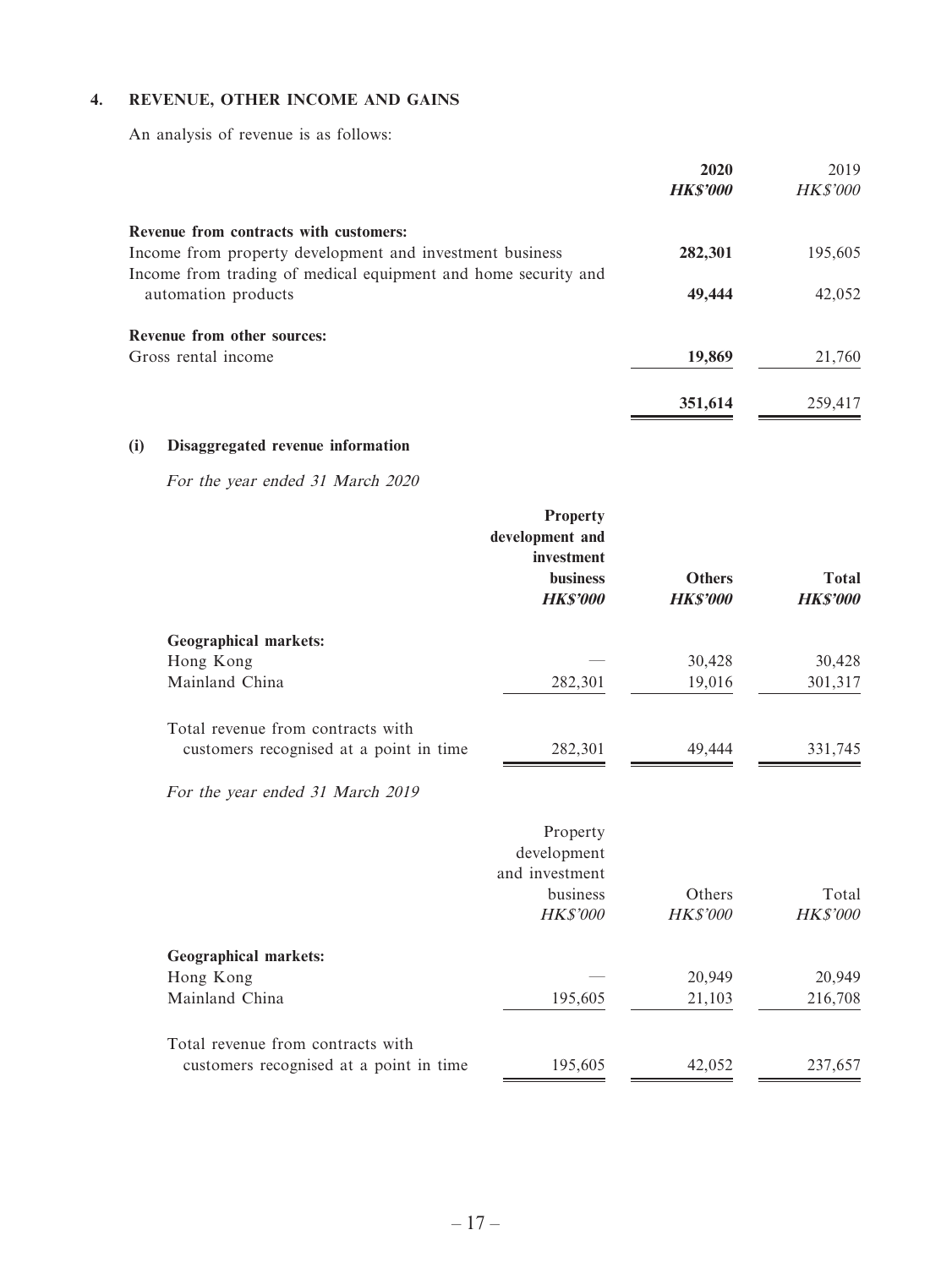#### **4. REVENUE, OTHER INCOME AND GAINS (continued)**

#### **(ii) Performance obligations**

Information about the Group's performance obligations is summarised below:

#### **Sale of properties**

The performance obligation is satisfied when the physical possession or the legal title of the completed property is obtained by the purchaser.

#### **Sale of goods**

The performance obligation is satisfied upon delivery of the products and payment is generally due within 90 days from delivery.

As a practical expedient, the transaction prices allocated to the remaining performance obligations (unsatisfied or partially unsatisfied) are not disclosed in the notes to the financial statements because all the remaining performance obligations in relation to the income from property development and investment business are a part of contracts that have an original expected duration of one year or less.

An analysis of other income and gains is as follows:

|                                                                     | 2020            | 2019            |
|---------------------------------------------------------------------|-----------------|-----------------|
|                                                                     | <b>HK\$'000</b> | <b>HK\$'000</b> |
| Other income and gains                                              |                 |                 |
| Bank interest income                                                | <b>130</b>      | 1,084           |
| Dividend income from equity investments at fair value through       |                 |                 |
| profit or loss                                                      | 1,900           | 722             |
| Dividend income from a financial asset at fair value through        |                 |                 |
| profit or loss                                                      |                 | 48              |
| Fair value gain on financial assets at fair value through profit or |                 |                 |
| loss                                                                |                 | 118             |
| Gross rental income                                                 | 6,184           | 9,137           |
| Others                                                              | 1,179           | 585             |
|                                                                     | 9,393           | 11.694          |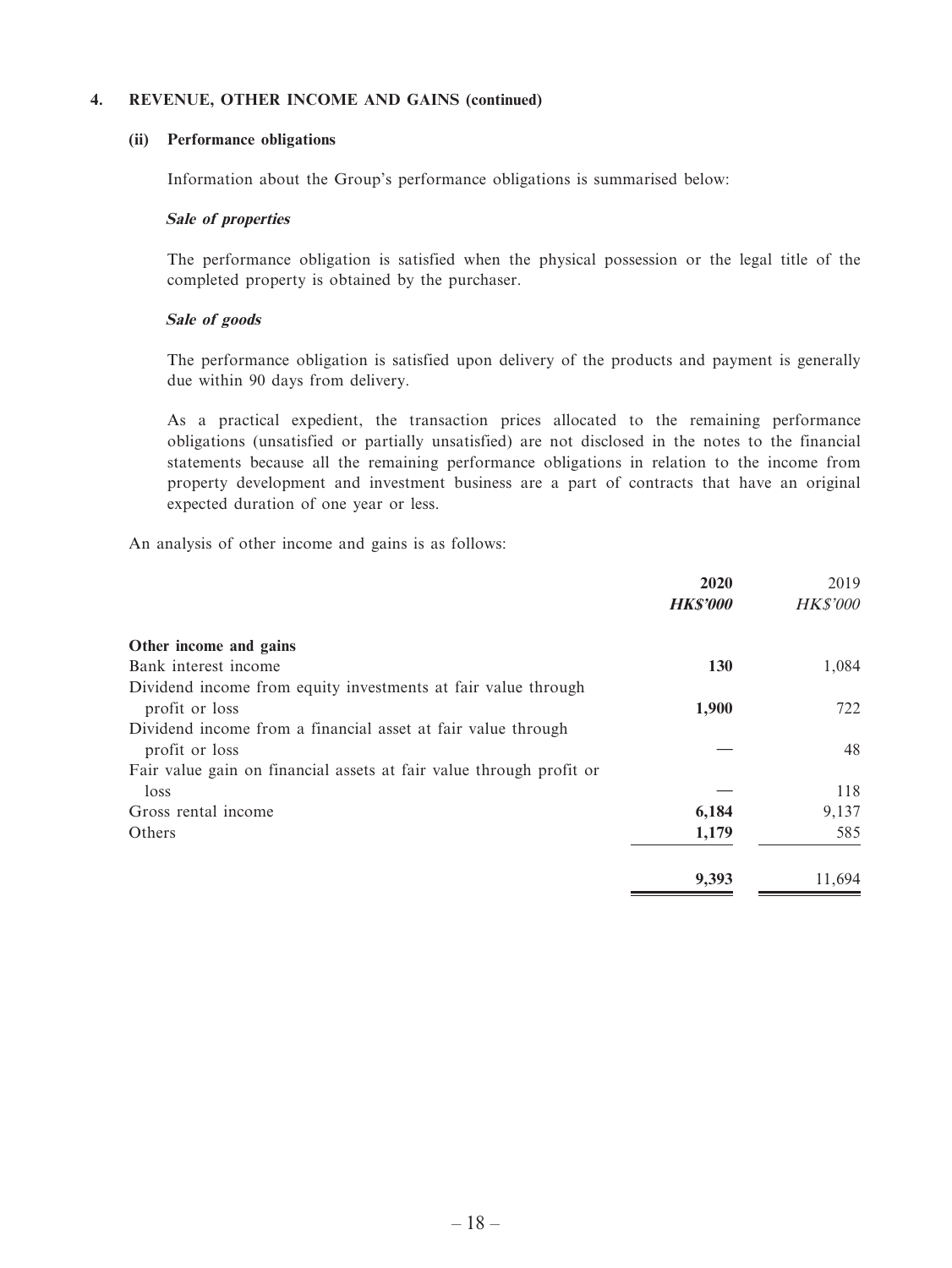#### **5. FINANCE COSTS**

An analysis of finance costs is as follows:

|                                                                           | 2020<br><b>HK\$'000</b> | 2019<br><b>HK\$'000</b> |
|---------------------------------------------------------------------------|-------------------------|-------------------------|
| Interest on bank loans and other borrowings<br>Less: Interest capitalised | 27,963<br>(18, 419)     | 32,750<br>(31, 184)     |
|                                                                           | 9,544                   | 1,566                   |

#### **6. INCOME TAX**

Hong Kong profits tax has been provided at the rate of 16.5% (2019: 16.5%) on the estimated assessable profits arising in Hong Kong during the year, unless the Group's subsidiaries did not generate any assessable profits arising in Hong Kong during the year or the Group's subsidiaries had available tax losses brought forward from previous years to offset the assessable profits generated during the year. Taxes on profits assessable elsewhere have been calculated at the rates of tax prevailing in the jurisdictions in which the Group operates.

Land Appreciation Tax ("**LAT**") in Mainland China is levied at progressive rates ranging from 30% to 60% on the appreciation of land value, being the proceeds from the sale of properties less deductible expenditure, including the amortisation of land use rights, borrowing costs and all property development expenditures.

|                               | 2020            | 2019            |
|-------------------------------|-----------------|-----------------|
|                               | <b>HK\$'000</b> | <b>HK\$'000</b> |
| $Current$ $-$ Elsewhere       |                 |                 |
| Charge for the year           | 2,712           | 9,554           |
| LAT in Mainland China         | 4,499           | (14,040)        |
| Deferred                      | (4,688)         | 17,651          |
| Total tax charge for the year | 2,523           | 13,165          |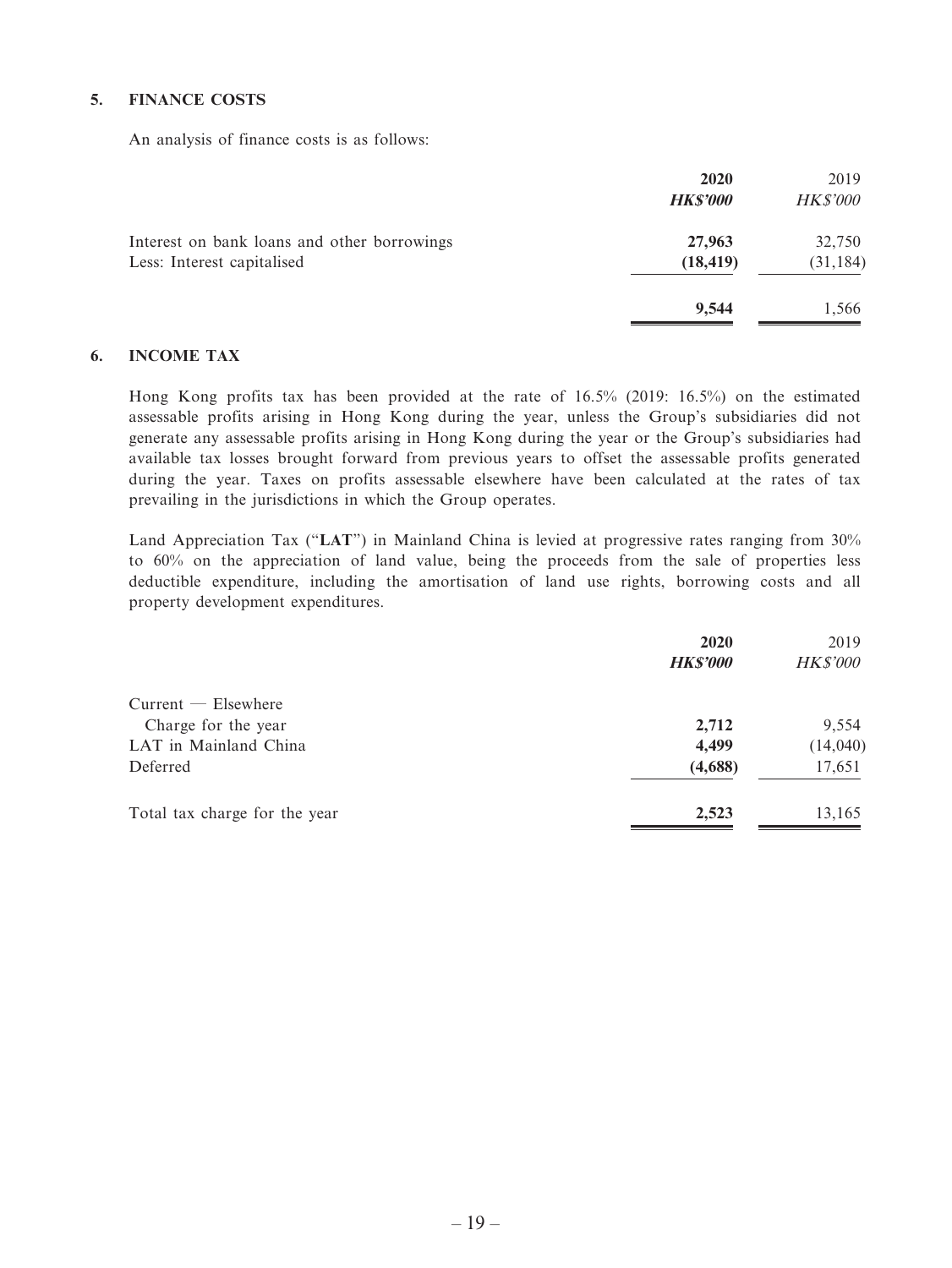#### **7. DIVIDENDS**

|                                                                                                                       | 2020<br><b>HKS'000</b> | 2019<br><b>HK\$'000</b> |
|-----------------------------------------------------------------------------------------------------------------------|------------------------|-------------------------|
| Special — HK0.5 cent per ordinary share $(2019: Nil)$<br>Proposed final $-$ Nil (2019: HK0.5 cent per ordinary share) | 4,890                  | 4,890                   |
|                                                                                                                       | 4,890                  | 4.890                   |

During the year, the special dividend of HK0.5 cent per ordinary share was approved at a special general meeting on 11 June 2019.

The proposed final dividend for the year ended 31 March 2019 was approved at the annual general meeting on 20 August 2019.

#### **8. EARNINGS/(LOSS) PER SHARE ATTRIBUTABLE TO ORDINARY EQUITY HOLDERS OF THE COMPANY**

The calculation of the basic earnings/(loss) per share amount is based on the profit/(loss) for the year attributable to ordinary equity holders of the Company, and the weighted average number of ordinary shares of 977,880,400 (2019: 977,880,400) in issue during the year.

The Group had no potential dilutive ordinary shares in issue during the year ended 31 March 2020. In the prior year, no adjustment was made to the basic earnings per share amount presented for the year ended 31 March 2019 as the impact of share options had no dilutive effect on the basic earnings per share amount on 31 March 2019.

|                                                                  | 2020<br><b>HK\$'000</b> | 2019<br><b>HK\$'000</b> |
|------------------------------------------------------------------|-------------------------|-------------------------|
|                                                                  |                         |                         |
| Profit/(loss) attributable to ordinary equity holders of the     |                         |                         |
| Company, used in the basic earnings/(loss) per share calculation | (35,296)                | 27,486                  |
| <b>ACCOUNTS RECEIVABLE</b>                                       |                         |                         |
|                                                                  | 2020                    | 2019                    |
|                                                                  | <b>HKS'000</b>          | <b>HK\$'000</b>         |
| Accounts receivable                                              |                         | 22,470                  |
| Impairment                                                       | (1,692)                 | (1, 815)                |
|                                                                  |                         | 20,655                  |
|                                                                  | Earnings/(loss)         | 36,134<br>34,442        |

The Group's trading terms with its customers are mainly on credit. The credit period is generally 90 days for the sale of trading goods and up to 180 days for the sale of completed properties held for sale. Each customer has a maximum credit limit. The Group seeks to maintain strict control over its outstanding receivables. Overdue balances are reviewed regularly by senior management. In view of the aforementioned and the fact that the Group's accounts receivable relate to a large number of diversified customers, there is no significant concentration of credit risk. The Group does not hold any collateral or other credit enhancements over its accounts receivable balances. Accounts receivable are non-interest-bearing.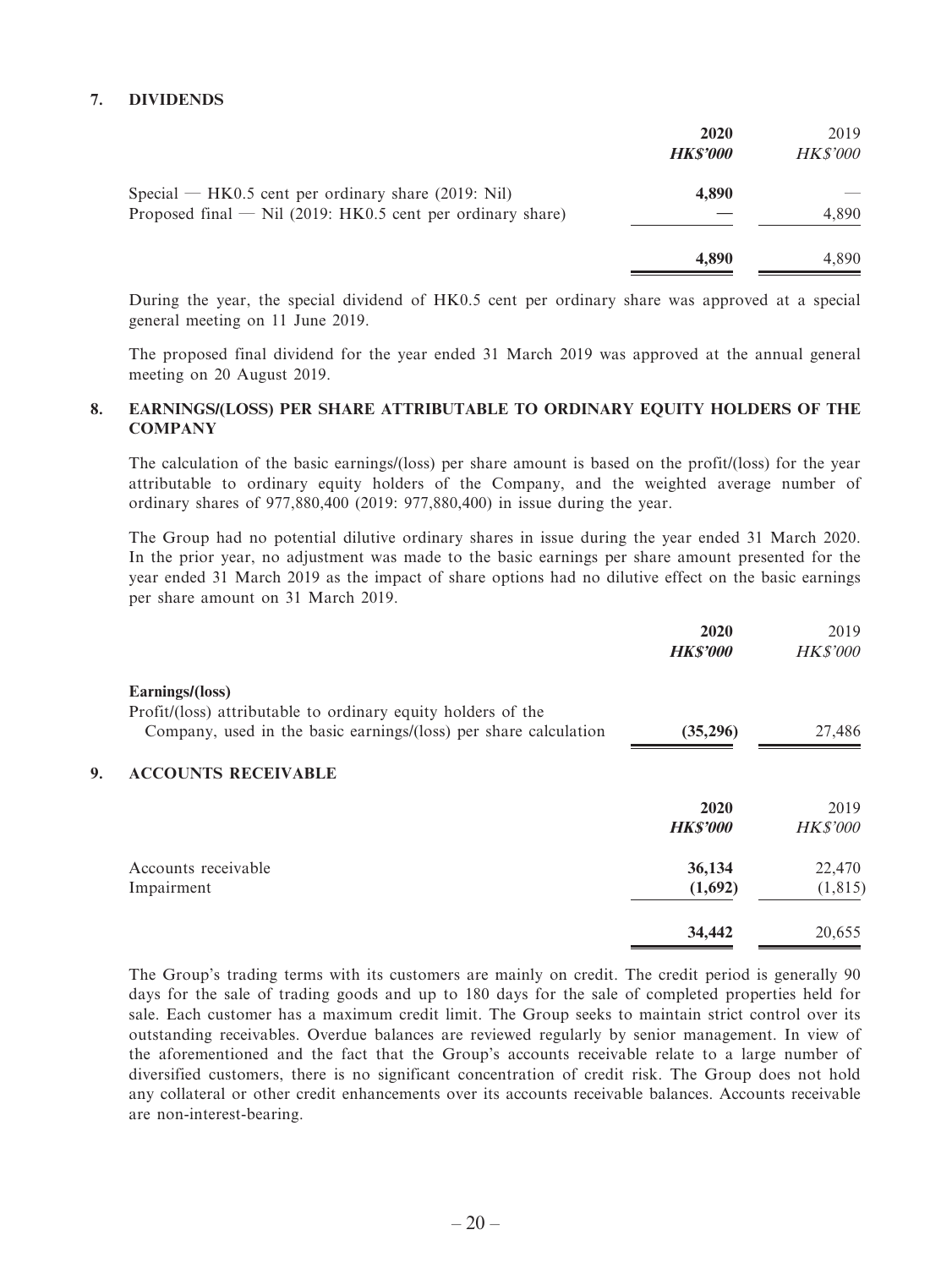#### **9. ACCOUNTS RECEIVABLE (continued)**

An ageing analysis of the accounts receivable as at the end of the reporting period, based on the invoice date and net of loss allowance, is as follows:

|                 | 2020            | 2019            |
|-----------------|-----------------|-----------------|
|                 | <b>HK\$'000</b> | <b>HK\$'000</b> |
| Within 90 days  | 24,594          | 14,336          |
| 91 to 180 days  | 4,202           | 1,846           |
| 181 to 360 days | 3,444           | 12              |
| Over 360 days   | 2,202           | 4,461           |
|                 | 34,442          | 20,655          |

The movements in the loss allowance for impairment of accounts receivable are as follows:

|                                                 | 2020<br><b>HK\$'000</b> | 2019<br><b>HK\$'000</b> |
|-------------------------------------------------|-------------------------|-------------------------|
| At beginning of year                            | 1,815                   | 1,087                   |
| Impairment/(reversal of impairment) losses, net | (81)                    | 728                     |
| Exchange realignment                            | (42)                    |                         |
| At end of year                                  | 1.692                   | 1,815                   |

An impairment analysis is performed at each reporting date using a provision matrix to measure expected credit losses. The provision rates are based on days past due for groupings of various customer segments with similar loss patterns (i.e., by geographical region and product type). The calculation reflects the probability-weighted outcome, the time value of money and reasonable and supportable information that is available at the reporting date about past events, current conditions and forecasts of future economic conditions. Generally, accounts receivable are written off if past due for more than one year and are not subject to enforcement activity.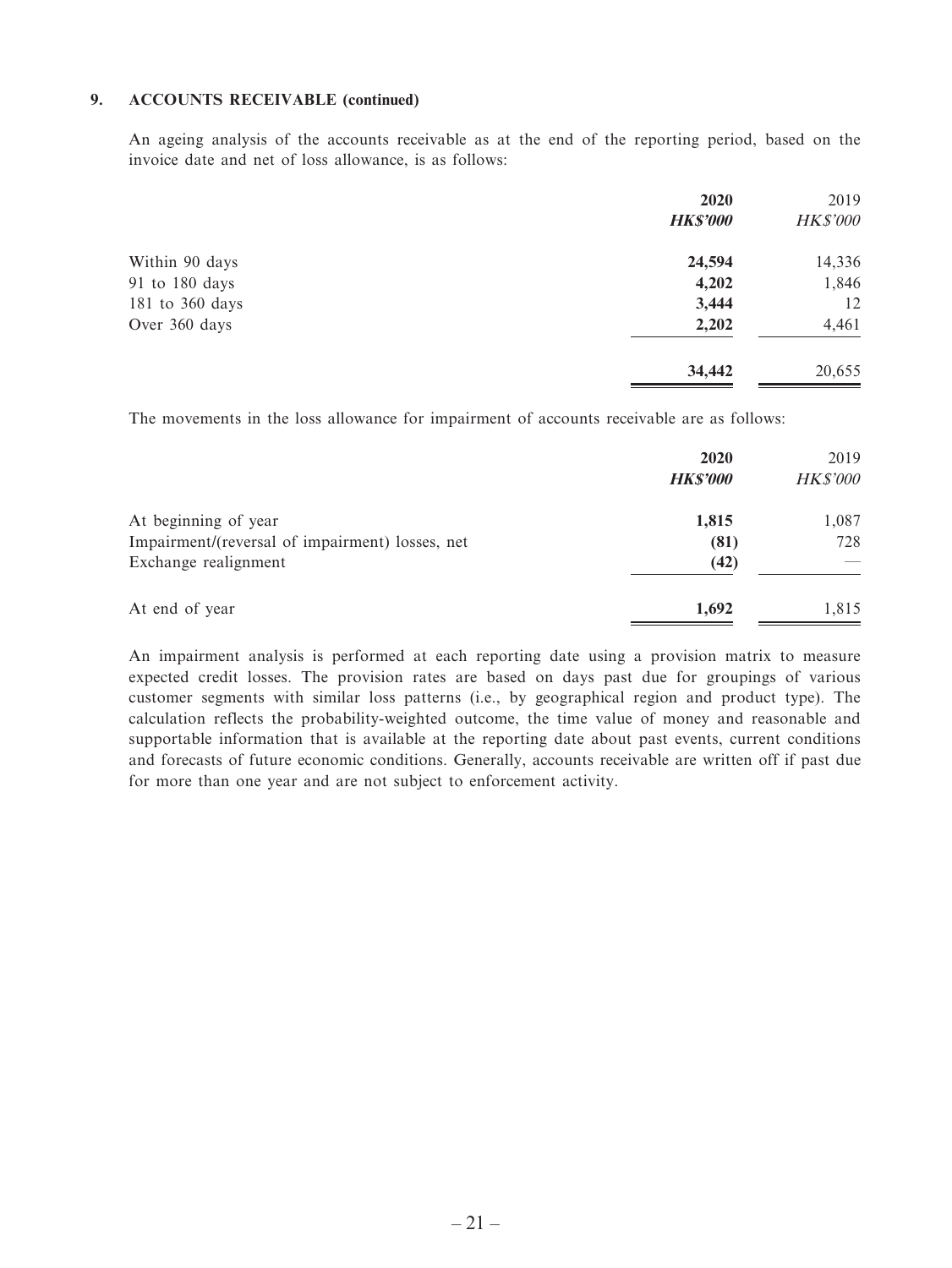#### **10. ACCOUNTS PAYABLE**

An ageing analysis of the accounts payable as at the end of the reporting period, based on the invoice date, is as follows:

|                 | 2020            | 2019            |
|-----------------|-----------------|-----------------|
|                 | <b>HK\$'000</b> | <b>HK\$'000</b> |
| Within 90 days  | 3,679           | 2,997           |
| 91 to 180 days  | 624             |                 |
| 181 to 360 days | 276             | 42              |
| Over 360 days   | 3,581           | 3,616           |
|                 | 8,160           | 6,655           |

Accounts payable are non-interest-bearing and are normally settled on 30-day terms.

#### **11. SHARE CAPITAL**

|                                                     | 2020<br><b>HK\$'000</b> | 2019<br><b>HK\$'000</b> |
|-----------------------------------------------------|-------------------------|-------------------------|
| Authorised:                                         |                         |                         |
| 1,500,000,000 (2019: 1,500,000,000) ordinary shares |                         |                         |
| of HK\$0.10 each                                    | 150,000                 | 150,000                 |
| Issued and fully paid:                              |                         |                         |
| 977,880,400 (2019: 977,880,400) ordinary shares     |                         |                         |
| of HK\$0.10 each                                    | 97,788                  | 97,788                  |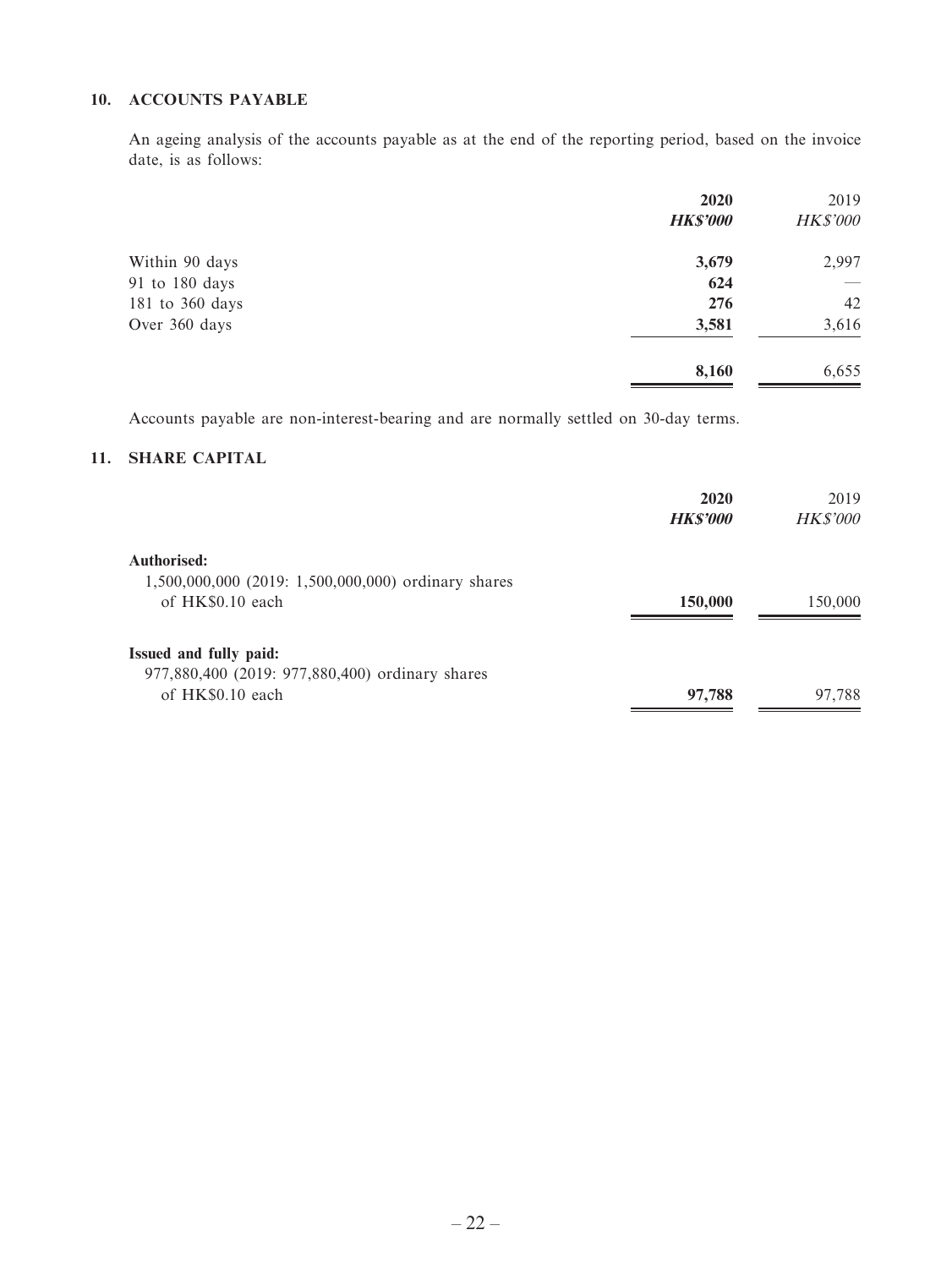## **MANAGEMENT DISCUSSION AND ANALYSIS**

#### **BUSINESS REVIEW**

The Group's major business segments during the year ended 31 March 2020 ("**Reporting Period**") comprise (i) property development and investment; and (ii) trading of medical equipment and home security and automation products, including the provision of related installation and maintenance services.

The Group's turnover for the year ended 31 March 2020 recorded at approximately HK\$351,614,000 (2019: HK\$259,417,000), representing an increase of 36% compared to last year.

#### **Property development and investment business**

The Group's turnover for the year ended 31 March 2020 generated from this segment recorded at approximately HK\$302,170,000 (2019: HK\$217,365,000), representing an increase of 39% as compared with last year. The turnover generated from this segment arise from the sales of properties in the People's Republic of China (the "**PRC**") and rental income earned from investment properties located in the PRC.

## **(i) Sales of properties**

Turnover increased from approximately HK\$195,605,000 for the year ended 31 March 2019 to approximately HK\$282,301,000 for the year ended 31 March 2020, representing a significant increase of 44%. Sales recognised last year were mainly generated from the sales of residential blocks and shops at the street at World Expo Plaza ("**World Expo**"), Kaifeng, the PRC. During the year, the sales was mainly contributed by (i) the sales of the entire Zhu Ji Lane ("**珠璣巷**") project in Kaifeng (total saleable area of approximately 13,000 square metres ("**sq.m.**")) to a single customer at a consideration of RMB160 million; and (ii) the sales of the remaining residential blocks at World Expo.

## **(ii) Rental income from investment properties**

Turnover decreased from approximately HK\$21,760,000 for the year ended 31 March 2019 to approximately HK\$19,869,000 for the year ended 31 March 2020, representing a decrease of 9%. The decrease was because of (i) one-month rental concession provided to the shopping mall tenants in Kaifeng, the PRC due to the outbreak of Coronavirus Disease 2019 (the "**COVID-19 Outbreak**"); and (ii) there was no rental income earned from Zhu Ji Lane after the sales of these properties during the year.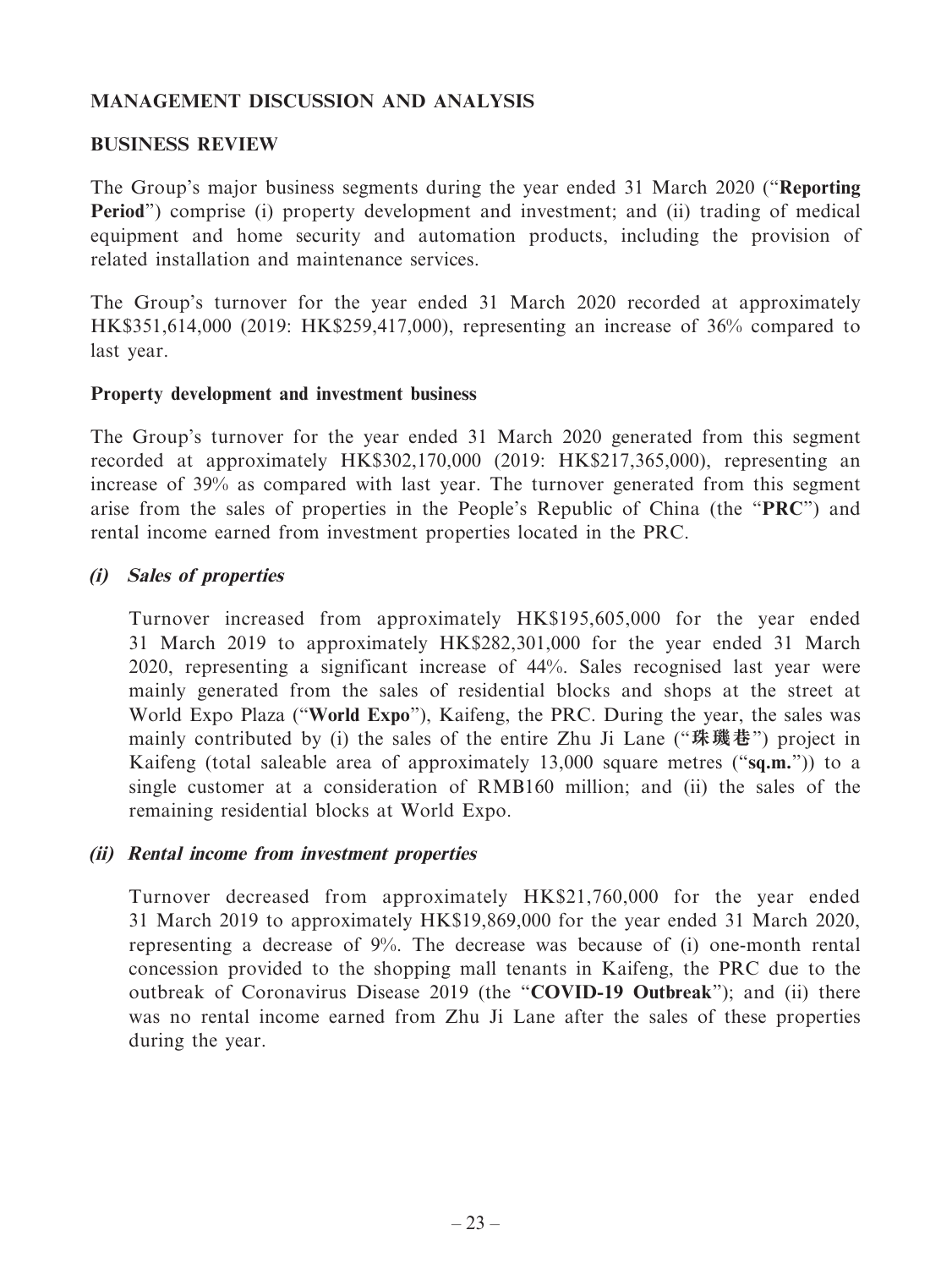Segment operating profit generated from this segment during the Reporting Period amounted to approximately HK\$5,069,000 (2019: HK\$104,084,000). The average gross profit for the sales of the Group's properties in Kaifeng, the PRC during the Reporting Period was approximately 17% while the average gross profit for the sales of the Group's properties in Kaifeng during the same period last year was approximately 27%. The decrease in gross profit margin was due to the drop of average selling price in the PRC property market. On the other hand, the revaluation loss of HK\$22,758,000 on investment properties (2019: gain of HK\$66,456,000) due to the adverse impact caused by the COVID-19 Outbreak also led to the drop in segment operating profit. Due to the above reasons, a significant drop in the segment operating profit of this segment was noted even though there was an increase in turnover.

## **Trading of medical equipment and home security and automation products, including the provision of the related installation and maintenance services, business**

The Group's turnover for the year ended 31 March 2020 generated from this segment recorded at approximately HK\$49,444,000 (2019: HK\$42,052,000), representing a significant increase of 18% as compared with last year. The significant increase was mainly due to the increase in sales of medical equipment for the Tseung Kwan O Hospital project. Besides, due to the COVID-19 Outbreak, there were more sales of pandemic prevention products including surgical masks and air cleaner machines.

Segment operating profit generated from this segment during the Reporting Period amounted to approximately HK\$723,000 (2019: HK\$8,289,000). The decrease was due to more sales of pandemic prevention products during the Reporting Period which have a lower gross profit margin than other products.

The net loss attributable to owners of the Company for the year ended 31 March 2020 amounted to approximately HK\$35,296,000 as compared with the net profit attributable to owners of the Company for the year ended 31 March 2019 of approximately HK\$27,486,000. The decrease was due to (i) the adverse impact from the COVID-19 Outbreak to the Group's properties revaluation as at 31 March 2020, which resulted in an aggregate fair value loss on the Group's investment properties in the PRC amounted to HK\$22,758,000 (2019: fair value gain of HK\$66,456,000); and (ii) the decrease in gross profit by 16% generated from the sales of properties during the year.

Loss per share for the year ended 31 March 2020 was approximately HK3.61 cents.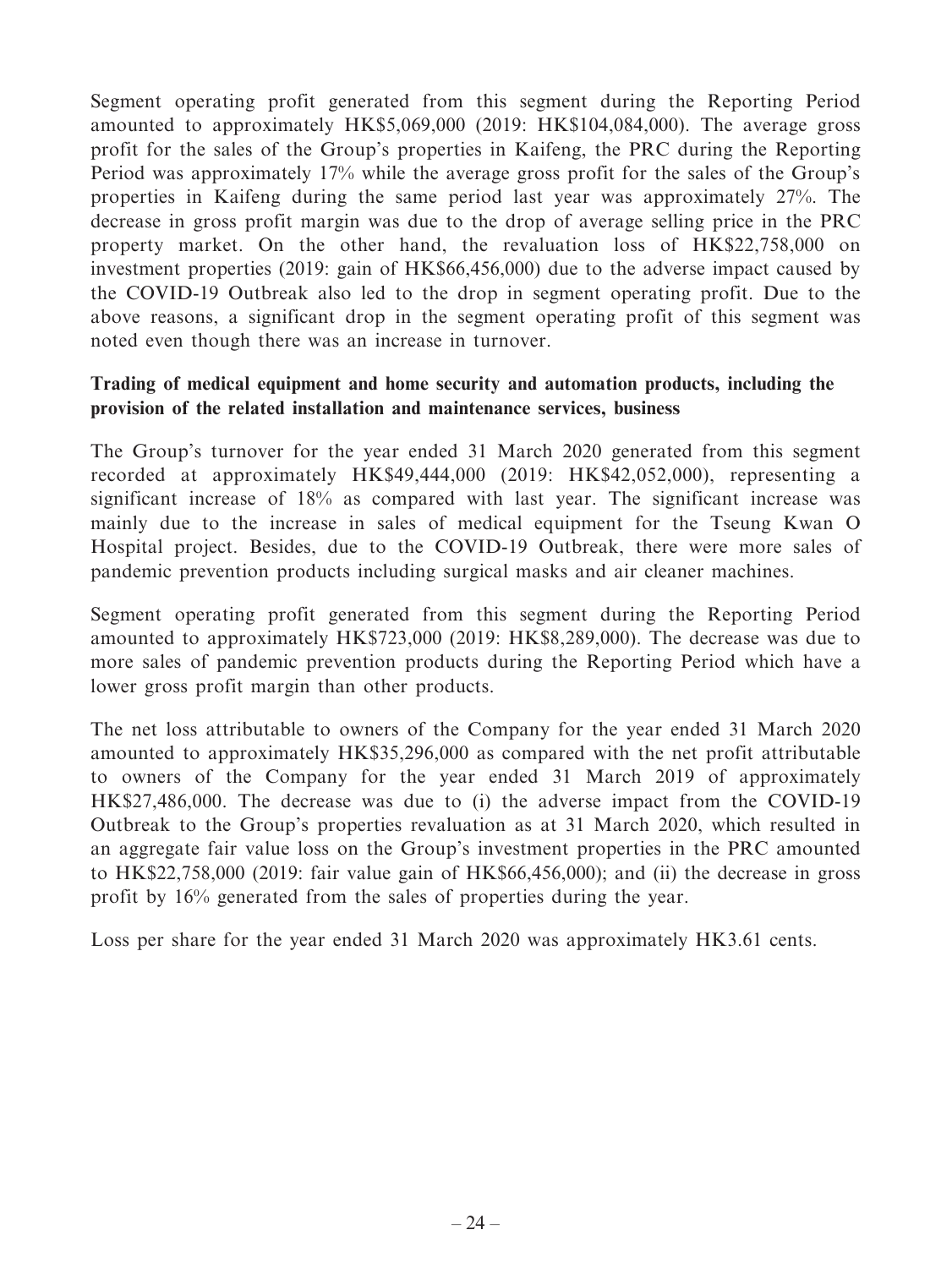## **FINANCIAL REVIEW**

## **Turnover**

For the year ended 31 March 2020, the Group's turnover amounted to approximately HK\$352 million, increased by 36% as compared with last year. Such increase was mainly contributed by the sales of the entire Zhu Ji Lane ("**珠璣巷**") project (total saleable area of approximately 13,000 sq.m.) to a single customer during the year and the increase in sales of pandemic prevention products.

Turnover generated from property development and investment business and trading of medical equipment and home security and automation products amounted to approximately HK\$302.2 million and HK\$49.4 million respectively, representing an increase of 39% and 18% respectively, as compared with the last reporting period.

## **Gross profit margin**

During the year ended 31 March 2020, the Group's gross profit margin was approximately 23.8%, decreased by 11.4 percentage points as compared with last year's 35.2%. This was mainly driven by the fact that the average gross profit for the sales of the Group's properties in Kaifeng, the PRC during the Reporting Period was about 17% while the average gross profit for the sales of the Group's properties in Kaifeng during the same period last year was about 27%. The decrease in gross profit margin was due to the drop of average selling price in the PRC property market.

## **Other operating expenses, net**

The amount decreased from approximately HK\$54.5 million for the year ended 31 March 2019 to approximately HK\$20.7 million for the year ended 31 March 2020. Prior year's amount mainly represented (i) the fair value loss on equity investments at fair value through profit or loss of HK\$36.0 million; and (ii) the impairment loss of the Group's investment in Deson Construction International Holdings Limited ("**DCIHL**") amounted to HK\$27.2 million. This year's amount mainly represented the aggregate fair value loss on the equity investments at fair value through profit or loss amounted to HK\$14.8 million.

## **Share of profits and losses of associates**

For the year ended 31 March 2020, the Group's share of losses of associates amounted to approximately HK\$1.8 million, decreased by 60% as compared with the share of losses of associates amounted to approximately HK\$4.5 million during the last reporting period. It is because of the disposal of its loss-making associate, DCIHL, in June 2019. No further loss of DCIHL was shared by the Group after the disposal of the Group's equity interest in DCIHL.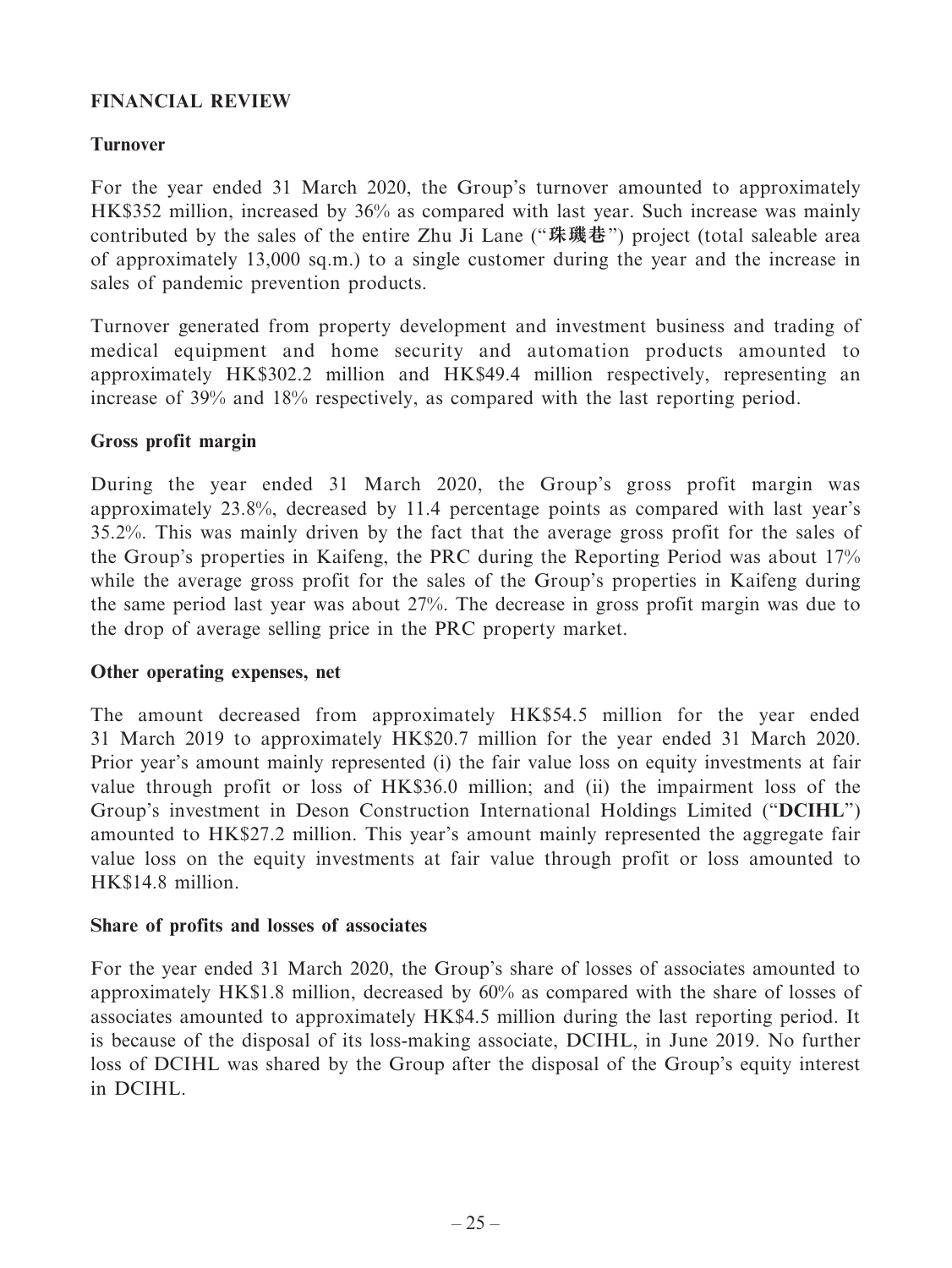## **Liquidity and financial resources**

As at 31 March 2020, the Group had total assets of approximately HK\$2,227,228,000, which were financed by total liabilities, shareholders' equity and non-controlling interests of approximately HK\$711,552,000, approximately HK\$1,520,705,000 and approximately HK\$5,029,000 (debit balance), respectively. The Group's current ratio as at 31 March 2020 was 2.61 as compared with 2.12 as at 31 March 2019.

As at 31 March 2020, the gearing ratio of the Group was 21% (2019: 19%). It was calculated based on the non-current liabilities of approximately HK\$412,714,000 (2019: HK\$384,180,000) and long-term capital (equity and non-current liabilities) of approximately HK\$1,928,390,000 (2019: HK\$2,031,521,000).

## **Capital expenditure**

Total capital expenditure for the year ended 31 March 2020 was approximately HK\$1,356,000, which was mainly used in the purchase of equipment for a new hotel in Kaifeng, the PRC.

#### **Contingent liabilities**

As at 31 March 2020, the Group had no significant contingent liabilities.

#### **Commitments**

As at 31 March 2020, the Group had capital commitments contracted, but not provided for, of approximately HK\$13,111,000.

#### **Charges on group assets**

Assets with an aggregate carrying value of approximately HK\$968,070,000 were pledged as securities for the Group's banking facilities.

#### **Treasury policies**

The Group has adopted a prudent financial management approach towards its treasury policies and thus maintained a healthy liquidity position throughout the year ended 31 March 2020. The Group strives to reduce its exposures to credit risk by performing ongoing credit assessments and evaluations of the financial status of its customers. To manage liquidity risk, the Board closely monitors the Group's liquidity position to ensure that the liquidity structure of the Group's assets, liabilities and other commitments can meet its funding requirements from time to time.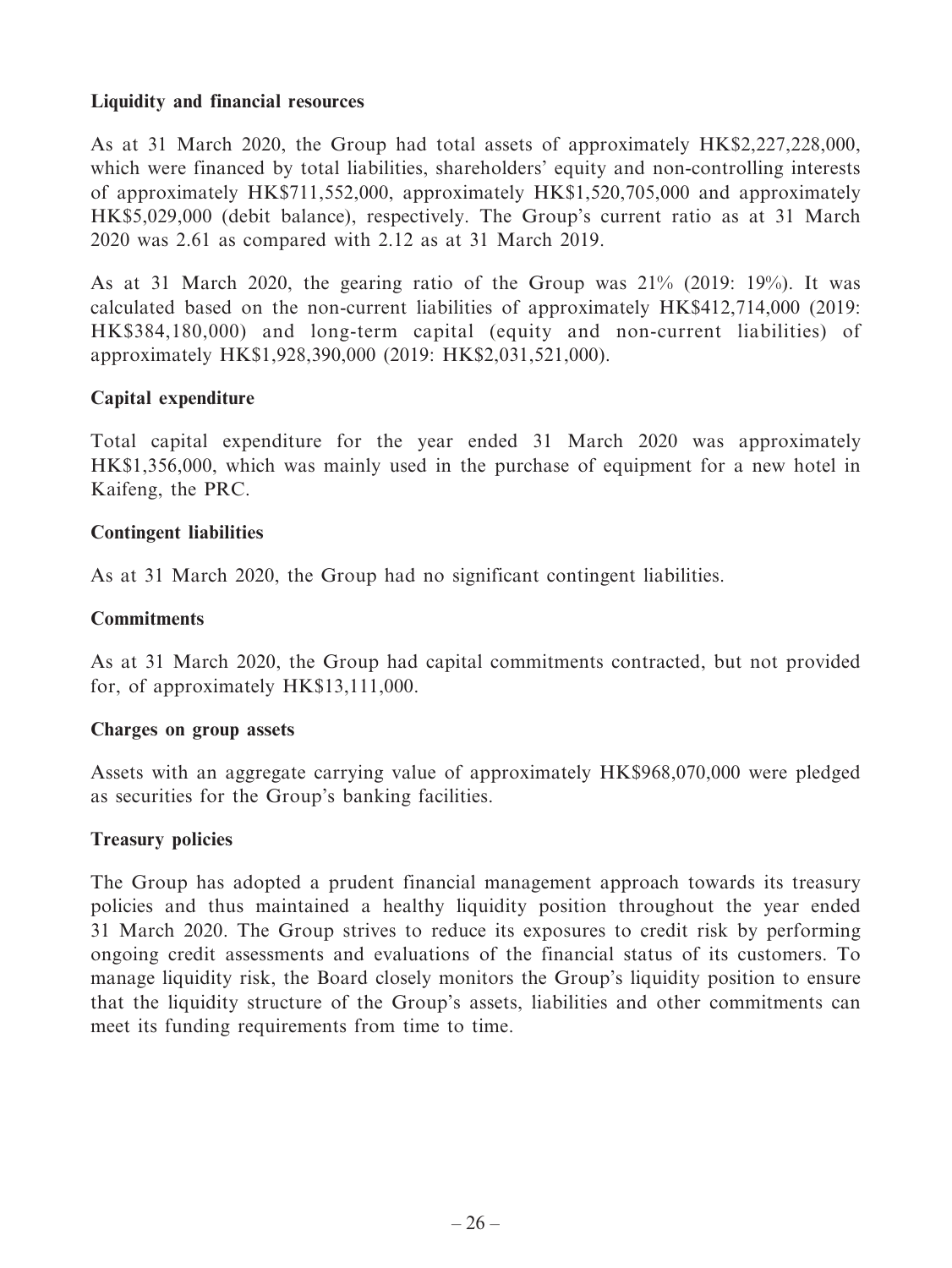#### **Exchange risk exposure**

The Group is mainly exposed to balances denominated in Renminbi ("**RMB**"), which mainly arise from certain Group entities' foreign currency-denominated monetary assets and liabilities for the Group's operating activities.

The Group currently does not have a foreign currency hedging policy to eliminate the currency exposures against changes in exchange rates of RMB against HKD. However, management monitors the related foreign currency exposures closely and will consider hedging significant foreign currency exposures should the need arise.

## **PROSPECTS**

#### **Property development and investment**

On 9 June 2005, the Group was granted the land use rights of a development site in Long Ting District of the city of Kaifeng, Henan Province, the PRC, which has been developed into a residential and commercial complex with an estimated gross floor area of approximately 221,000 sq.m.. The name of this project is "**Century Place, Kaifeng**". Up to the date of this announcement, the construction of a gross floor area of approximately 190,000 sq.m. has been completed and achieved a total sales contract sum of approximately RMB761 million. The remaining part of the land (Section G) is under construction, and it is expected that the construction will be completed by the last quarter of 2020 and the pre-sale will start in the first quarter of 2021.

The unsold area at the Century Place, Kaifeng consists of the followings:

## **CURRENT USE AREA**

(approximately sq.m.)

| Section A | Investment properties $-$ Shops (leased out)                          | 53,600 |
|-----------|-----------------------------------------------------------------------|--------|
| Section B | Properties held for sales $-$ Apartments                              | 200    |
|           | Car park                                                              | 81     |
| Section C | Properties held for sales $-$ Villas                                  | 6,000  |
| Section D | Properties held for sales $-$ Offices                                 | 1,200  |
|           | Car park                                                              | 10     |
| Section E | Properties held for sales $-$ Shops                                   | 1,200  |
| Section F | Properties held for sales $-$ Shops                                   | 11,100 |
|           | Car park                                                              | 89     |
| Section G | Properties held for sales under development<br>- Apartments and shops | 31,000 |

The Group plans to sell Section C together with Section G. It is because these two sections are adjacent to each other and we believe the synergy effect can bring a higher return to the Group. Up to the date of this announcement, the discussions regarding any potential sales remained preliminary and no formal proposal has been put forward by any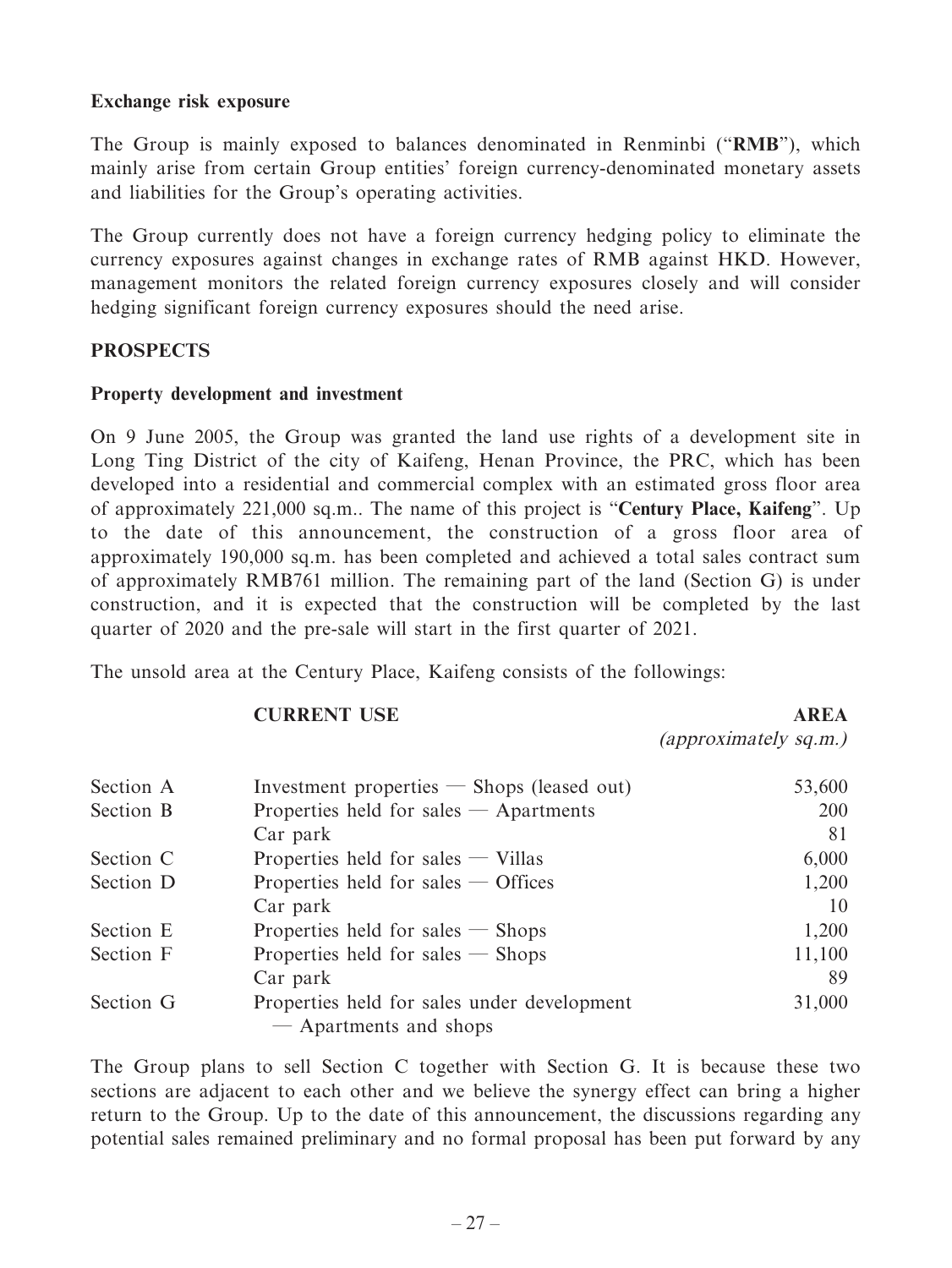third party to the Group and no legally binding agreement or contract relating to such business cooperation has been entered into by the Company or any of its subsidiaries. The outcome of any discussion on such business cooperation is not known and in the event that any agreement or contract regarding the possible business cooperation with the aforementioned third party is reached, the Company will comply with the relevant requirements of the Rules Governing the Listing of Securities on the Stock Exchange.

On 16 February 2012, the Group successfully won a bid for the acquisition of land use right of a residential and commercial site in the city of Kaifeng, the PRC, which has been developed into a residential and commercial complex with an estimated gross floor area of approximately 95,000 sq.m.. The name of this project is "**World Expo, Kaifeng**". Up to the date of this announcement, this project has been completed and achieved a total sales contract sum of approximately RMB542 million.

The unsold area at the World Expo, Kaifeng consists of the followings:

#### **CURRENT USE AREA**

(approximately sq.m.)

| Commercial A      | Property, plant and equipment $-$ Hotel               | 14,000 |
|-------------------|-------------------------------------------------------|--------|
| Commercial B      | Properties held for sales $-$ Shops                   | 2,600  |
|                   | Property, plant and equipment $-$ Animation<br>center | 5,000  |
| Residential $1-3$ | Properties held for sales $-$ Apartments              | 8,900  |
|                   | Car park                                              | 159    |

The construction works of the hotel in Kaifeng, the PRC have been completed during the year.

The animation center was named "Qing-Ming Riverside Anime Exhibition" and used to show the animation of 清明上河圖 which was shown in 2010 Shanghai Expo. The Board decided to terminate the animation business and has been seeking for potential buyer for the animation center together with the remaining properties at World Expo, Kaifeng, the PRC.

In September 2014, the Group was granted another land use right in Kaifeng, the PRC. The name of the project is Zhu Ji Lane ("**珠璣巷**"). The Group has developed a commercial street project with a total gross floor area of approximately 13,000 sq.m.. It was put in use during the 27th World Hakka Conference which was held in October 2014. As at the date of this announcement, the project has been completed. The Group entered into a sale and purchase agreement with an independent third party for the sales of the entire Zhu Ji Lane project to a single buyer for a consideration of RMB160 million and the transaction has been completed during the year.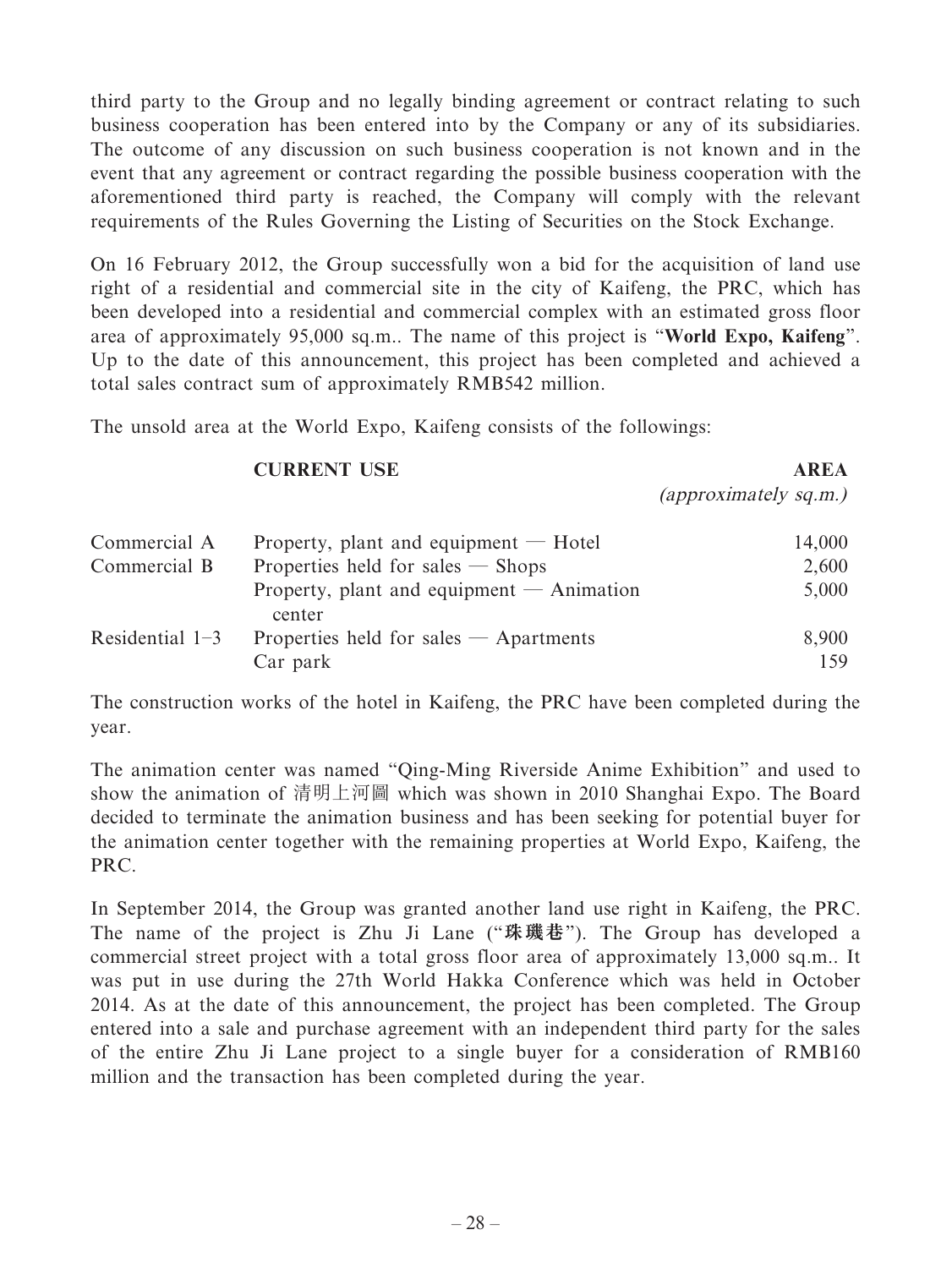In Mainland China, the pace of economic growth is likely to be lower than previous years due to factors including the US-China trade conflict and the severe impact of the COVID-19 Outbreak. However, it is expected that the Chinese Government will provide necessary fiscal stimulus and formulate accommodative monetary policy to maintain a stable economic growth.

In Hong Kong, the local economy continues to be affected by economic development in Mainland China, the US-China trade war, and potential continuation of social and political events. The COVID-19 Outbreak is expected to worsen the economic outlook. Sectors such as retail, catering, tourism, and exports are expected to be impacted the most. Further slide of local economy and downward adjustments in the property market seems inevitable for the rest of 2020.

The Board remains optimistic about the property market in Mainland China. With its good experience in the property market of the PRC, the Group may acquire additional land to enrich the Group's land reserve, specifically in Guangdong  $-$  Hong Kong  $-$ Macao Greater Bay Area, which is adjacent to Hong Kong. However, the Group has no specific investment plan in relation to any particular project as at the date of this announcement.

## **Formation of an investment company for the property investment and/or redevelopment in Hong Kong**

On 15 October 2018, the Group has entered into a subscription agreement ("**Subscription Agreement**") with Excel Castle International Limited ("**Excel Castle**"), a company incorporated in the British Virgin Islands ("**BVI**"), pursuant to which the Group has conditionally agreed to subscribe for the subscription shares, representing 6% of the enlarged issued share capital of Excel Castle at a consideration of US\$900,000 (equivalent to approximately HK\$7.0 million) ("**Subscription**"). On the same date, the Group, Excel Castle and Southern Victory Investments Limited ("**SVIL**"), a company incorporated in the BVI, have entered into a shareholders' agreement ("**Shareholders' Agreement**") governing the affairs of Excel Castle and the provision of the shareholder's loan with an amount up to HK\$62,980,000 by the Group, which has taken effect on the completion date of the Subscription.

Excel Castle is an investment holding company to hold directly a company incorporated in Hong Kong that is engaged in the business of investment holding, property investment and/or redevelopment in Hong Kong and which in turn holds eight other wholly-owned subsidiaries (together with Excel Castle, collectively referred to as the "**Excel Castle Group**").

Each of SVIL and the Group agreed to make available the maximum contributions to Excel Castle of approximately HK\$987 million and HK\$63 million, respectively in various instalments in such amounts in proportion of their shareholdings on such dates as from time to time to be determined by the board of directors of Excel Castle for the purpose of financing the business of the Excel Castle Group and/or the redevelopment project of the Excel Castle Group.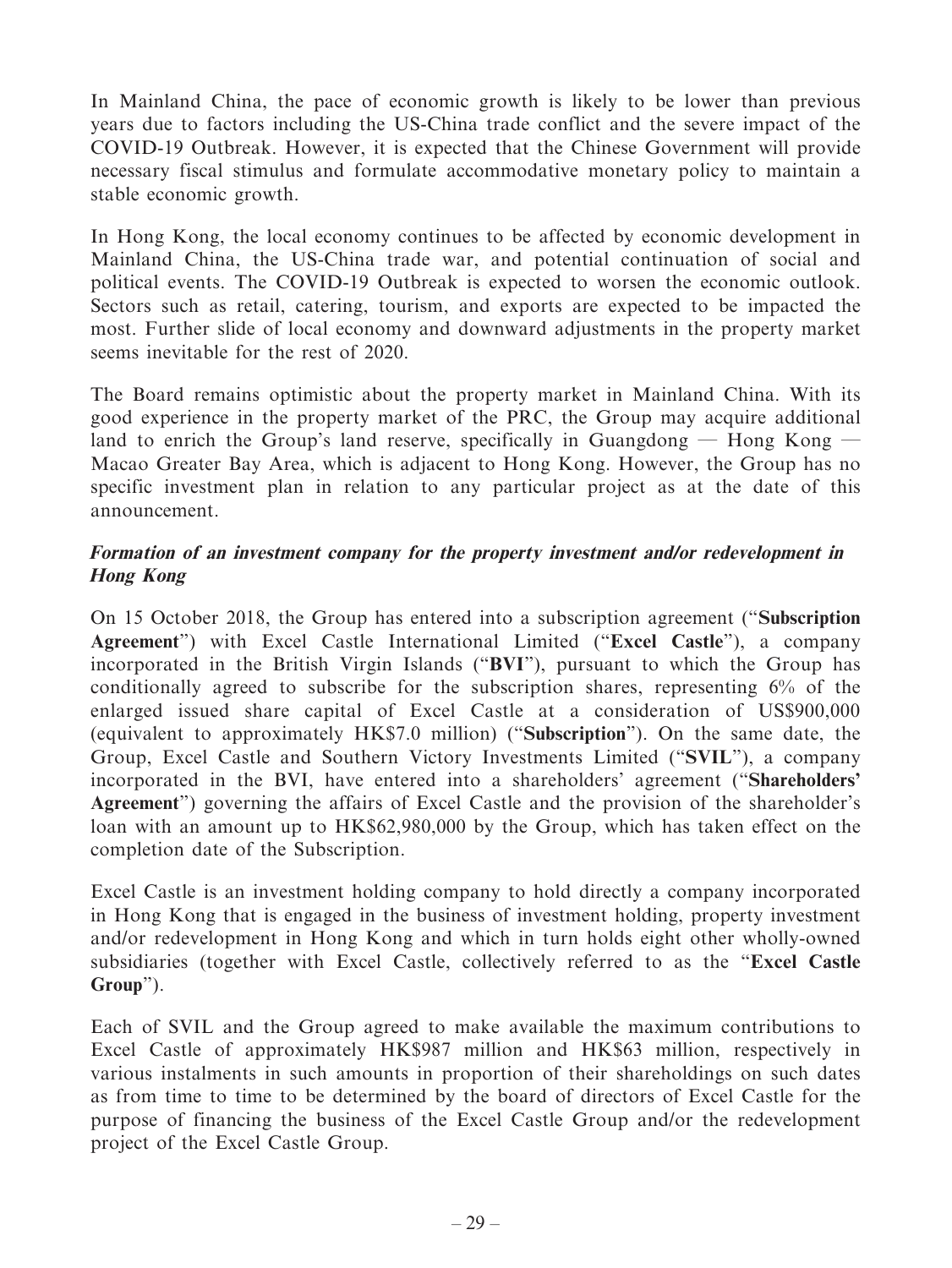The Directors (including the independent non-executive Directors) considered that the Subscription Agreement and the Shareholders' Agreement were on normal commercial terms. Taking into account the expected return to be generated from the proposed property development project through the investment in Excel Castle, the Directors considered that the terms of the Subscription Agreement and the Shareholders' Agreement were fair and reasonable and in the interests of the Company and the Shareholders as a whole. The transaction was completed on 9 November 2018.

On 4 March 2020, the Group entered into a sale and purchase agreement with SVIL to acquire a further 2% of the issued share capital of Excel Castle from SVIL and the corresponding shareholder's loan at a cash consideration of HK\$4,194,000. Since then, the Group holds 8% issued share capital of Excel Castle. The Directors considered the acquisition provided the Group an opportunity to increase its investment in Excel Castle with a view to being benefited from the long-term returns from future revenue from the property development. On the same date, the Group also entered into a supplemental shareholders' agreement with SVIL that the maximum contribution amounts by both shareholders by means of the provision of shareholders' loans were revised to HK\$67 million by the Group and HK\$769 million by SVIL.

As the Group does not have significant influence over Excel Castle, the investment is classified as an equity investment at fair value through profit or loss.

As at 31 March 2020, total investment made by the Group was approximately HK\$74 million. As at the end of the Reporting Period, Excel Castle Group has one property project only, that is to acquire an old commercial building at Tsim Sha Tsui ("**TST Property**") for redevelopment. Since over 80% of the titles of the building has been acquired from the old landlords of the TST Property, the remaining portion has been under compulsory auction and the ownership of the remaining property has been obtained. Excel Castle Group expected to develop the TST Property into a modern commercial building with more saleable area. The whole redevelopment project is expected to be completed in 2024.

As at 31 March 2020, the carrying amount of the Group's interest in Excel Castle Group was approximately HK\$50,407,000.

## **Formation of companies for the property investment and/or redevelopment in Shanghai**

In 2019, the Group has invested in two property projects in Shanghai, being the property redevelopment of residential apartments at Wuyi Road, Changning District, Shanghai, the PRC ("**Project Embassy**") and property redevelopment of offices and carparks at West Huaihai Road, Changning District, Shanghai, the PRC ("**Project Stone**"). The total investments on these two projects as at 31 March 2020 were approximately HK\$21 million.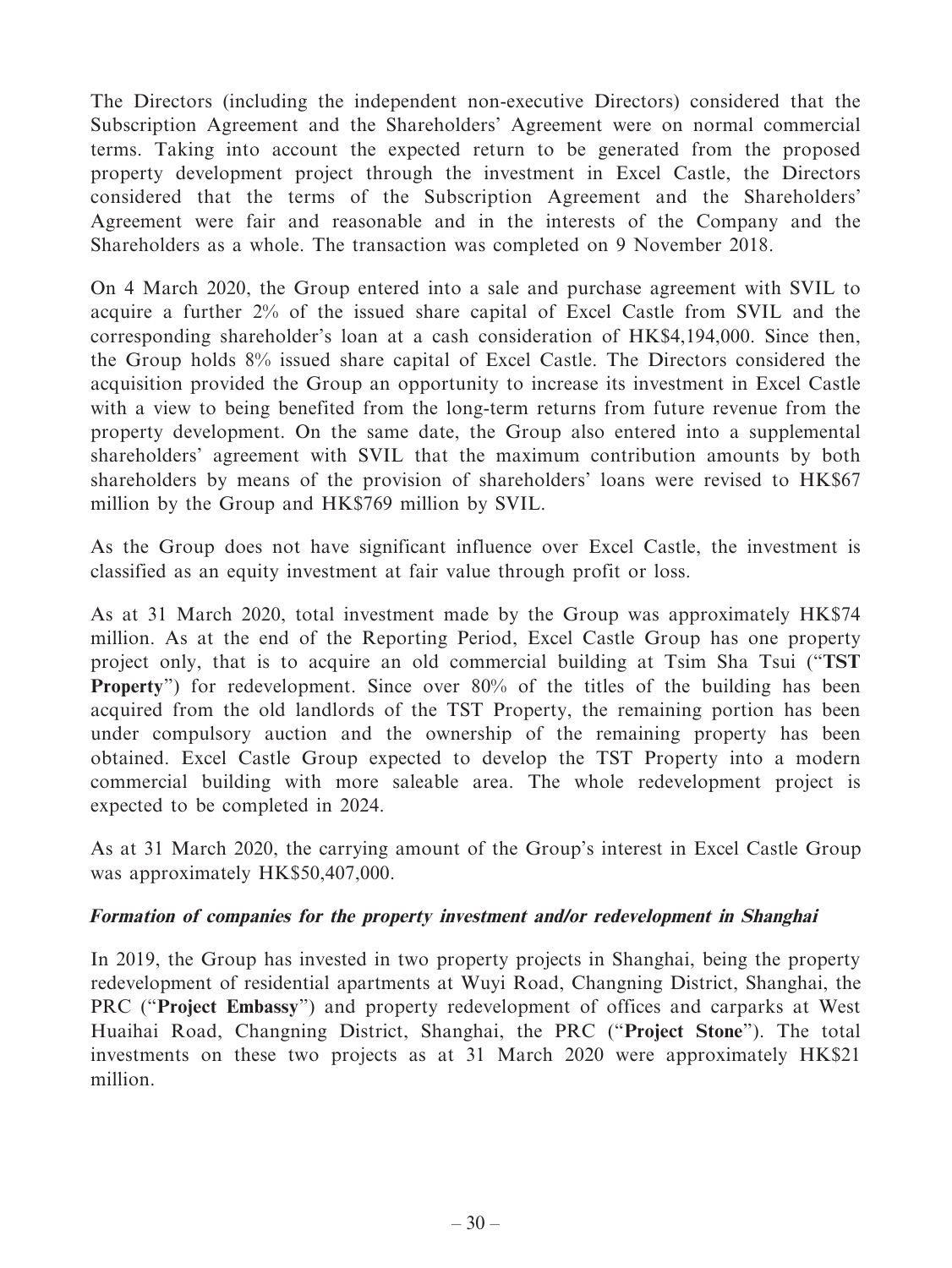As at 31 March 2020, the aggregate carrying amount of these two projects was approximately HK\$16,493,000.

Project Embassy is a low-rise building in Shanghai located next to the Embassy of Belgium. The building contains eight apartments with a total gross floor area of approximately 867 sq.m.. It is co-invested with an independent third party through a company registered in BVI in which the Group has 10% equity interest.

Project Stone is an office building, named as Shanghai City Point. It is located in a grade A mixed-use building in Changning District, the PRC. Project Stone acquired four floors of a building with a total gross floor area of approximately 6,668 sq.m.. This project is co-invested with the same independent third party as Project Embassy in a company registered in BVI in which the Group has 5% equity interest.

Project Embassy and Project Stone have been refurbished and seeking for potential buyers. As the Group does not have significant influence over Project Stone and Project Embassy, the investments are classified as equity investments at fair value through profit or loss.

Regarding the Starway Parkview South Station Hotel project ("**Project Parkview**"), it is located in Xuhui West Bund area, adjacent to Shanghai Botanical Garden. The hotel was built in 2003 with a total gross floor area of approximately 7,319 sq.m. and 56 rooms. It is co-invested with an independent third party and the Group has 30% equity interest, which is accounted for as an associate. The hotel has been converted into 66-rooms rental apartments with plenty of shared common area combined with mixed retail and modern gym, swimming pool and tennis court. The renovation works of Project Parkview have been completed and it was renamed as "Cohost West Bund", a co-living apartment in Shanghai and the Group will focus on its asset management and leasing business of Project Parkview.

In anticipation of the uncertain and challenging economic environment and volatility in the market ahead, the Group will continue to adopt a cautious and proactive approach in managing its core investments and to look for sound and stable investment opportunities to produce sustainable returns for the Company's shareholders.

## **Participation in a real estate investment fund**

On 23 April 2019, the Group has entered into a general-partner shareholders' agreement with Gusto Brave Limited, a representing entity of Pamfleet Group ("**Pamfleet**"), and Pamfleet China GP II Limited ("**Pamfleet China**") to act as a general partner of a fund manager for property investment.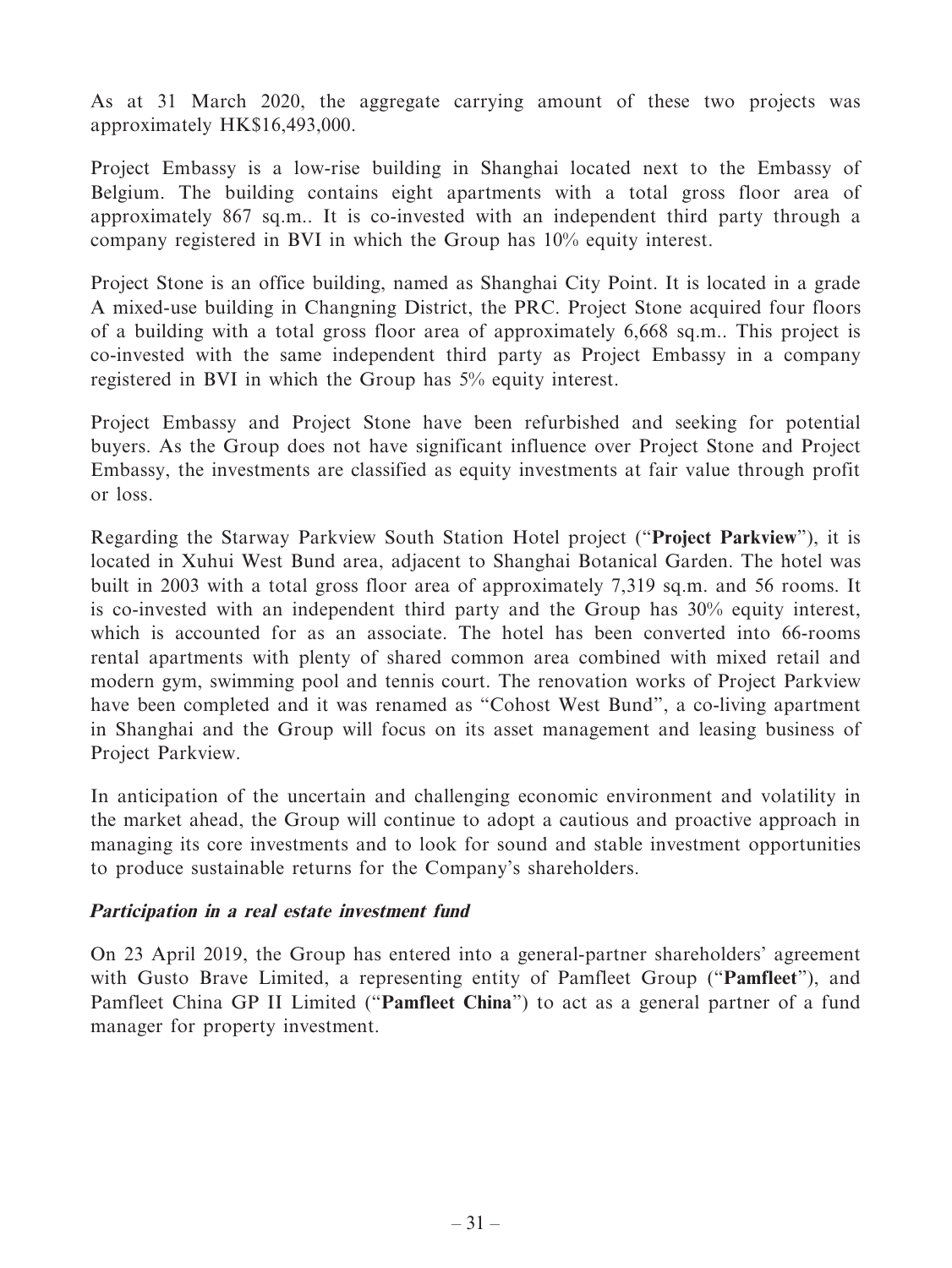The Group owns 30% equity interest in Pamfleet China. Pamfleet is an independent and privately-owned real estate investment advisor with offices in Hong Kong, Singapore and Shanghai. Pamfleet's experienced team seeks to create long-term value through knowledgeable deal sourcing, disciplined acquisitions, active asset management, rebranding and refurbishment with an emphasis on design, anticipating tenant and community requirements and delivering good value for money. Members of the management team of Pamfleet have been involved in the selection and management of real estate investments throughout Asia for over 20 years.

Pamfleet and the Group operate with a flat organisational structure, which allows and encourages collaboration.

Up to the end of the Reporting Period, the fund managed by Pamfleet China is Pamfleet Shanghai Real Estate Fund II ("**PSREFII**"). The Group has also acted as a limited partner (holds 1.5%) of PSREFII. PSREFII seeks to capitalise on Pamfleet's track record of its successful investments in under-performing, under-priced and distressed real estate with repositioning and value-add potential in Shanghai and other tier-one cities in Mainland China. The investment strategy of PSREFII is to identify, structure and execute successful asset repositioning investments in Shanghai and other tier-one cities in Mainland China. Up to the end of the Reporting Period, the total investment made by the Group was approximately HK\$6 million.

As at 31 March 2020, the carrying amount of this investment in the real estate investment fund was approximately HK\$3,992,000.

Up to the end of the Reporting Period, there was only one project operated by PSREFII. The name of the project is Project Hub.

The property is located at the junction of Daning Road and Gonghexin Road within Daning Commercial Area of Jing An District. It has a total gross floor area of around 250,000 sq.m., with around 200,000 sq.m. above ground and 50,000 sq.m. under ground. PSREFII targets to build shops and offices with a saleable area of 37,547 sq.m.. The retail part within the development is a popular regional lifestyle hub and shopping destination. Major tenants are expected to be the operators from the food and beverage, entertainment and education industries.

## **Trading of medical equipment and home security and automation products**

The increasing standard of living around the globe, especially in Hong Kong and major cities in the PRC, and increasing health awareness, in particular from high-income consumers living in urban areas, together create additional demand for medical equipment. Consequently, this segment is expected to continue to be a worthwhile investment. In the coming reporting period, we will expand our distribution channels and introduce a broader range of products to boost sales growth.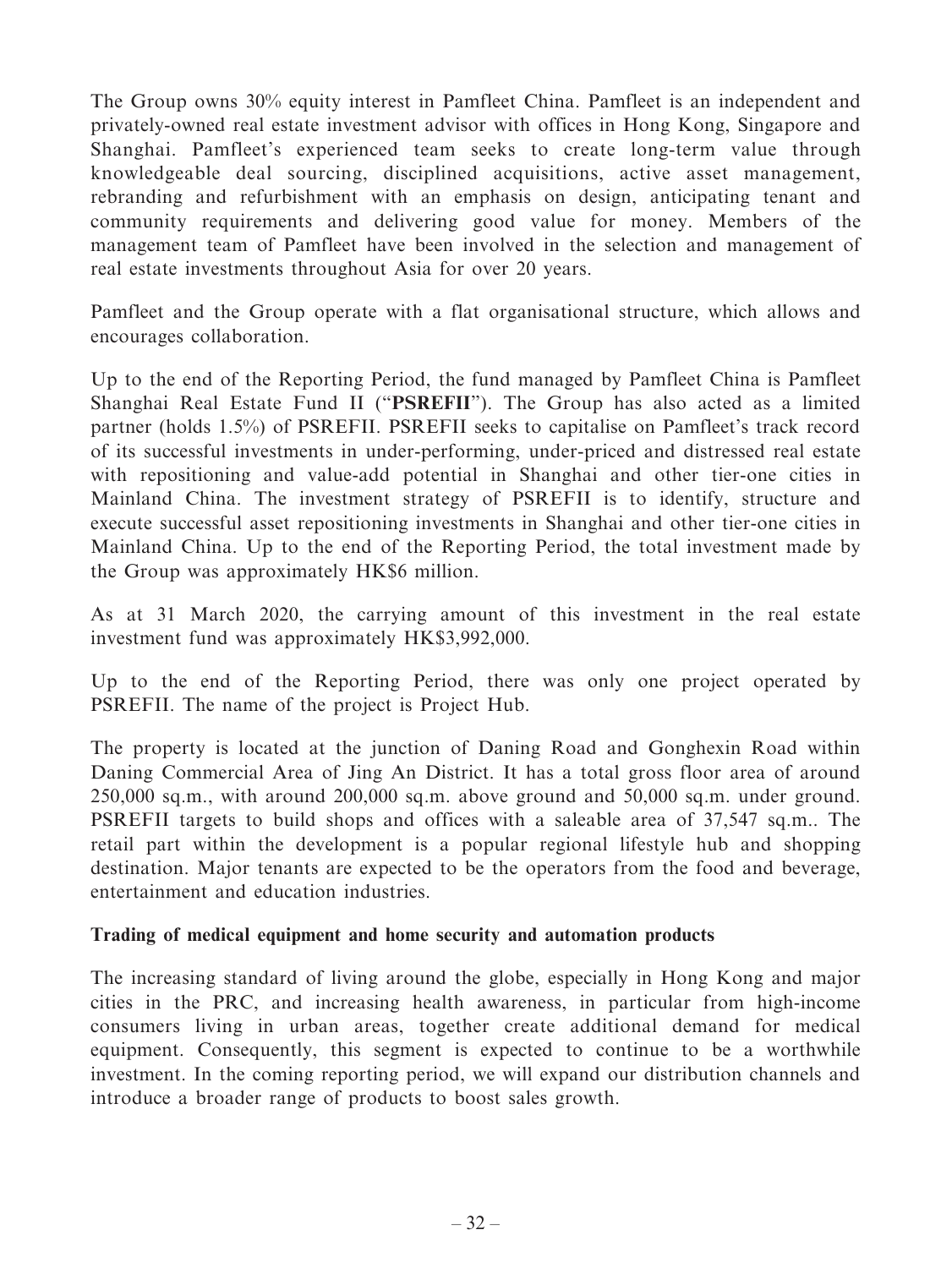Also, with the increasing safety awareness in Hong Kong and major cities in the PRC, we expect a higher demand for wired and wireless security devices and systems, which are relevant to the management of residential estates, commercial offices, shops, hotels, hospitals, museums and prisons.

The Group will continue to adopt efficacious cost management strategies and maintain tight credit control measures to cope with challenges and to improve competitiveness within the volatile operating environment. The Directors will continue to make every effort to maximise the interests of the shareholders of the Company.

## **Hotel operation**

As mentioned under the paragraph "**Prospects — Property development and investment**", the construction works of the hotel in Kaifeng, the PRC have been completed during the year. The Group has signed an agreement with 六州酒店管理(上海)有限公司 to operate the hotel under the name of "Holiday Inn Express Kaifeng City Center" ("**Holiday Inn Express Kaifeng**"). Holiday Inn Express is one of the world famous selected service hotel brands. Holiday Inn Express Kaifeng was opened in January 2020. Due to the COVID-19 Outbreak, Holiday Inn Express Kaifeng was closed in February 2020 and resumed its business in March 2020. The Group will monitor the developments of the COVID-19 Outbreak situation closely, assess and react actively to its impacts on the operation of Holiday Inn Express Kaifeng.

Holiday Inn Express Kaifeng is located in the city centre of Kaifeng with a total gross floor area of approximately 14,000 sq.m.. It consisits of 243 guest rooms, including 100 king bed standard rooms, 106 single bed standard rooms, 18 king bed superior rooms, 18 single bed superior rooms and 1 suite. There are also 3 meeting rooms with a total gross floor area of approximately 460 sq.m..

## **Disposal of Deson Construction International Holdings Limited and its subsidiaries**

Reference is made to the joint announcement of the Company, DCIHL and Energy Luck Limited ("**Energy Luck**") dated 12 April 2019 (the "**Joint Announcement**"). Unless otherwise defined, terms used herein have the same meanings as those defined in the Joint Announcement.

On 12 April 2019, Deson Development Holdings Limited ("**DDHL**"), a wholly-owned subsidiary of the Company, Sparta Assets Limited ("**Sparta Assets**") and Mr. Tjia Boen Sien ("**Mr. Tjia**") as sellers, Energy Luck as purchaser entered into the Sale and Purchase Agreement whereby each of DDHL, Sparta Assets and Mr. Tjia had conditionally agreed to sell, and Energy Luck had conditionally agreed to purchase from each of DDHL, Sparta Assets and Mr. Tjia, the Sale Shares, being in aggregate of 361,302,082 DCIHL Shares, representing approximately 36.13% of the issued share capital of DCIHL at the Consideration of approximately HK\$79,486,000 (representing a purchase price of HK\$0.22 per Sale Share) ("**DCIHL Disposal**").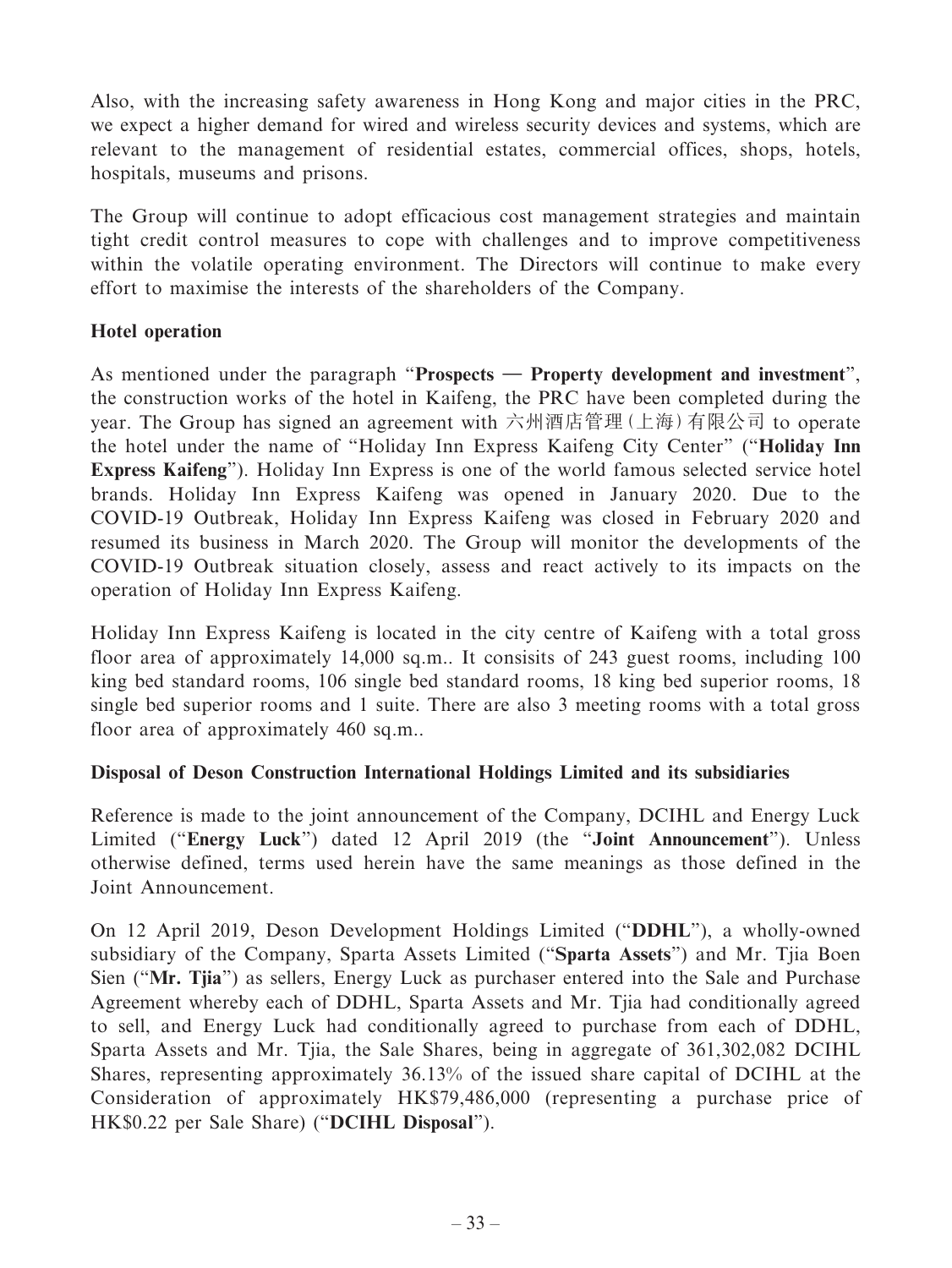Upon completion of the Sale and Purchase, each of the Company, DDHL, Sparta Assets and Mr. Tjia ceased to have any shareholding interest in DCIHL.

Up to the DCIHL Disposal, DCIHL was an investment holding company and the principal activities of its subsidiaries consisted of (a) the construction business, as a main contractor and fitting-out works, as well as the provision of electrical and mechanical engineering services, mainly in Hong Kong, the PRC and Macau, and other construction related business; (b) investment in securities; and (c) investment in properties.

The Board considered that the DCIHL Disposal provided an attractive exit opportunity for the Group to realise its long-term investment in DCIHL. The DCIHL Disposal enabled the Group to recycle capital into the existing property development and investment business. The Directors were of the view that the DCIHL Disposal would benefit the Group by realising its investment and also strengthen the liquidity and overall financial position of the Group. Having regard to the prevalent unstable economy and financial market conditions, the purpose of the use of proceeds for development and expansion of the existing businesses, for general working capital purpose and for the return to the shareholders of the Company, the Board (including the independent non-executive directors of DDIHL) considered that the terms of the Sale and Purchase Agreement, the Sale Price and the DCIHL Disposal, which were determined on an arm's length basis, were fair and reasonable and on normal commercial terms and were in the interests of the Company and its Shareholders as a whole.

For details, please refer to the Joint Announcement and the Circular of the Company dated 24 May 2019.

The DCIHL Disposal was approved by the shareholders of the Company at the Special General Meeting of the Company held on 11 June 2019. The DCIHL Disposal was completed on 18 June 2019. Upon completion, DCIHL ceased to be an associated company of the Company.

## **HUMAN RESOURCES**

As at 31 March 2020, the Group had 180 employees, 134 of whom were based in the PRC and the remaining employees were based in Hong Kong. The total employee benefits expenses included directors' emoluments for the year ended 31 March 2020 was approximately HK\$30.0 million as compared with approximately HK\$24.3 million last year. The increase was because the Group has commenced the operation of Holiday Inn Express Kaifeng during the year and thus more staff were recruited. On the other hand, more bonuses were paid to Directors in May 2019.

The remuneration policy and package of the Group's employees were reviewed and approved by the Directors. Apart from pension funds, in order to attract and retain a high caliber of capable and motivated workforce, the Group offers discretionary bonus and share options to staff based on individual performance and the achievements of the Group's targets.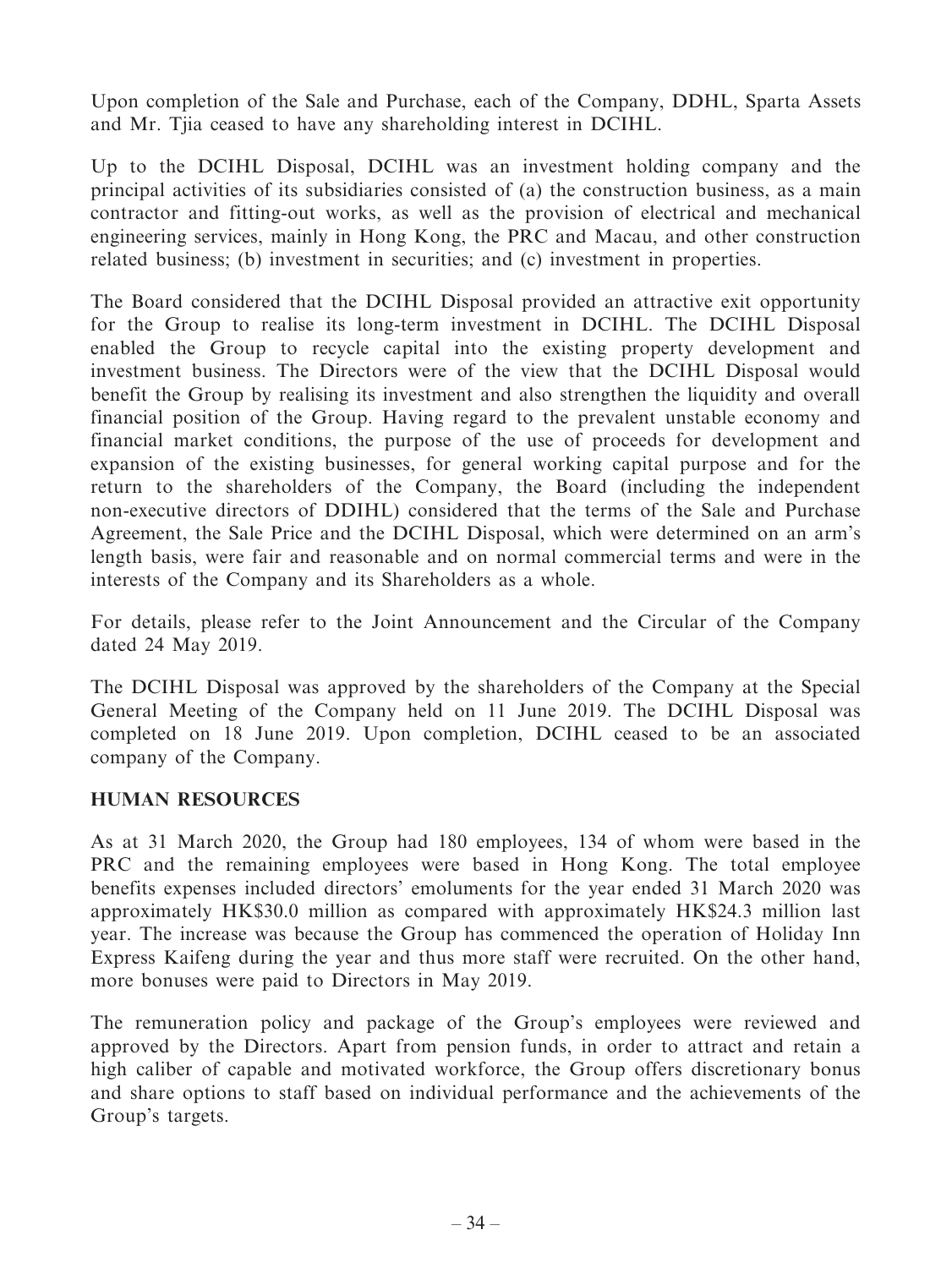## **EVENTS AFTER THE REPORTING PERIOD**

## **The COVID-19 Outbreak**

The COVID-19 Outbreak since early 2020 has continued in China and countries across the world. The Group will monitor the developments of the COVID-19 Outbreak closely and will assess and react actively to its impacts on the financial position and operating results of the Group. Up to the date of this announcement, the assessment was still in progress. Given the dynamic nature of these circumstances, the related impact on the Group's consolidated results of operations, cash flows and financial condition could not be reasonably estimated at this stage and will be disclosed in the Group's 2020/21 interim and annual financial statements.

## **PURCHASE, REDEMPTION OR SALES OF LISTED SECURITIES**

Neither the Company, nor any of its subsidiaries purchased, redeemed or sold any of the Company's listed securities during the year ended 31 March 2020.

## **CAPITAL STRUCTURE**

There was no change of the capital structure of the Company during the year ended 31 March 2020.

## **PRE-EMPTIVE RIGHTS**

There are no provisions for pre-emptive rights under the Company's Bye-Laws or the laws of Bermuda which would oblige the Company to offer new shares on a pro rata basis to existing shareholders.

## **TAX RELIEF**

The Company is not aware of any relief from taxation available to shareholders by reason of their holding of the Company's shares.

## **DISCLOSURE OF DIRECTORS' INFORMATION UNDER RULE 13.51B(1) OF THE LISTING RULES**

The following is the change in the information of the Directors since the interim report of the Company dated 25 November 2019, which is required to be disclosed pursuant to the Rule 13.51B(1) of the Listing Rules:

## **Mr. Tjia Boen Sien**

Resigned as the chairman and non-executive director of DCIHL (stock code: 8268), a company with its shares listed on the GEM of the Stock Exchange, on 29 July 2019.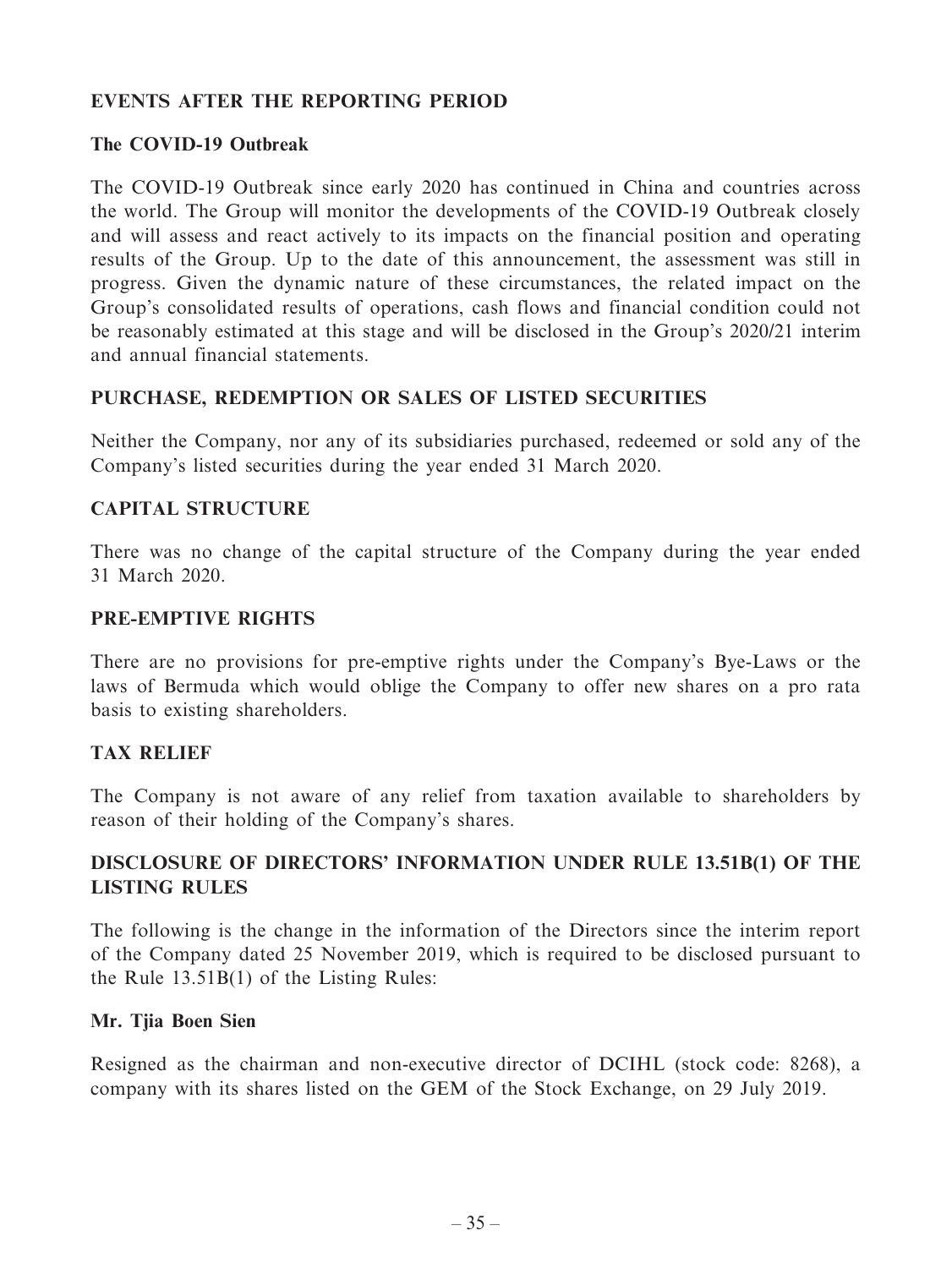## **Dr. Ho Chung Tai, Raymond**

Appointed as an independent non-executive director of Fu Shek Financial Holdings Limited (stock code: 2263), a company with its shares listed on the main board of the Stock Exchange, on 18 February 2020.

Resigned as the chairman and non-executive director of SCUD Group Limited (stock code: 1399), a company with its shares listed on the main board of the Stock Exchange, on 19 May 2020 and 16 June 2020 respectively.

## **Mr. Siu Kam Chau**

Appointed as executive director of Power Financial Group Limited (stock code: 397), a company with its shares listed on the main board of the Stock Exchange, on 29 April 2020.

## **CONTINUING CONNECTED TRANSACTIONS**

#### **Administrative services agreement**

On 1 April 2017, Grand On Enterprise Limited ("**Grand On**"), a wholly-owned indirect subsidiary of the Company, and Deson Development Limited ("**DDL**"), an associate of the Company, entered into an administrative services agreement ("**Administrative Services Agreement**"), pursuant to which DDL, as a service provider, has agreed to provide Grand On certain administrative services including provision of office facilities, utilities and equipment support, cleaning services, administrative support and information technology system and technical training support, for a term of two years from 1 April 2017 to 31 March 2019. In consideration of the provision of such administrative services, Grand On shall pay DDL a service fee, based on DDL's actual direct and indirect cost incurred in the supply and procuring of the supply of such services, including overheads, human and/or other resources. The annual service fee payable by Grand On to DDL for each of the financial years ended 31 March 2018 and 31 March 2019 did not exceed HK\$600,000.

On 7 March 2019, the Administrative Services Agreement was renewed for a term of one year from 1 April 2019 to 31 March 2020. The annual service fee payable by Grand On to DDL for the year ended 31 March 2020 did not exceed HK\$480,000.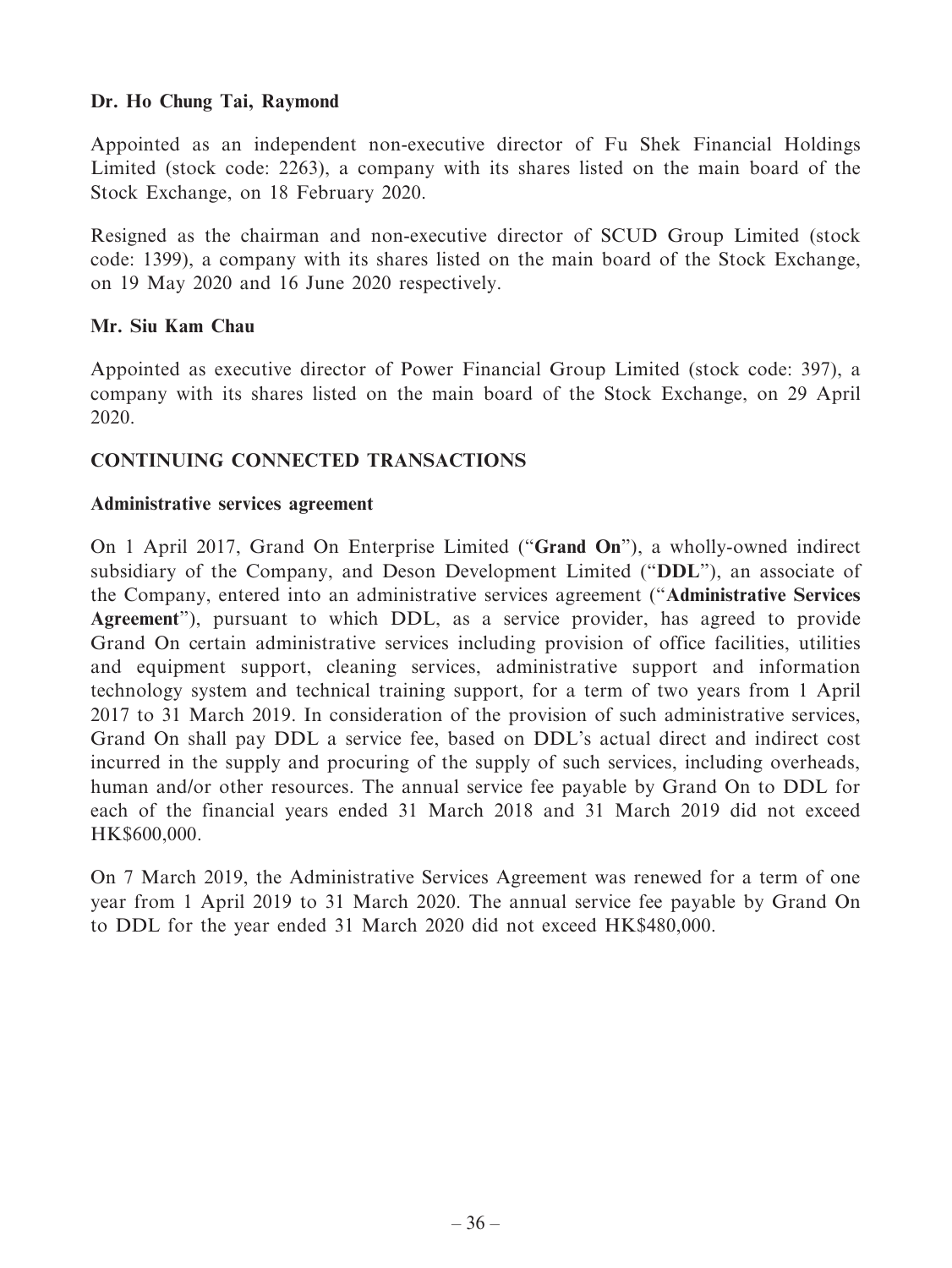#### **Leases of office premises in Hong Kong**

(i) On 15 April 2017, Grand On as landlord and DDL as tenant, entered into a tenancy agreement, for the rental of certain portions of the Nanyang Plaza property located at 11th Floor of Nanyang Plaza, 57 Hung To Road, Kwun Tong, Kowloon, Hong Kong with an aggregate floor area of approximately 9,500 square feet ("**sq. ft.**") and the joint rights to occupy and use a common area with an aggregate floor area of approximately 3,200 sq. ft.. The term of tenancy was from 1 April 2017 to 31 March 2019, with a rental of HK\$143,000 per month payable in advance. The annual rental fee payable by DDL to Grand On for each of the financial years ended 31 March 2018 and 31 March 2019 did not exceed HK\$1,716,000.

On 15 April 2019, the tenancy agreement was renewed for a term of one year from 1 April 2019 to 31 March 2020, with a rental of HK\$209,000 per month payable in advance. The annual rental fee payable by DDL to Grand On for the year ended 31 March 2020 did not exceed HK\$2,508,000.

(ii) On 15 April 2017, Grand On entered into a tenancy agreement ("**Tenancy Agreement**") with Fitness Concept Limited, a company wholly-owned by Mr. Tija, the Managing Director and Deputy Chairman and a substantial shareholder of the Company, for the leasing of a property of the Group in Hong Kong. The Tenancy Agreement was for a term of three years commencing from 1 April 2017 to 31 March 2020 at monthly rent of HK\$25,500. The rental income earned during the year ended 31 March 2020 from this Tenancy Agreement was approximately HK\$306,000.

On 15 April 2020, the Tenancy Agreement was renewed for a term of two years from 1 April 2020 to 31 March 2022, with a rental of HK\$25,500 per month payable in advance. The annual rental fee payable by Fitness Concept Limited to Grand On for the year ending 31 March 2021 is not expected to exceed HK\$306,000.

Given that Mr. Tjia is the Managing Director and Deputy Chairman of the Company and has an approximately 43.34% equity interest in the Company at the time entering into the Tenancy Agreement, Mr. Tjia is a connected person of the Company within the meaning of the Listing Rules, the transaction therefore constitutes a connected transaction of the Company.

As each of the applicable percentage ratios of the transaction was less than 5% and the total considerations involved were less than HK\$3,000,000, pursuant to Rule 14A.33 of the Listing Rules, the transactions were exempted from the reporting, annual review, announcement and independent shareholders' approval requirements of the Listing Rules.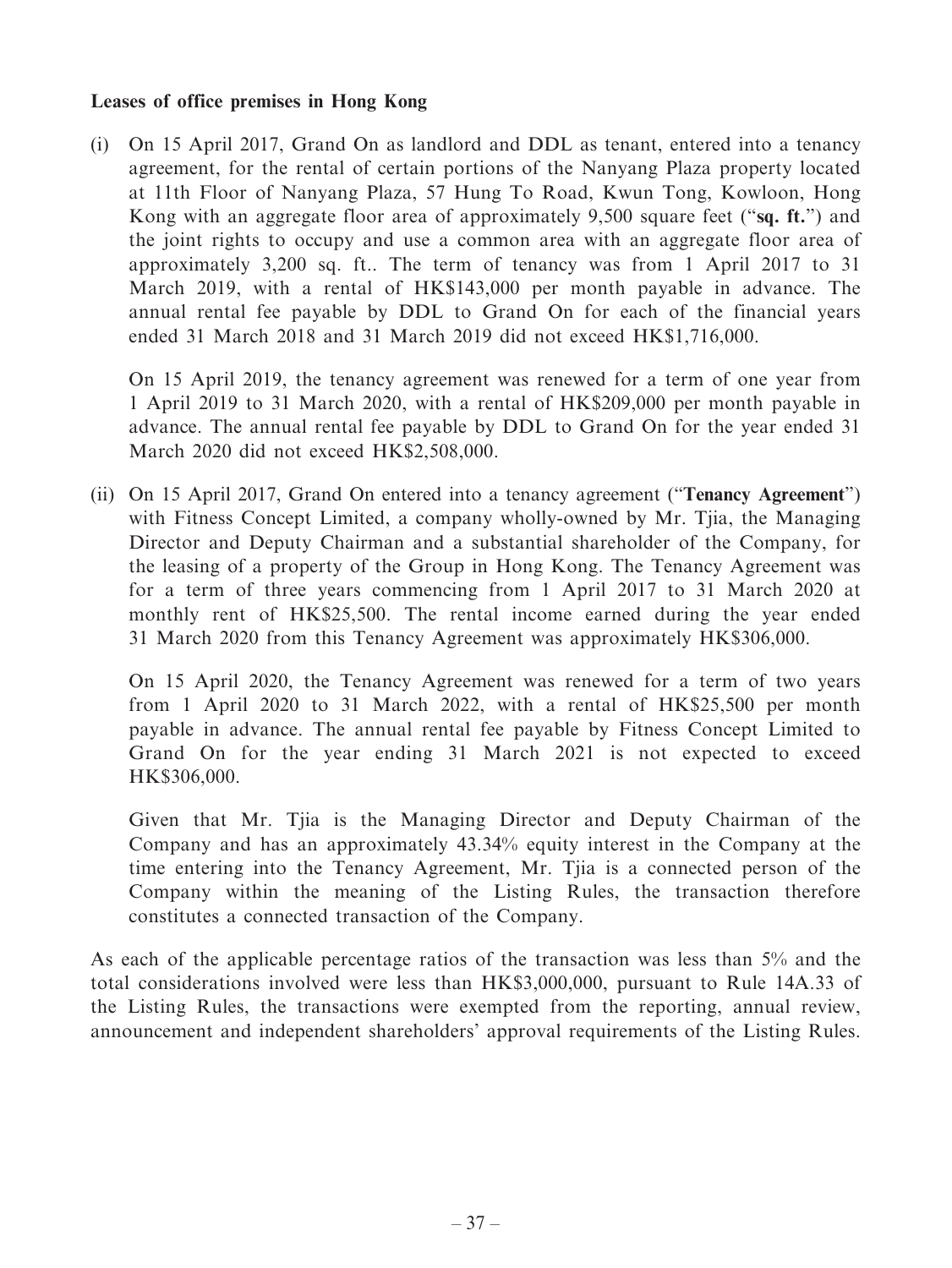## **CORPORATE GOVERNANCE**

In the opinion of the Board, the Company has complied with most of the code provisions ("**Code Provisions**") as set out in the Code on Corporate Governance Practices ("**CG Code**") as contained in Appendix 14 to the Listing Rules save for the deviation from the Code Provision A.4.1, details of which are explained below. The Company regularly reviews its corporate governance practices to ensure that these continue to meet the requirements of the CG Code.

## **Summary of deviation of the CG Code:**

Code Provision A.4.1

Code Provision A.4.1 stipulates that non-executive directors should be appointed for a specific term, subject to re-election.

The independent non-executive directors are not appointed for a specific term. However, all independent non-executive directors are subject to the retirement and rotation once every three years in accordance with the Company's Bye-Laws. As such, the Board considers that sufficient measures have been taken to ensure that the Company's corporate governance practices are comparable with those in the CG Code.

## **MODEL CODE FOR SECURITIES TRANSACTIONS**

The Company has adopted the Model Code for Securities Transactions by Directors of Listed Issuers ("**Model Code**") as set out in Appendix 10 to the Listing Rules. Specific enquiry has been made of all the Directors and the Directors have confirmed that they have complied with the Model Code throughout the year ended 31 March 2020. The Company has adopted the same Model Code for securities transactions by employees who are likely to be in possession of unpublished price-sensitive information of the Company. No incident of non-compliance of the Model Code by the relevant employees was noted by the Company.

## **REVIEW OF PRELIMINARY RESULTS ANNOUNCEMENT BY INDEPENDENT AUDITOR**

The figures in respect of the Group's consolidated statement of financial position, the consolidated statement of profit or loss, the consolidated statement of comprehensive income and the related notes thereto for the year ended 31 March 2020 as set out in this preliminary results announcement have been agreed by the Company's auditor, Ernst & Young ("**EY**"), to the amounts set out in the Group's draft consolidated financial statements for the year. The work performed by EY, in this respect did not constitute an assurance engagement in accordance with Hong Kong Standards on Auditing, Hong Kong Standards on Review Engagements or Hong Kong Standards on Assurance Engagements issued by the HKICPA and consequently no assurance has been expressed by EY on the preliminary results announcement.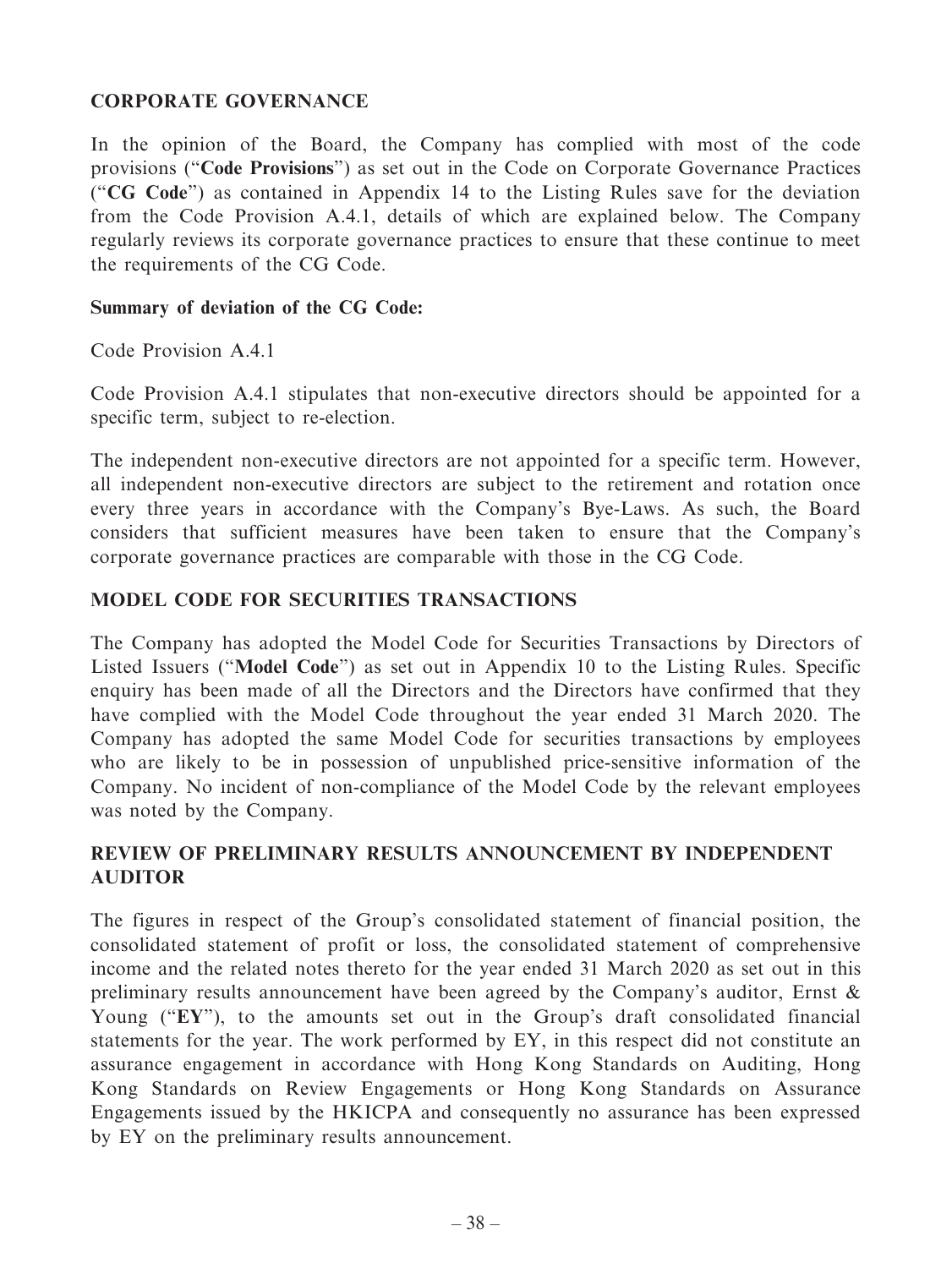## **AUDIT COMMITTEE**

The Company has an audit committee which was established in accordance with the requirements of the CG Code for the purpose of reviewing and providing supervision over the Group's internal controls, risk management and financial reporting matters including the review of the annual results for the year ended 31 March 2020, and adequacy of resources and qualifications of the Company's accounting staff. The audit committee comprises of three independent non-executive directors of the Company, namely Dr. Ho Chung Tai, Raymond, Ir Siu Man Po and Mr. Siu Kam Chau. Mr. Siu Kam Chau is the Chairman of the committee.

The annual results of the Group for the year ended 31 March 2020 have been reviewed by the audit committee members who have provided advice and comment thereon.

## **SIGNIFICANT INVESTMENTS, MATERIAL ACQUISITIONS AND DISPOSAL**

On 17 December 2019, the Group disposed all 5% equity interest held by the Group in Fortune Taker Limited, a company incorporated in the BVI, and its subsidiaries, at an aggregate consideration of RMB15,000,000 (equivalent to approximately HK\$16,500,000). The investment in Fortune Taker Limited was accounted for as a financial asset at fair value through other comprehensive income of the Group before the disposal.

For details, please refer to the announcement of the Company dated 17 December 2019.

Except the above and the investments made to PSREFII and Excel Castle under the section headed "**Prospects**", the Group did not have any other significant investment, material acquisition or disposal during the year.

## **ANNUAL GENERAL MEETING**

It is proposed that the forthcoming annual general meeting of the Company (the "**AGM**") will be held on Monday, 17 August 2020. A notice convening the AGM will be published and despatched to the Company's shareholders in the manner required by the Listing Rules in due course.

## **CLOSURE OF REGISTER OF MEMBERS**

For the purpose of determining the qualification as shareholders of the Company to attend and vote at the AGM, the register of members of the Company will be closed from 12 August 2020 to 17 August 2020, both days inclusive. In order to qualify as shareholders of the Company to attend and vote at the AGM, unregistered holders of shares of the Company are required to lodge all transfer documents accompanied by the relevant share certificates with the Company's branch share registrar and transfer office in Hong Kong, Tricor Tengis Limited at Level 54, Hopewell Centre, 183 Queen's Road East, Hong Kong for registration not later than 4:30 p.m. on 11 August 2020.